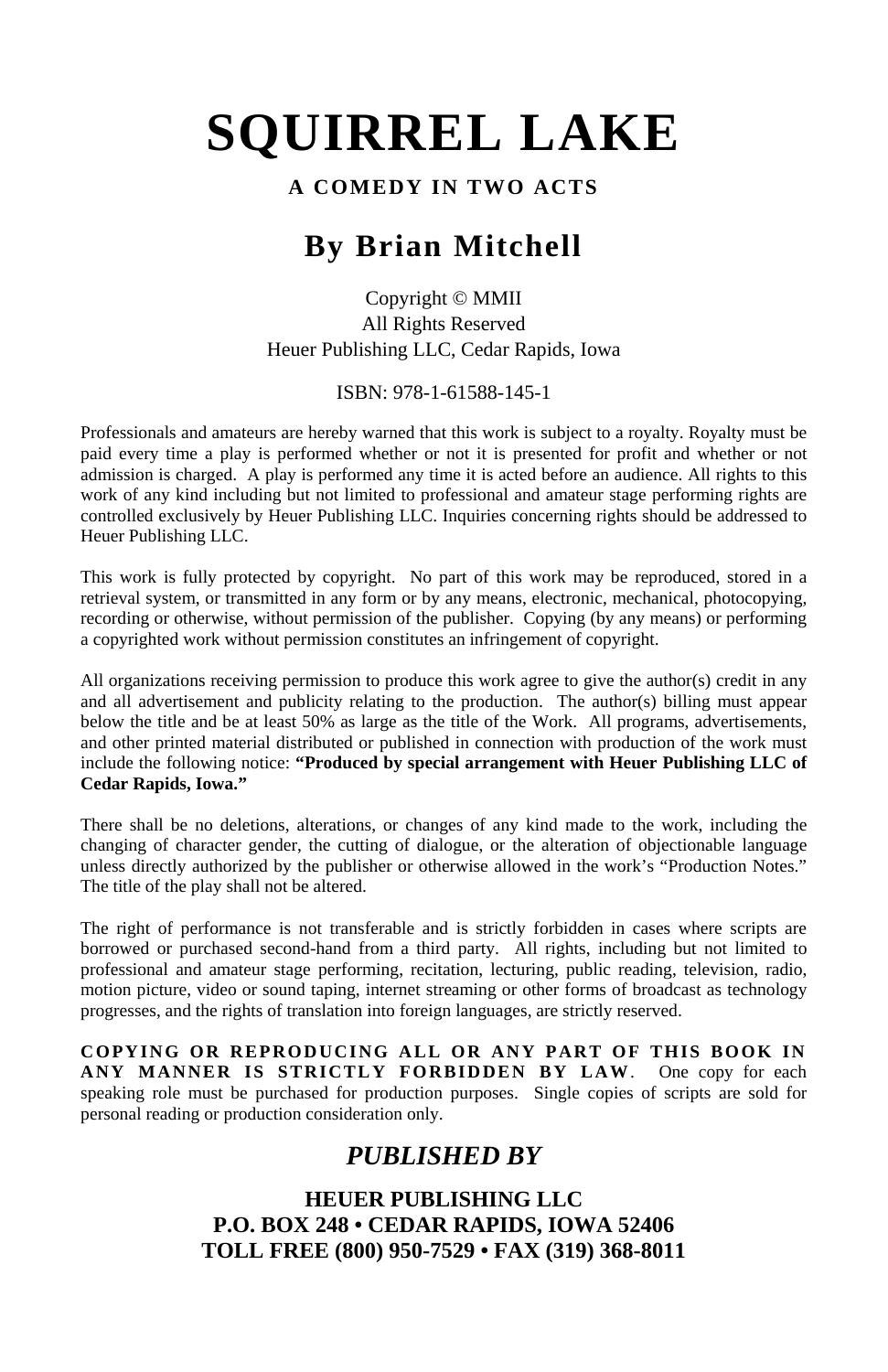# **SQUIRREL LAKE By Brian Mitchell**

**SYNOPSIS:** In a place called Squirrel Lake, you're bound to meet a nut or two! Phil, Sally, and Patrick gather at their family's summer home on the shores of Squirrel Lake, Wisconsin, to read their recently deceased mother's will. Through a series of unfortunate misunderstandings, they all become convinced that the neighbor claiming to be a nun is actually a prostitute. Meanwhile, Phil has accidentally helped his law firm swindle the nun's mother out of her house in Chicago, the nun's brother, Lance, is insane and seeking revenge, and Patrick has a stalker in the form of his boss's daughter, who also happens to be a psychic sent by the deceased mother to act as the vehicle of her will. Sally's husband, Bob, is a walking accident, and their children are completely out of control. When the family decides that the nun/prostitute is possibly carrying Bob's child, things get a little out of hand! In the end, *Squirrel Lake* proves that even the unlucky in life can find happiness and contentment if they simply look for the gifts given to them.

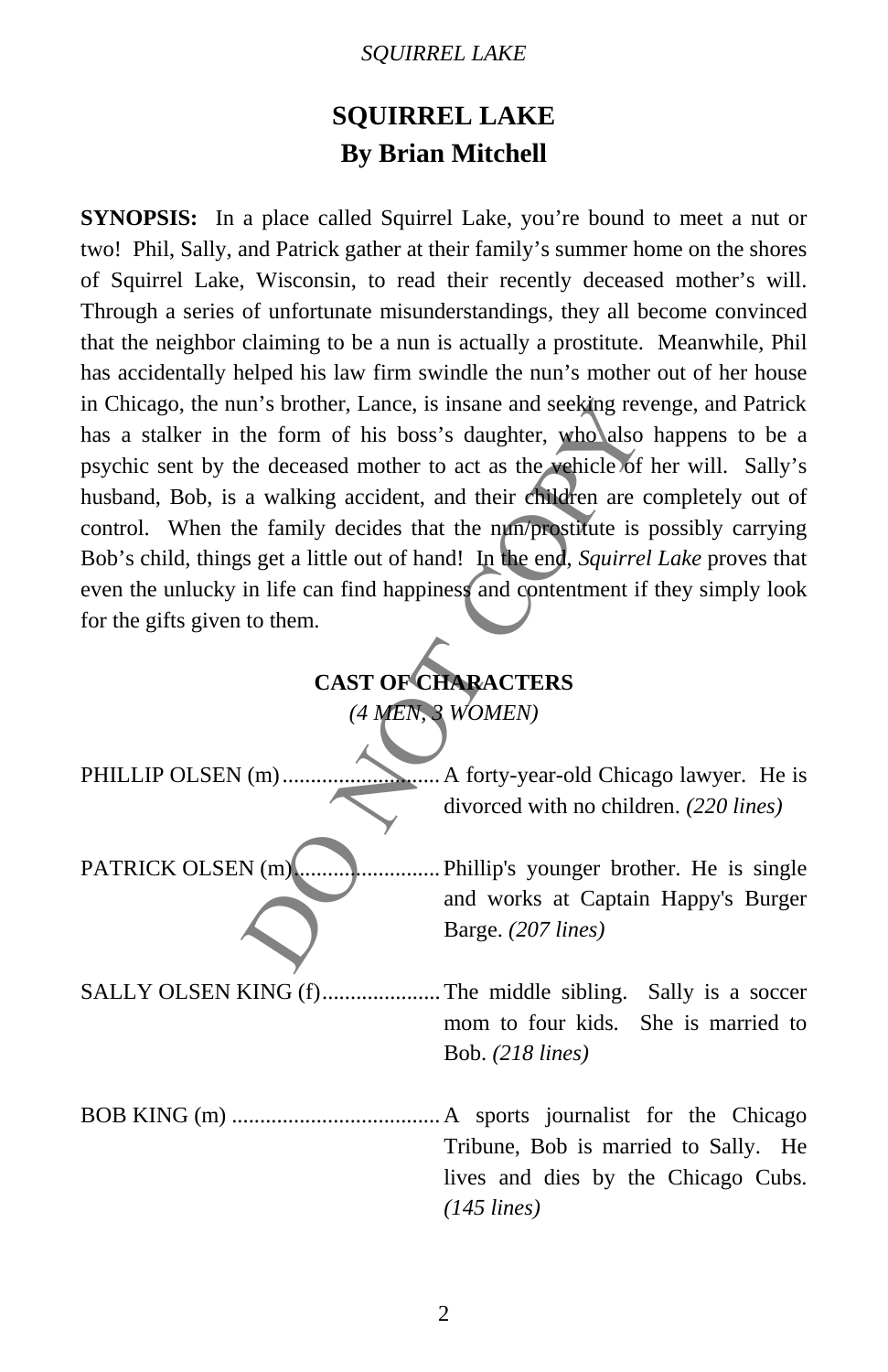# PROPERTIES LIST<br>
NE 1:<br>
liquor bottles (*Jack Dankels*)<br>
e<br>
Poles<br>
Poles<br>
At the primarks SISTER MARY ELIZABETH CATHERINE THERESA (f)................. A nun. She is a sister to Lance. *(118 lines)*  DETECTIVE LANCE HARDY (m) ..... A Chicago police detective currently bordering on a nervous breakdown. *(110 lines)*  JOY (f)...................................................Captain Happy's daughter. She has a serious crush on Patrick. *(102 lines)*  **PROPERTIES LIST ACT ONE, SCENE 1:**  *Set:*  □ Bar with liquor bottles *(Jack Daniels)* □ Glasses □ Telephone *Phillip:*  □ Suitcase □ Briefcase □ 2 Fishing Poles □ Tackle Box □ Fishing Hat □ Wristwatch  $\Box$  Swimming trunks □ Towel □ Ace bandage *Patrick:*   $\Box$  Garbage bag of clothes □ 'Captain Happy's Burger Barge' t-shirt □ Set of keys

- □ Swimming trunks
- □ Towel
- □ Mini-crutches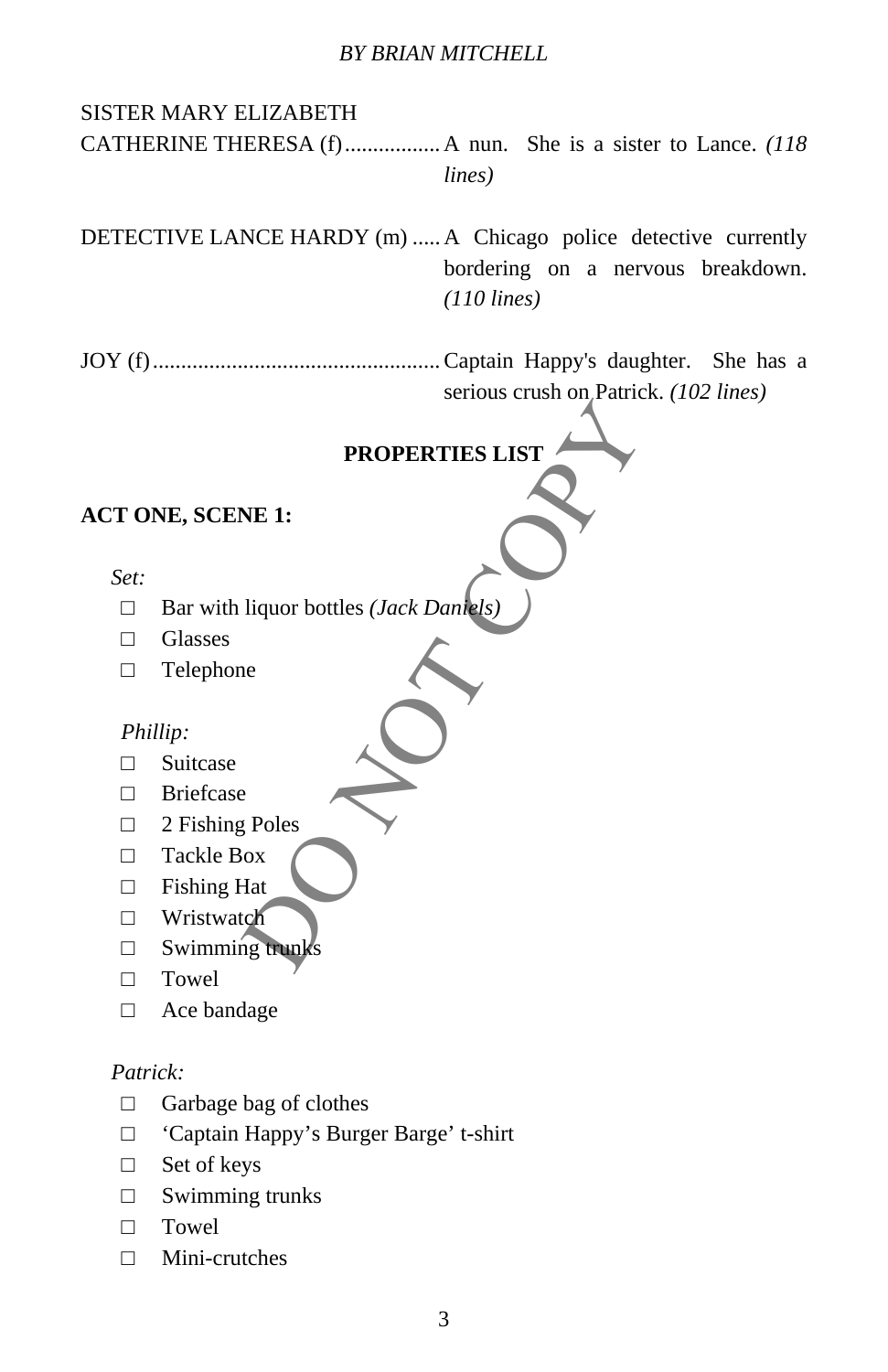#### *Bob:*

- □ 4 Suitcases
- □ Swimming trunks
- □ Towel

#### *Mary:*

□ Bottle of lotion *(calamine)* 

#### *Lance:*

□ Gun

# **ACT ONE, SCENE 2:**

#### *Set:*

□ Gun

#### *Bob:*

□ Mini-crutches

# *Joy:*

□ Backpack

#### *Sally:*

- □ Glass of lemonade
- NE 2:<br>
tches<br>
k<br>
lemorpade<br>
Dent : slass of lemonade □ 'Odd colored' glass of lemonade

# *Phillip:*

□ Frozen roast

# **ACT ONE, SCENE 3:**

*Set:* 

- □ 2 Glasses of lemonade
- □ Fishing hat
- □ Couch pillows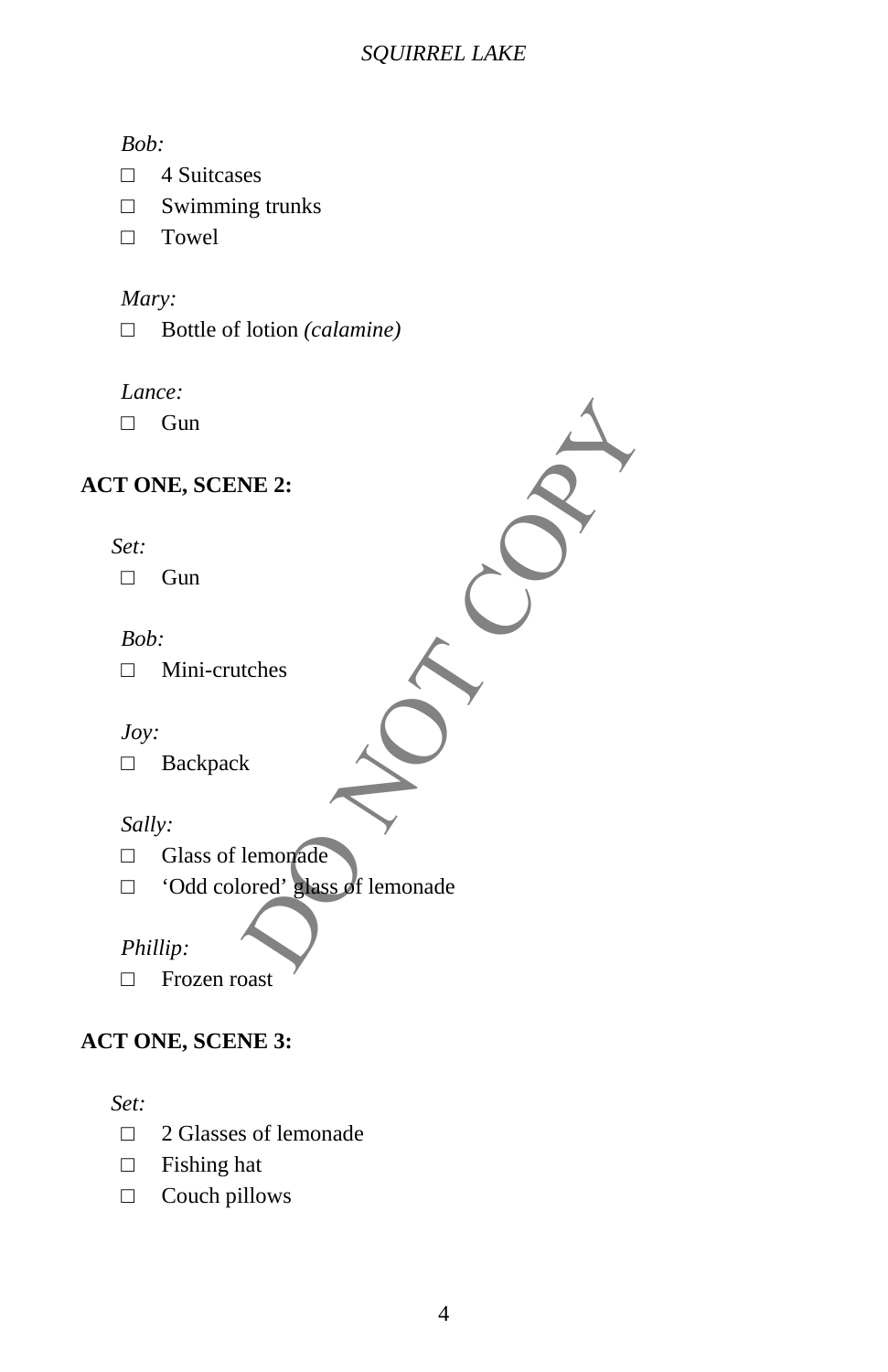## *Lance:*

- □ Glass of lemonade
- □ Pill bottle *(pill can be faked.)*

#### *Joy:*

□ Glass of lemonade

# *Phillip:*

- □ Briefcase
- □ Will in legal envelope

| <b>ACT TWO, SCENE 1:</b> |  |
|--------------------------|--|
|                          |  |
| Set:                     |  |
| Fishing hat<br>П         |  |
| Liquor bottles<br>П      |  |
| Glasses<br>$\Box$        |  |
|                          |  |
| Joy:                     |  |
| Pajamas                  |  |
|                          |  |
| Mary:                    |  |
| Pajamas<br>П             |  |
| Rosary Beads<br>П        |  |
|                          |  |
| Lance:                   |  |
| <b>Dress</b>             |  |
| Camera                   |  |
|                          |  |

# *Phillip:*

□ 2 Sheets of legal paper *(Will and Release from Prosecution forms.)*

# **ACT TWO, SCENE 2:**

*Set:* 

□ Fishing poles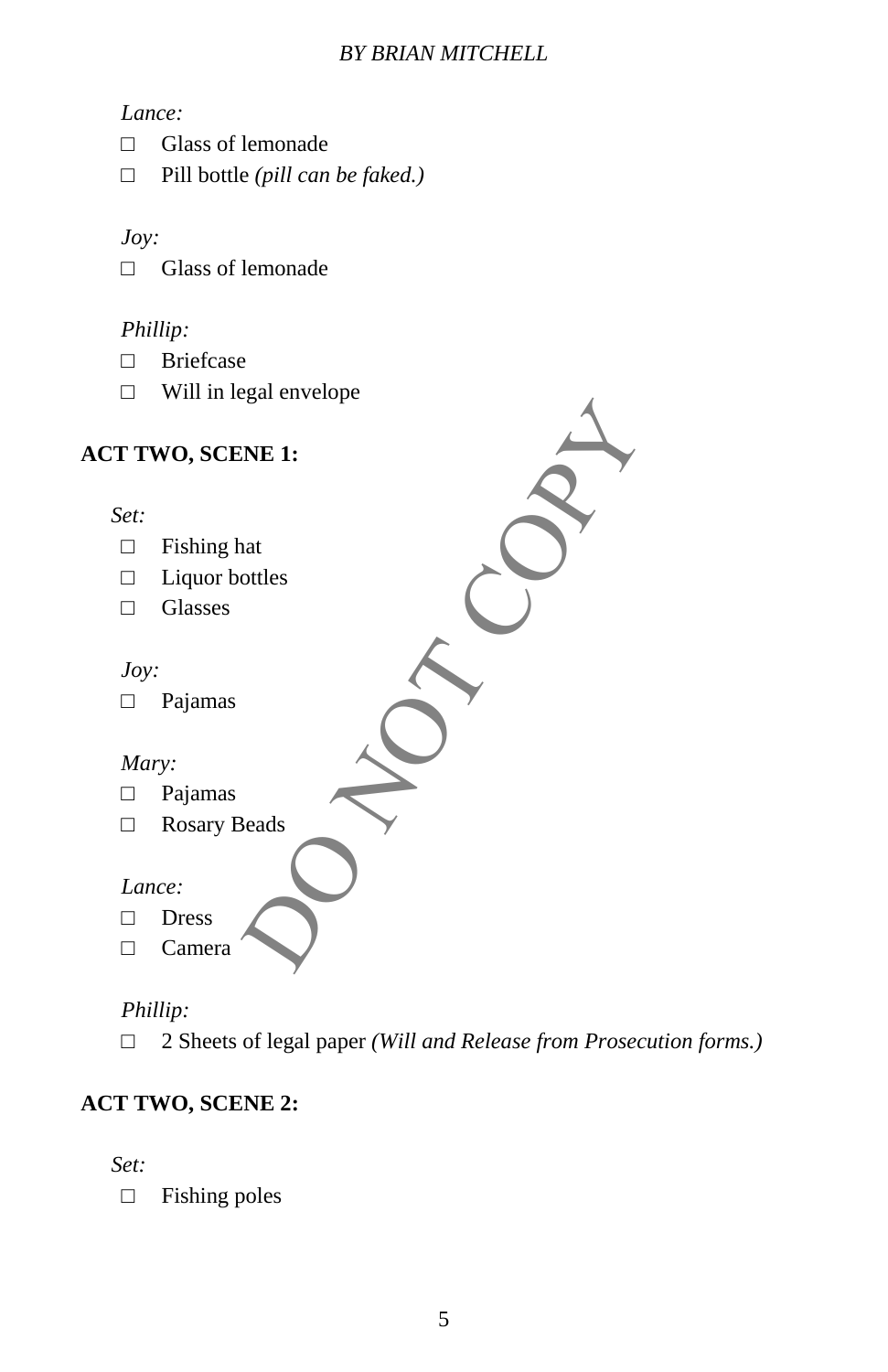#### *Bob:*

- □ Bandages and gauze
- □ Burned shirt
- □ Cubs' cap

# *Phillip:*

- □ Briefcase
- □ Pen
- □ Toilet plunger
- □ Suitcase

# *Patrick:*

□ Garbage bag of clothes

# **SETTING**

A wooden cabin in the wilds of Wisconsin set on the edges of Squirrel Lake, in the deep woods, well off the beaten path.

# **PRODUCTION HISTORY**

bag of clothes<br>
SETTING<br>
In the wilds of Wisconsin set on the edges of Squirrel I<br>
vell off the beaten path.<br>
PRODUCTION HISTORY<br>
E premiered on February 6, 2004 at the Waterloo Cor<br>
period, Iowa under the direction of Chu *SQUIRREL LAKE premiered on February 6, 2004 at the Waterloo Community Playhouse in Waterloo, Iowa under the direction of Chuck Stilwell.* 

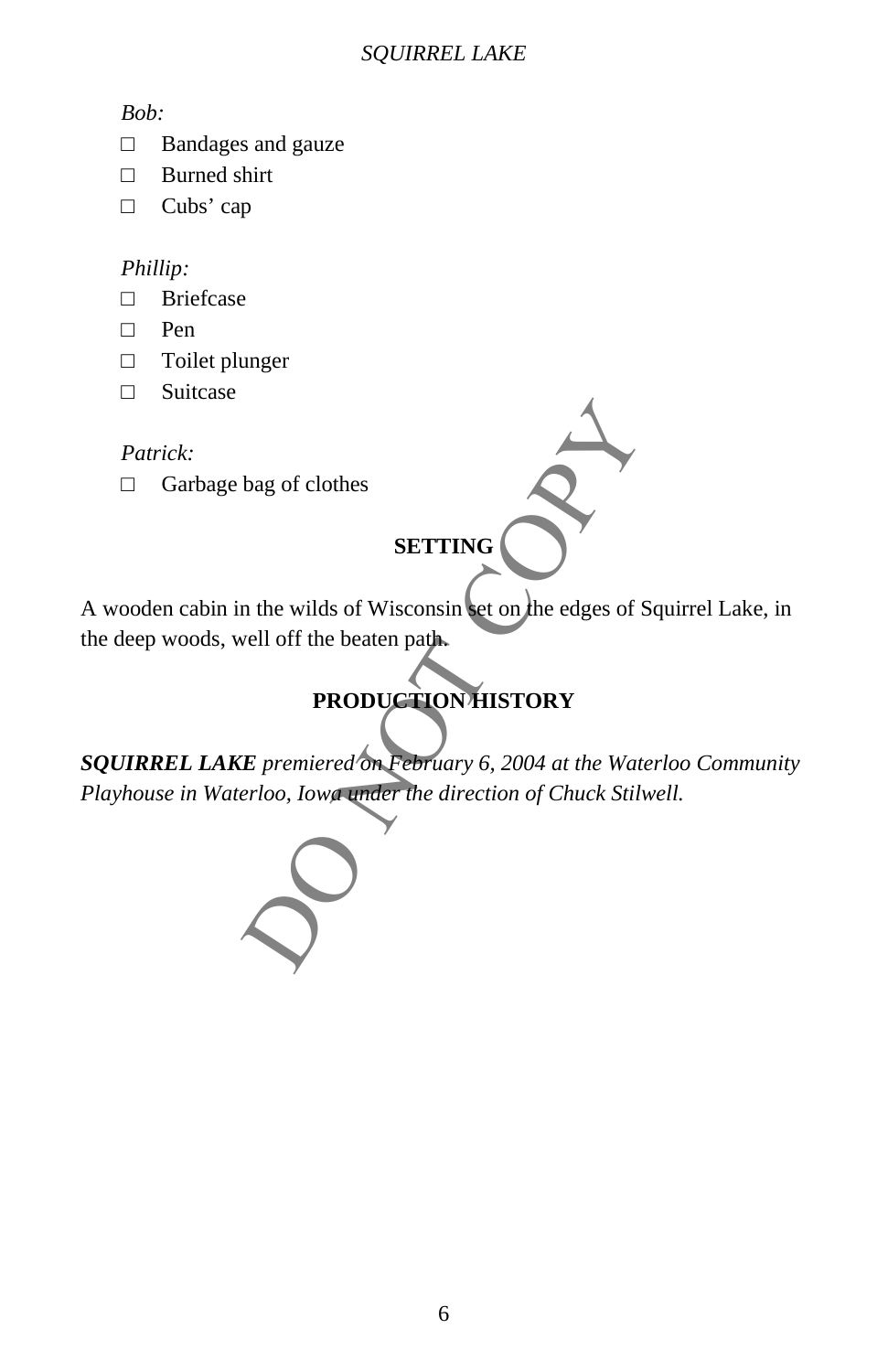# **ACT ONE, SCENE 1**

*PHILLIP enters through front door. HE carries a suitcase, a briefcase,*  two fishing poles and a tackle box. HE wears a fishing hat with fishing *lures set in it and typical 'deep woods' outfit. HE flips the light on and sighs loudly. PHILLIP is a man of 40; HE is rather short and beginning to become heavyset. HE is not used to roughing it anymore.*

*He sets tackle box on table and leans two fishing poles against wall. He sighs again, takes suitcase and briefcase to bedroom UL. Returns, checking HIS watch. He looks around at the old cabin, sees the bar sitting behind the couch, goes over and fixes himself a drink.* 

*PHILLIP glances at the doorway leading into the kitchen. HE walks over to the doorframe and stands tall against it. HE uses HIS fingers to mark HIS height, and then turns around to see how much HE has grown.*

*The sound of a loud car engine, sputtering. The sound of a car door,*  with the engine still wheezing in what might be the death throes. *PHILLIP takes HIS drink to the window and looks out.*

vatch. He looks around at the old cabin, sees<br>
e couch, goes over and fixes himself a drink.<br>
s at the doorway leading into the kitchen. HE was<br>
e and stands tall against it. HE uses HIS fingers<br>
then turns around to see h *PATRICK enters, the open door blocking HIS view of PHILLIP. PATRICK carries a garbage bag full of clothes and wears a 'Captain Happy Burger Barge' t-shirt with 'First Mate' written in bold black letters on the back and jean-shorts. Leaving the door open, PATRICK notices PHILLIP's fishing gear.*

- **PATRICK:** Well, it appears *Mister Perfect* has arrived. *(PHILLIP shuts the door and coughs.)* Yep. Here I am. Mister Perfect. How's it going, Phil? Nice hat.
- **PHILLIP:** *(PHILLIP takes off his hat and tosses it on couch cushion stage right.)* I'm doing well, thank you. Aren't you going to shut your engine off?
- **PATRICK:** *(Holds up keys and shakes them.)* It'll die in a minute.
- **PHILLIP:** *(Glancing out window.)* I thought all the Pintos blew up in the seventies.
- **PATRICK:** They did. I own the last of an endangered breed. Of course, I'd be willing to sell my little collector's item for the right price, if you're interested?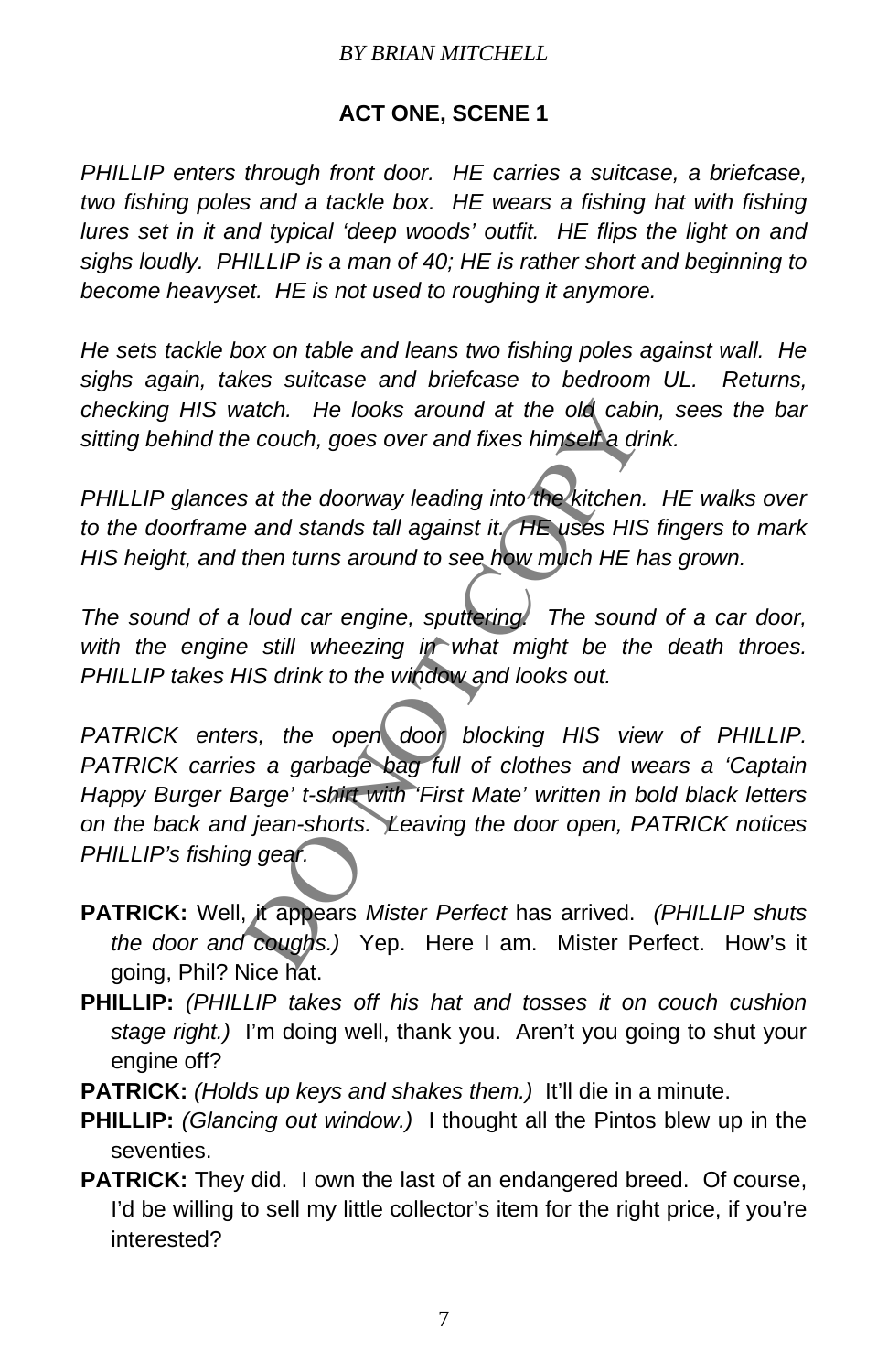- **PHILLIP:** You keep it. If it blows up, I'll sue the company on behalf of your estate.
- **PATRICK:** You're too kind, Phil.
- **PHILLIP:** *(Points to garbage bag.)* Planning to abandon your garbage in the wilderness?
- **PATRICK:** *(Sets garbage bag on floor.)* These are my clothes, thank you. Not all of us can afford Versace luggage.
- **PHILLIP:** *(Indicating PATRICK's t-shirt.)* It's like something from the 'Grapes of Wrath.' And you're wearing a 'Captain Happy's Burger Barge T-shirt.' That's…that's just sad, really.
- PATRICK: Yeah, I guess it's the same old story for me. You haven't changed a bit, though, Phil.

h, I guess it's the same old story for me. You<br>
t, though, Phil.<br> *LIP rises slightly on HIS toes and pats HIS s*<br> *r a compliment.)* I've been working out at the gyi<br>
f and on. Gotta be kind to the old ticker.<br>
1? It look **PHILLIP:** *(PHILLIP rises slightly on HIS toes and pats HIS stomach; taking this for a compliment.)* I've been working out at the gym lately. You know, off and on. Gotta be kind to the old ticker.

**PATRICK:** Yeah? It looks like you traded in your six-pack for a keg.

**PHILLIP:** You look better than I expected. I thought that with all the grease you work with you'd be fat and covered in pimples.

**PATRICK:** I'm the First Ma- ...uh... the assistant manager now.

- **PHILLIP:** No longer a fry-jockey? I told you college would pay off! Let's see, what was your major?
- **PATRICK:** Give me a break, Phil.
- **PHILLIP:** Right, but remind me again. I seem to recall telling you something - -
- PATRICK: I have a B.A. in Theater. Are you happy?
- **PHILLIP:** Embarrassed is more like it.

**PATRICK:** Stuff it!

**PHILLIP:** I seem to recall saying something about the difficulty finding a decent job with a theater degree. Do you recall that, Pat?

**PATRICK:** Yes, I remember.

- **PHILLIP:** I tried to get you into pre-law or poli-sci, but no luck. I thought you wanted to be a lawyer like me?
- PATRICK: No, not like you! Look, I'm an assistant manager now. I'm a paper-pusher, just like my big brother. That's really about as close to you as I can stand. So how about you? Make partner yet?
- **PHILLIP:** No, not yet.
- **PATRICK:** Too bad. What's the name of your firm, again? You know, in case I need a good, crooked lawyer.
- PHILLIP: Cook, Cook, Cook, and Cook; attorneys at law.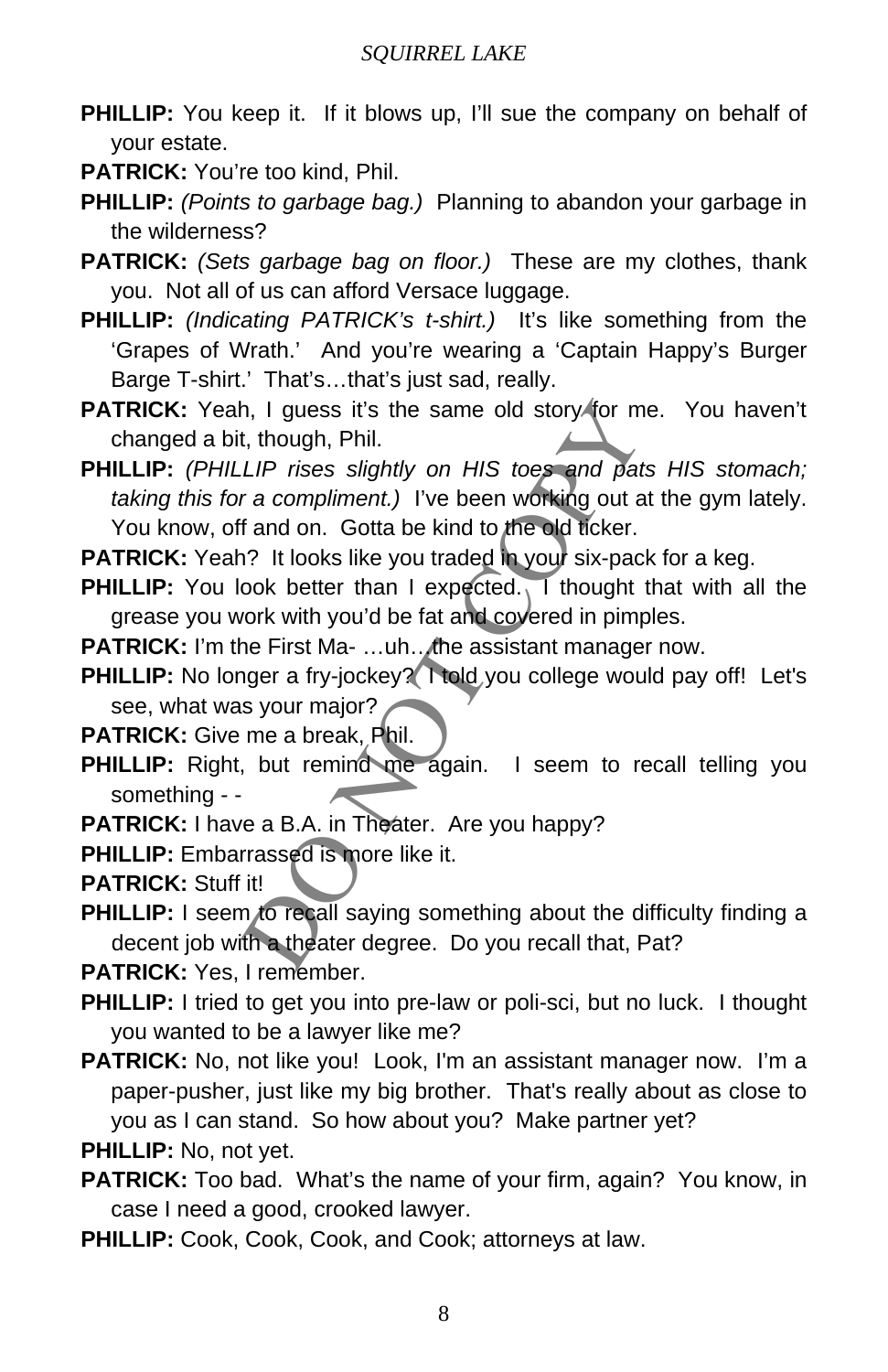- PATRICK: I'm sure you'll make partner in no time. Planning on changing your name? *(Pause.)* Look, Phil, we parted last time not on the best of terms. To tell the truth, if I hadn't promised Mom on her deathbed I'd make it for the reading of the will, I wouldn't be here.
- **PHILLIP:** I'll read the will tonight, after supper. I haven't really had a chance to look at it yet. It only came to the office yesterday, and I golf on Friday afternoons. So how long has it been since I saw you, Pat?
- **PATRICK:** Christmas, four years ago. Remember? You convinced my girlfriend to break up with me and find someone 'more respectable, with better promise for the future.' She's married now. Her husband is unemployed...which is all right. She's pulling down two hundred grand a year as a model.
- **PHILLIP:** You're better off, anyway, Pat. Marriage is a crapshoot.
- **PATRICK:** Yeah, I narrowly escaped misery there, didn't I? Speaking of marriage, where's Jill?
- ed...which is all right. She's pulling down two<br>as a model.<br>better off, anyway, Pat. Marriage is a crapshoot<br>n, I narrowly escaped misery there, didn't 1? Spe<br>ere's Jill?<br>had to work this weekend. She said she might<br>she ca **PHILLIP:** She...had to work this weekend. She said she might be up tomorrow…if she can get away…which I doubt. Hey, know what? I think we should measure you against the doorframe, like when we were kids. What do you think, huh? *(PHILLIP grabs PATRICK and steers HIM to the kitchen doorway, placing HIM against the frame and quickly measuring HIS height.)*
- **PATRICK:** Why are you doing this, Phil? You were always very selfconscious about your height.
- **PHILLIP:** But we're not measuring me, are we? *(PHILLIP moves PATRICK aside and examines the spot.)* Damn! You've grown seventeen inches!
- PATRICK: Well, it has been over twenty years, Phil. I was only nine the last time I was measured. Remember?
- **PHILLIP:** Right. I was fourteen. I couldn't have been full grown then, could I? Certainly not *over*-grown!
- PATRICK: I really don't...What the hell are you talking about, Phil? *(Front door opens and BOB and SALLY enter. BOB carries four suitcases. SALLY is speaking as THEY enter.)*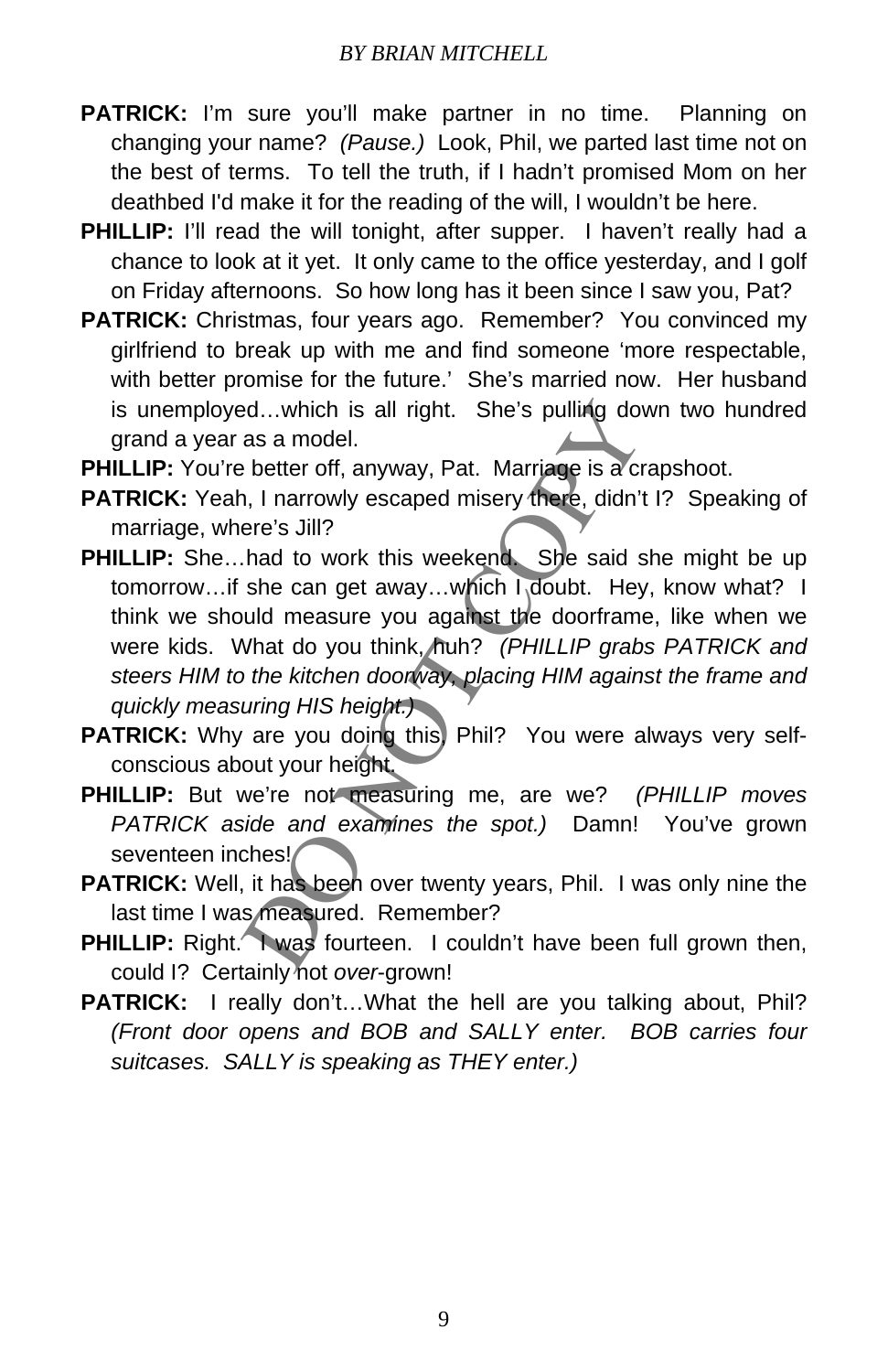**SALLY:** I told you I knew where I was going, Mister Smarty-pants. I came here every year as a kid, you know? I'm not stupid. *(Calls outside to HER kids. HER voice is quite mild, a reminder rather than a scolding.)* China! You be nice to your brothers! They're littler than you! …What? …Of course there are bugs! This is the woods! …No, he *can't* eat one! Spain! Go play, honey. You don't want to eat the icky bugs …I don't care *what* England ate, put the nasty thing down!

**BOB:** *(To PATRICK.)* Somebody's car is still running.

**PATRICK:** That's good, 'cause I can't afford a new one.

**BOB:** *(To SALLY.)* Where can I put the suitcases, dear?

- *kids.)* Malaysia! Malaysia! Put that down, deas right, it's animal poop! ...Yes! They poop right<br>al, you can't! Pull your pants back up!<br>hese are really getting heavy, where can I p<br>iust look at this place. It's just like **SALLY:** *(Still to kids.)* Malaysia! Malaysia! Put that down, dear, that's poop… That's right, it's animal poop! …Yes! They poop right outside! …No, England, you can't! Pull your pants back up!
- **BOB:** Honey, these are really getting heavy, where can I put them down?
- **SALLY:** Well, just look at this place. It's just like I remembered. Imagine, sitting here untouched by time after all of these years.
- **PHILLIP:** Oh, come on, sis. Are you kidding? Untouched by time? It looks like 'time' took this place out back and beat the crap out of it!

*BOB drops the suitcases onto the floor.*

**PATRICK:** *(Picking up a pair of suitcases from the floor and leads BOB upstairs.)* Here, Bob, I'll help you upstairs.

**BOB:** Oh, great! Thanks, Pat.

*BOB and PATRICK exit.*

- **PHILLIP:** *(PHILLIP looks over his sister's shoulder at the kids outside.)*  Nice kids ya got there, sis. They're getting big! How old are they, now?
- **SALLY:** *(Distractedly.)* China is ten, Malaysia is five, and Spain and England are three. They'll be four in August. *(SHE checks to make sure BOB is out of the room and then pats HER stomach.)* And one due in January.
- **PHILLIP:** Mighty Catholic of you, sister dear.
- **SALLY:** You're Catholic, too, Phillip Olsen. You just hide the fact to improve business. *(Slight pause.)* I haven't told Bob I'm pregnant yet. I want to wait until the Cubs are over .500 for the season.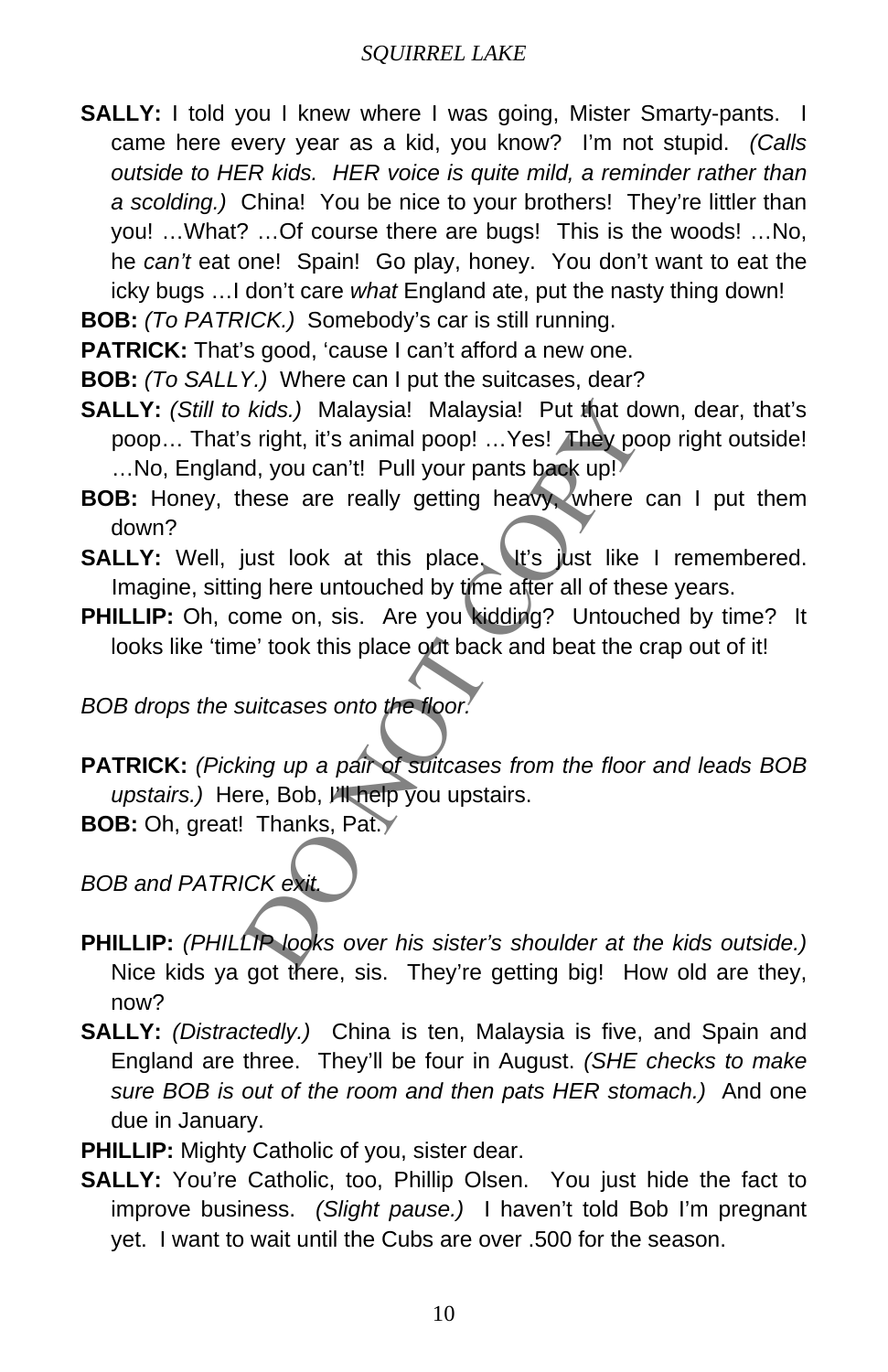- **PHILLIP:** *(Laughs.)* He's a die-hard fan, all right. Do you have the country picked out yet?
- **SALLY:** I don't know what you mean.
- **PHILLIP:** Oh, come on! China, England, Spain, Malaysia… You always wanted to be a history teacher, naming your children for countries you've visited. You must be running out by now, you and Bob haven't taken a trip abroad since the twins were born. So what'll this one be? Greece? Paraguay? How about Uzbekistan?
- **SALLY:** Very funny! And when will you and Jill have children? Of course, you'd have to grow up yourself first…

**PHILLIP:** Jill left me last year, Sally. The divorce was final in March.

**SALLY:** Oh, I'm…I'm sorry, Phil. I didn't know.

**PHILLIP:** Well, I didn't broadcast it to the family.

**SALLY:** So, what happened? You two seemed so happy.

Is me last year, Sally. The divorce was final in Martims Internal Common Control in the family and the family at happened? You two seemed so happy.<br>
So busy; she was bored. She had an affair internal and a skeep had an aff PHILLIP: I was busy; she was bored. She had an affair with her psychologist. I found out about it and asked her to choose one of us. She walked out that same day. When the divorce papers came, I just signed and returned them.

**SALLY:** Did you know him?

**PHILLIP:** Who?

**SALLY:** The psychologist. What was his name?

**PHILLIP:** Julia.

**SALLY:** *(Suspiciously.)* Like Raul Julia, the actor?

**PHILLIP:** No, like Julia Haberkorn, the lesbian psychologist who stole my wife from me.

**SALLY:** Geez. That's gotta do something bad for a man's ego.

PHILLIP: Yes, Sally, Jill left me for another woman. My ego's been punctured. Ya happy now, sis? I ruined her for other men. Hardyhar-har.

**SALLY:** Sorry.

- **PHILLIP:** Mom was sick then, and I knew you and Pat would have just jumped at the chance to tell her the horrible news. Pat would've probably made my life an even worse hell than it already was. I think I could have lived with that. I'm not sure about living with the look in Mom's eye, though. She would have been deeply disappointed.
- **SALLY:** You were always Mom's favorite, Phil. Pat and I just never seemed to measure up. It was always Phillip this and Phillip that.
- **PHILLIP:** *(Knowing HE is lying.)* That's not true, sis. She loved you and Patrick just as much.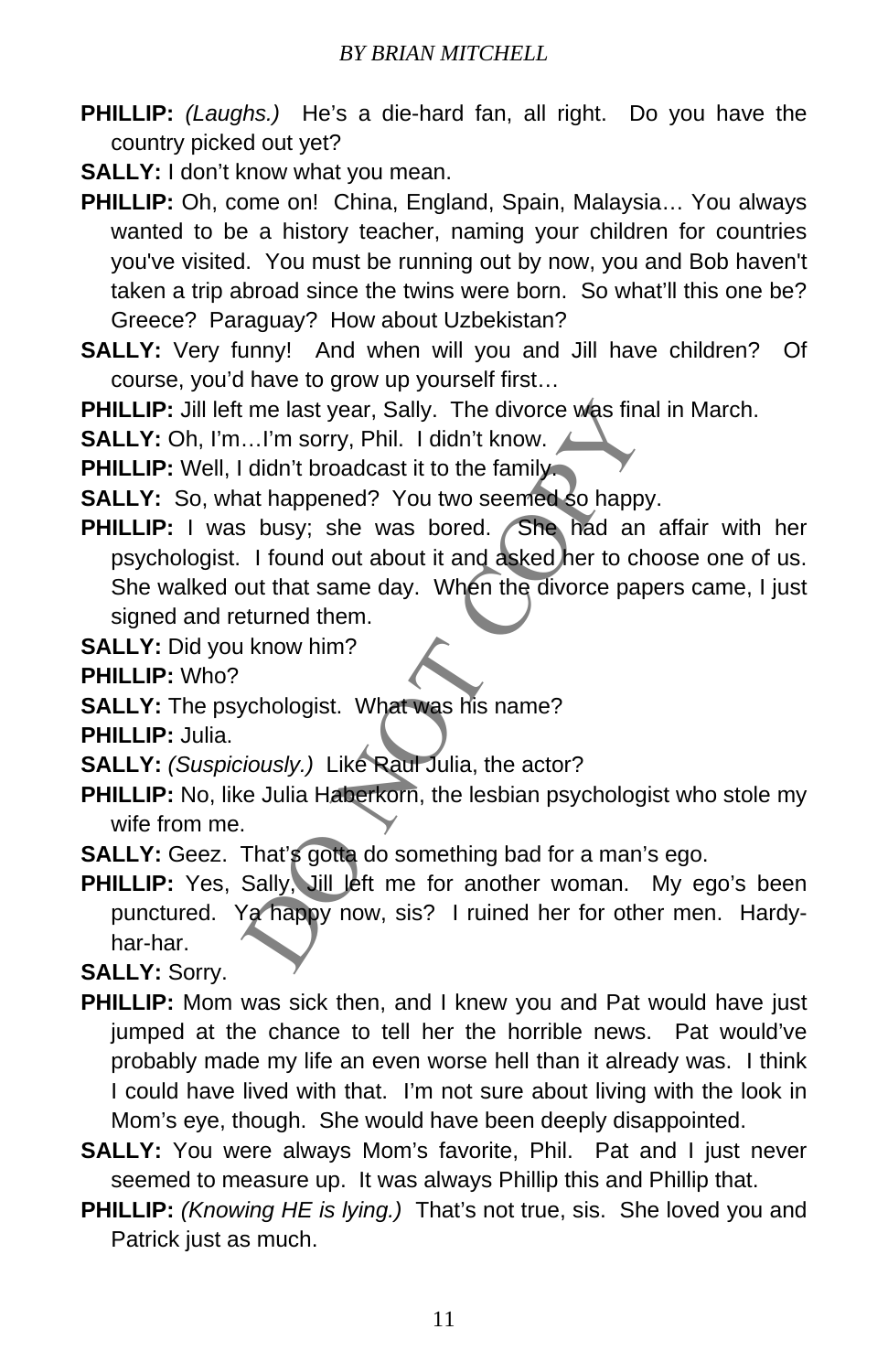**SALLY:** Come on, Phil. Do you remember how she always hated Pat's hair? How about the time she made me dress up as Raggedy Ann?

**PHILLIP:** That was Halloween, wasn't it? Seventh grade?

- **SALLY:** No. It was senior prom! I guess I wouldn't have minded so much, if not for that picture in the yearbook. Anyway, we missed you at the funeral. Molly Anderson gave the nicest eulogy and the Burger Barge sent a beautiful bouquet of daisies.
- **PHILLIP:** I thought Molly Anderson died about five years ago.
- **SALLY:** She did. It was on videotape, but it was tastefully done, even if her makeup made her look a bit like a clown. Captain Happy even showed up…you know, for Patrick. I think Captain Happy's daughter has a thing for Patrick. She was clinging to him like a burr during the interment.
- **PHILLIP:** Yeah, Pat always was the great romantic, probably offered her fries and a drink, and she just couldn't say no. Look, sis, I'm sorry I missed the funeral, but I was moving some real estate at the time. Couldn't get free. You understand, don't you?
- **SALLY:** No, I really don't. I mean, if Captain Happy can leave his business for an employee's mother, I don't see why her own son couldn't take a couple of days off to set her to rest.

**PHILLIP:** Sally…

**SALLY:** So when're we reading the will?

- PHILLIP: After dinner. It shouldn't take long, I don't think Mom had much socked away.
- you know, for Patrick. I think Captain Happy's cor<br>
Patrick. She was clinging to him like a burr du<br>
Pat always was the great romantic, probably off<br>
rink, and she just couldn't say no. Look, sis, I'n<br>
uneral, but I was mo **SALLY:** Just as well. Bob hates the outdoors unless there's a baseball game going on. You know, you'd think a sports columnist would enjoy being outdoors at least a little. Not Bob, though. His idea of being outdoors is watching the Weather Channel before the game. The only time he doesn't complain is when the Cubs play. He'd walk on hot coals for a hotdog and a Cubs game.

*PATRICK and BOB return from upstairs. BOB is speaking of his obsession, the Chicago Cubs.* 

**BOB:** …and then Sosa smashes a ball, I mean he *killed* it! Cubbies win 5-3 in twelve innings.

**PATRICK:** *(Lacking conviction.)* Gee, that's great, Bob.

**BOB:** The next night, Friday, we flew to St. Louis to play the Cardinals -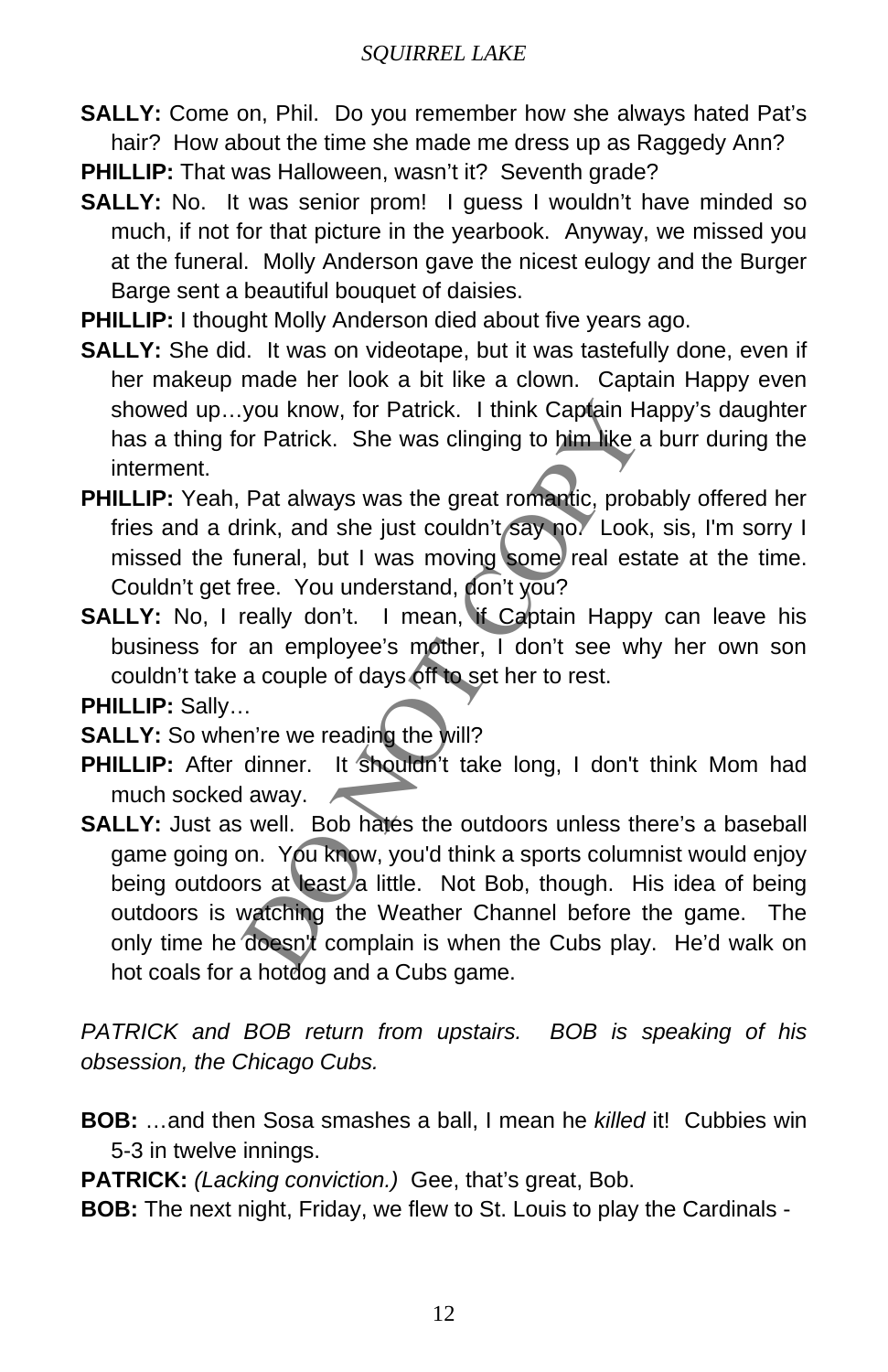- PATRICK: Gee, Bob, don't waste all of our conversation at once! I'm still dizzy from the excitement of the first four games of the season.
- **SALLY:** Is he telling Cubs stories again? You'd think he'd be sick of it by now! I mean it's his job and his life fifty-five hours a week. *(To BOB.)* You are supposed to be on vacation, dear.

*BOB shrugs, taking a seat on the couch.*

**PHILLIP:** Who'd like a drink?

**SALLY:** Drink is the work of the devil, Phil.

**PATRICK:** (Eagerly.) Only if the devil goes by the name 'Jack Daniels,' sis. I'm your man, Phil! *(Aside to PHILLIP.)* How many games have the Cubs played so far this season?

**PHILLIP:** Sixty-seven.

PATRICK: (Drinking quickly.) Oh, my God! Better set me up again. Make it a double, will you?

**BOB:** Don't we have a TV?

- **SALLY:** If we did, we still couldn't get the Cubs' games without cable.
- **BOB:** Oh…yeah, I guess you're right. I've got a radio in the car, though. Think it'll pick up Chicago stations? There's a double-header against the Giants tomorrow…
- erly.) Only if the devil goes by the name 'Jack I<br>man, Phil! (Aside to PHILLIP.) How many gam<br>yed so far this season?<br>seven.<br>hking quickly.) Oh, my God! Better set me up<br>the, will you?<br>have a TV?<br>d, we still couldn't get t **SALLY:** *(Aside to PATRICK.)* Do something! He'll drain our battery and we'll be stranded in the wilds of Wisconsin. They'll have to identify us with dental records!

*SALLY pushes PATRICK toward BOB.*

PATRICK: Hey, Bob, how about...uh...swim to take your mind off it? The day's warm and the water's cool…

**BOB:** No, thanks, I don't swim.

- **SALLY:** Or fish, but you're going to learn both this weekend! It's for the kids, Bob! They miss you when you're away from home so much.
- **BOB:** They'll miss me more if I drown.
- **SALLY:** It would even be more scarring if I had to kill you. Then you'd be dead and I'd be in prison. Who would the kids have then? They'd have to live with your brother and his mutant children. Is that what you want?
- **BOB:** Oh, all right, I suppose I could swim for just a few minutes. Let me change into my trunks.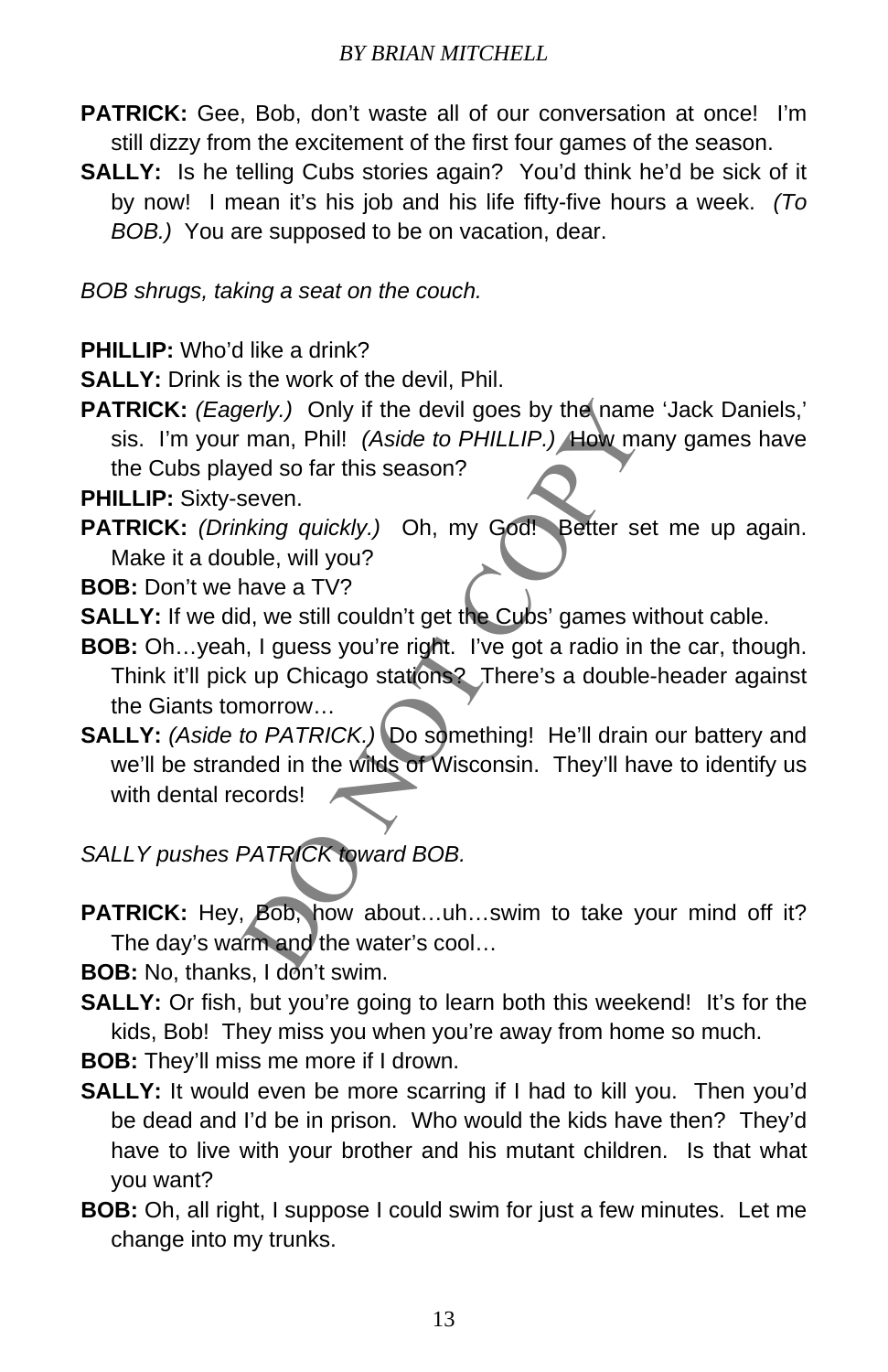- **PHILLIP:** Don't worry, Bob. Ol' Burgerboy there used to be a lifeguard, back in the day.
- **BOB:** I'm not going in that far. I'll wet my feet and splash for the kids, but my knees will not be getting wet, I assure you.

*BOB and PATRICK enter their respective bedrooms to change into swimming suits.* 

**PHILLIP:** That husband of yours is just slit-your-wrist fun, isn't he, sis?

**SALLY:** *(Concerned.)* Stop it, Phil. You shouldn't talk that way to Pat, either. You've pestered and belittled him ever since we were kids. It's no wonder he's only a fast-food clerk. He has no self-confidence at all. And Bob is fun…in his own way.

**PHILLIP:** Didn't Pat tell you? He's a First Mate now at Captain Happy's Burger Barge. It's not just a job, after all, it's an adventure! Arrrgh, matey!

**SALLY:** Just like that; always making fun of him and everything he does.

**PHILLIP:** All right, sister dear, he's a big boy now. He can stand up for himself. Besides, he can't keep blaming me for all of his failures in life. He's got to take responsibility for himself.

**SALLY:** Fine, Phil. Just lay off for the weekend, all right?

**PHILLIP:** Okay, okay. Promise.

**SALLY:** And how's your work? Still killing yourself to become a partner? **PHILLIP:** *(Evasively.)* Well, you know, same as always.

**SALLY:** What, Phil? Is something wrong? You know you could never lie to me.

we pestered and belittled him ever since we we<br>pr he's only a fast-food clerk. He has no self-cord<br>ob is fun...in his own way.<br>Pat tell you? He's a First Mate now at Captain<br>e. It's not just a job, after all, it's an adven **PHILLIP:** Not true! I always told you that you were smarter than me, but you proved me wrong by naming your kids after third-world countries and marrying a sports writer that doesn't realize the Cubs haven't won the World Series since the dawn of man.

**SALLY:** Bob is a great husband and father, and they are not third-world countries

**PHILLIP:** Close enough

- **SALLY:** England?
- **PHILLIP:** Seen the teeth?
- **SALLY:** You're not going to change the subject. What's wrong, Phil?

*Pause.*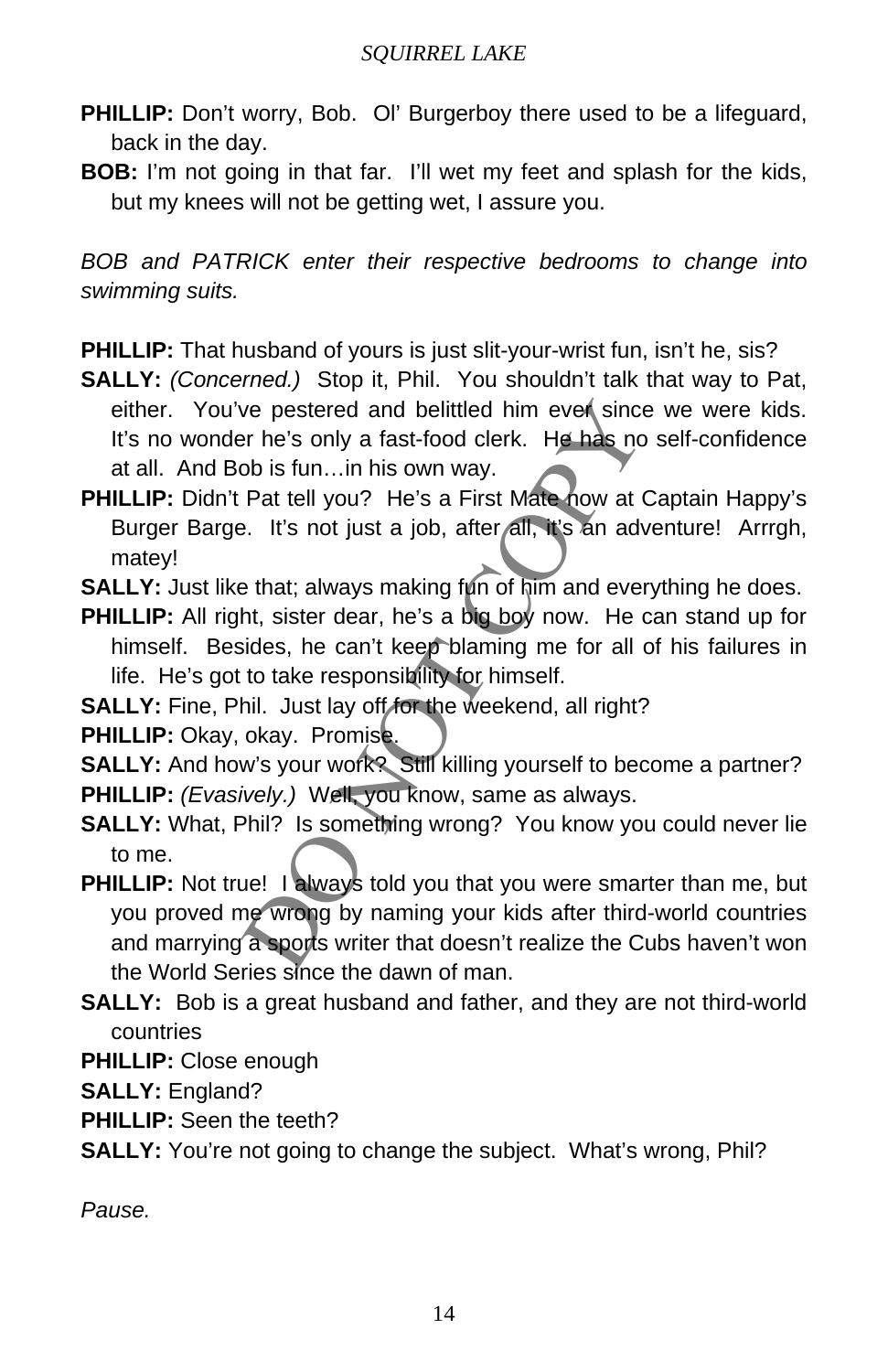PHILLIP: Well, since we're sharing secrets, I seem to have stumbled across a…slightly…illegal real estate deal at the office.

**SALLY:** How 'slightly' are we talking, here?

**PHILLIP:** Twenty to thirty years in the pen slightly. Land fraud.

**SALLY:** My God! What are you going to do?

**PHILLIP:** Hey! I'm taking the weekend off, aren't I?

- **SALLY:** Phillip Olsen!
- aught....well, then I join them for **4** long time in<br>the another problem is...I helped them. Sal. I did<br>oing at the time, but I helped them. What can I<br>come the sex-toy of some demented serial killer.<br>This stomach.) On the **PHILLIP:** Truth is, I'm in a spot, Sal. If I turn my firm in, I can pretty much kiss my career goodbye. Other firms don't want someone like that on the payroll. If I don't, and the firm of Cook, Cook, Cook, and Cook gets caught....well, then I join them for  $\triangle$  long time in striped pajamas. And another problem is…I helped them, Sal. I didn't know what I was doing at the time, but I helped them. What can I do? I'm too old to become the sex-toy of some demented serial killer.

**SALLY:** *(Patting his stomach.)* On the bright side, stripes can be very slimming.

*BOB and PATRICK reenter, dressed in swimming trunks and carrying towels over their shoulders. They can feel the tension in the room.* 

**PATRICK:** What's wrong? What were you two talking about?

*SALLY and PHILLIP exchange glances.*

- **SALLY:** Oh, uh...Phil was just telling me he might be in it for the long term with Cook, Cook, Cook, and Cook.
- **PHILLIP:** Yes. And Sally was mentioning to me that there might be some interesting news from Uzbekistan… Once the Cubs reach .500.

*BOB shakes his head, confused.* 

**PATRICK:** What!? *(Looks from SALLY to PHILLIP and back. Comprehension dawning.)* Oh! Congrats, Bob.

**BOB:** Huh? What are you talking about?

- **SALLY:** Nothing, Bob. Why don't you two go swimming while I start some dinner? Bread and water all right with you, Phil?
- **PHILLIP:** I think I'll join the men here for a swim. You two go ahead and I'll meet you down there.
- PATRICK: Okay. Come on, Bob, I'll race ya!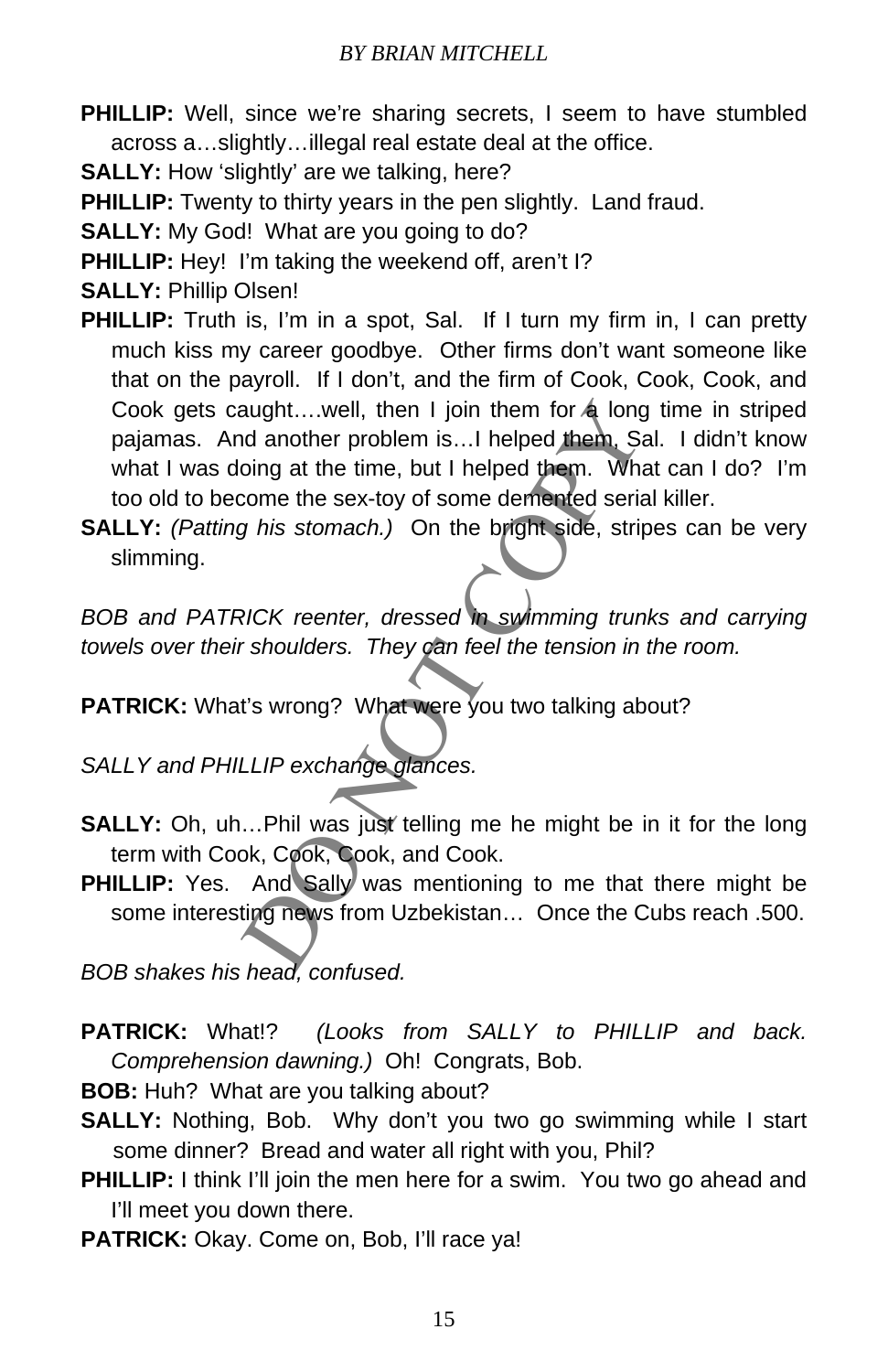*PATRICK and BOB exit through front door. PHILLIP exits to bedroom UR. SALLY watches PATRICK and BOB through front door.* 

**SALLY:** Bob! Don't run through there! You'll slip in the ... **BOB:** *(Offstage.)* Oof! **SALLY:** *(Too late.)* …poop.

*Phone rings.*

pring phone.) Hello...yes, it is... No, Pat just le<br>He should be back in an hour or so. Can I<br>Jh-huh. Right. ...Joy? Joy who?... Oh! You're<br>Your name is Joy Happy? ...No, of course not,<br>nickname ...Yes, I remember you from **SALLY:** *(Answering phone.)* Hello…yes, it is… No, Pat just left to go swimming. He should be back in an hour or so. Can I take a message? Uh-huh. Right. ...Joy? Joy who?... Oh! You're Captain Happy's girl! Your name is Joy Happy? ... No, of course not, it's just your father's nickname …Yes, I remember you from the funeral… I'm sure he'd be happy – *(Chuckles.)* I mean overjoy – *(Pause.)* That is, he would be…um, *ecstatic,* if you came to visit… Do you need directions?… No? …All right, we'll see you in a few hours. Bye.

*SALLY hangs up phone as PHILLIP enters from bedroom dressed in swimming suit.* 

**PHILLIP:** Who was on the phone

**SALLY:** Me.

**PHILLIP:** Yes, I rather thought you were. Who was on the other end of the line?

**SALLY:** Oh, Joy. **PHILLIP:** I'm glad the question brings you pleasure. Now who were you talking to?

**SALLY:** Joy! I was talking to Joy. She's a friend of Pat's. Her name is Joy.

**PHILLIP:** What did she want?

**SALLY:** She's going to stop by and surprise Patrick. She doesn't want him to know she's coming, so you just keep your lips zipped. Now I'm going to the kitchen and start dinner.

*SALLY exits. BOB and PATRICK enter; BOB is limping badly and PATRICK is aiding him.*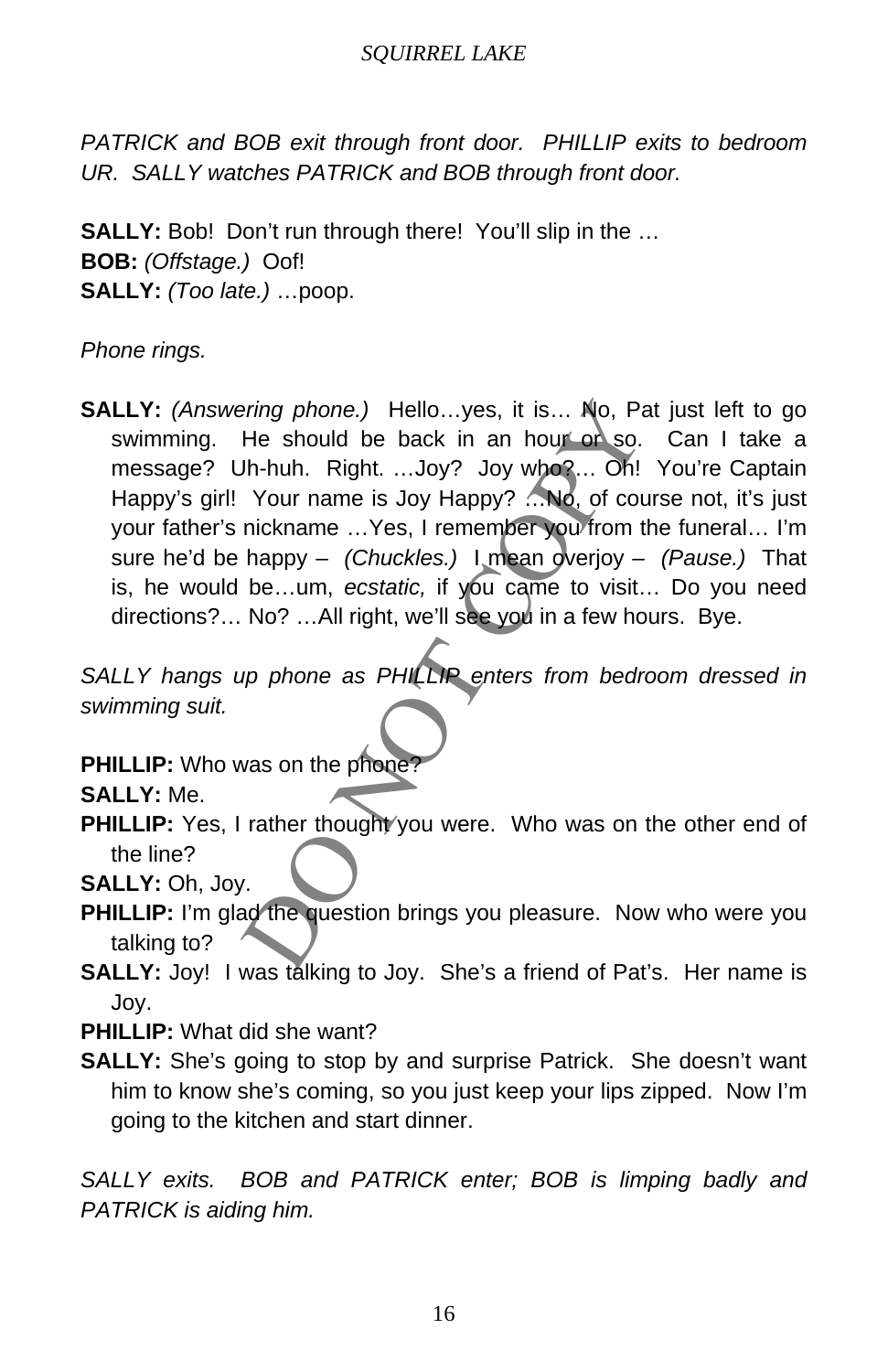**BOB:** Ow, ow, ow, ow….

**PATRICK:** Oh, stop it, you baby! I don't think it's broken, but still, what were you thinking?

**BOB:** It's your fault! I was just getting into the deep part of the lake -

**PATRICK:** Deep part? It wasn't even to your waist yet.

**BOB:** And then you screamed '*shark*'!

- **PATRICK:** Oh, come on! It was a joke. We're in Wisconsin, for crying out loud! There isn't a shark for two thousand miles!
- **BOB:** *(Gives PATRICK a dirty look, and plops onto the couch. To PHILLIP.)* In my rush to escape the shark, I slipped and twisted my ankle up pretty bad. Lucky for me, I landed in some soft plants and not in the poop.
- **PHILLIP:** Well, aren't you Mister Lucky!
- **PATRICK:** *(To Bob.)* You're just mad because your kids were laughing so hard.
- **BOB:** I…have to go to the bathroom.
- PATRICK: I'll get you to the door, Bob, but then you're really on your own!

the bad. Lucky for me, I landed in some soft plane.<br>
Supp.<br>
Denote the vou Mister Lucky!<br>
Bob.) You're just mad because your kids were long to the bathroom.<br>
Let you to the door, Bob, but then you're really<br>
Denote the bat *PATRICK and PHILLIP help BOB to the bathroom door. BOB exits into bathroom. There is a knock on the front door. A crash is heard from the bathroom. BOB cries out in pain.* 

**PHILLIP:** Careful of the tile in there, Bob. It gets slippery when your feet are wet. Oh, and the door sticks, so push hard.

**BOB:** *(From offstage.)* Yeah. I'm Mister Lucky, all right.

**PHILLIP opens the door.** MARY enters. SHE is a pretty young lady in *skirt and tank top, HER hair worn up in a bun.* 

- **MARY:** I'm sorry to bother you, but I heard a scream a short time ago, and saw you helping someone here. I have some training as a nurse. Is there anything I can do to help?
- **PHILLIP:** Yes! Please come in. Bob will be out in a moment; he's in the bathroom. I'm Phillip Olsen. This is my brother, Pat. Bob is our brother-in-law, it was his scream you heard. He injured himself getting away from a shark in the lake.
- **MARY:** Shark?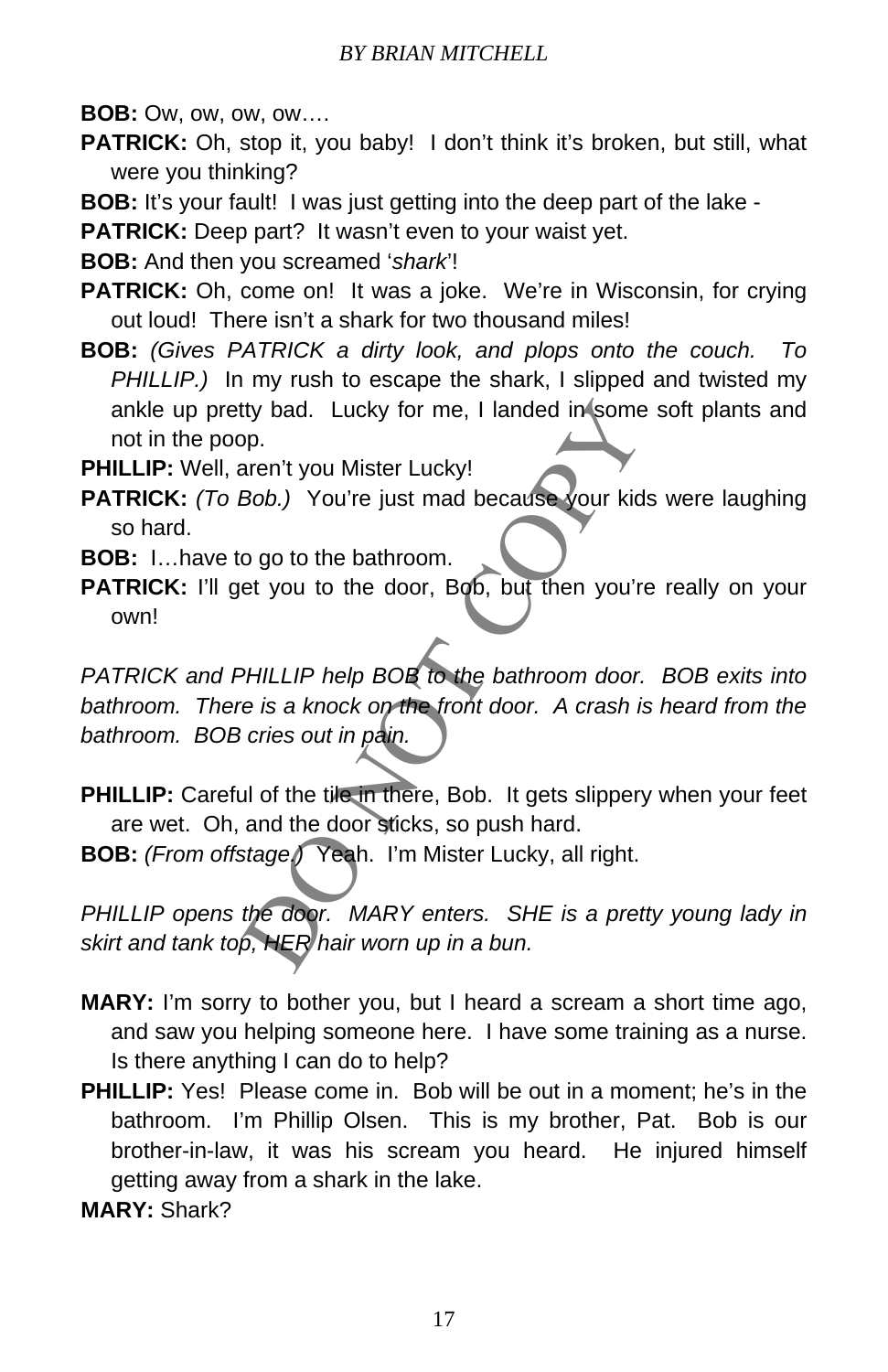- **BOB:** *(Offstage.)* Hey, Phillip! Mister Lucky's in pain! Oh! *That's* gonna leave a bruise!
- **MARY:** *(Looking nervously toward bathroom.)* I'm Mary, pleased to meet you Phillip, Pat.

**PATRICK:** You're a nurse?

**MARY:** Well, I'm a nun, actually, with nurse training. Sister Mary Elizabeth Catherine Theresa Hardy. I'm staying at my family's cabin down the shoreline from here. When I heard the scream, I came running. You can call me Mary.

**PHILLIP:** *(Admiringly.)* You sure don't look like a nun.

MARY: We're not required to wear our habits all the time, you know.

**PHILLIP:** Thank God!

**MARY:** I do.

**BOB:** *(Rattling the door. MARY seems ready to jump and run; offstage.)*  It's stuck! Can you pull it, Patrick?

**MARY:** *(To PHILLIP.)* Oh, dear, the poor man. It must be…very painful.

*BOB exits bathroom with the help of PATRICK; BOB stumbles over and sits on couch.* 

**PATRICK:** Bob, this is Mary, she's going to take a look at your ankle.

**BOB:** Can she look at my butt while she's at it? That's what I landed on in the bathroom.

**PATRICK:** She's a nun, Bob.

- of required to wear our habits all the time, you know<br>
God!<br>
the door. MARY seems ready to jump and run; on<br>
nyou pull it, Patrick?<br>
LLIP.) Oh, dear, the poor man. It must be...very<br>
com with the help of PATRICK; BOB stumb **BOB:** Oh, sh…! I mean, oh, gosh! I'm really sorry! About the butt comment, I mean. I would never show my butt to a nun. You know, unless I was getting a shot or baptized or something.
- **MARY:** It's all right. You didn't know. Besides you were distracted by...Mister Lucky.
- **BOB:** What!? Oh, no! That was just a joke! Pat and Phil were kidding me that I was really lucky, and the name just kind of stuck!
- **PHILLIP:** *(To BOB.)* Looks like you've got a nasty sunburn. It's on your back and face, too.

**PATRICK:** Let me see…

**BOB:** I wasn't out long enough for a sunburn. Was I?

**MARY:** Uh… Nope. That's poison ivy. Try not to scratch it, and I'll get some calamine lotion. *(Looks BOB over from head to toe.)* At least you had a swimming suit on, Mister Lucky.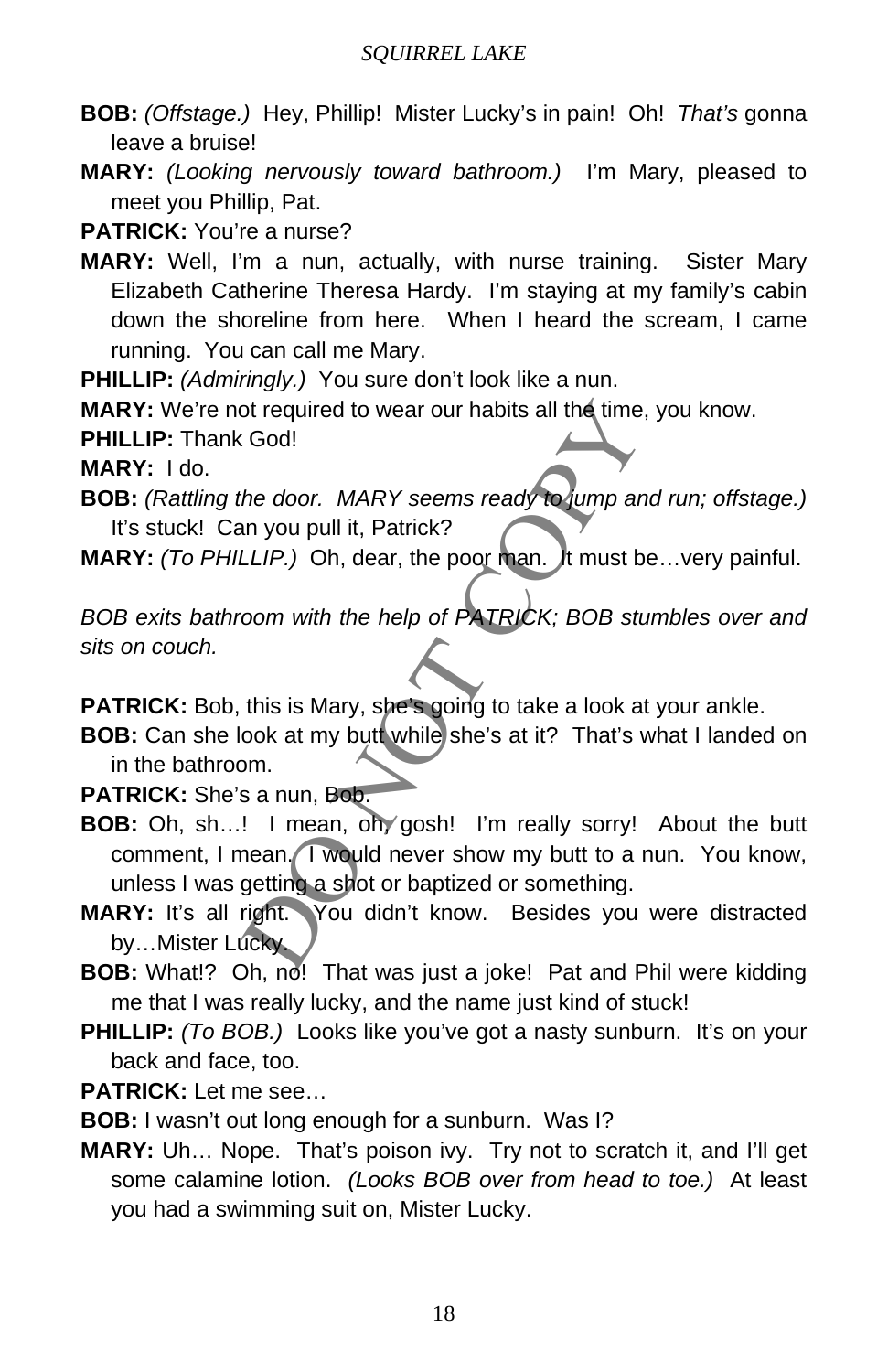*MARY exits.*

**BOB:** Uh… I think I've got it on my hands, too. *(BOB looks down to his swimming suit.)* It doesn't spread, though… Right? I mean, I was in the bathroom, and Patrick wouldn't help me, and…

*PHILLIP and PATRICK look at each other. They obviously have no clue.* 

- **PATRICK:** Uh... No. That's a direct contact thing only. You must've rolled in a patch of that stuff when you were running from the shark. I am *really* sorry about that, Bob.
- **BOB:** Oh, great, first a sprained ankle, and now this.
- **PHILLIP:** Hey, Pat, don't we have an old pair of crutches around here somewhere? Remember when we came and I broke my foot climbing that tree?
- **PATRICK:** Yeah, I think they might still be in the shed out back. I'll get them.

*PATRICK exits through front door. MARY enters with a bottle of lotion.* 

- **MARY:** We'll put the lotion on first and then wrap that ankle. *(To PHILLIP.)* Do you have an ace bandage?
- **PHILLIP:** I think so. There should be one in the bathroom. *(PHILLIP exits to bathroom.)*
- ry about that, Bob.<br>
First a sprained ankle, and now this<br>
Pat, don't we have an old pair of crutches arou<br>
Remember when we came and a broke my foot<br>
1, I think they might still be in the shed out back<br>
through front door **MARY:** This might be cold… *(Kneels down and begins to apply lotion. SALLY enters from kitchen and sees BOB from behind with a young woman between his legs. SALLY is confused.)*
- **BOB:** Oh, that feels good! Up a little...yeah, right there. Good thing you stopped by of I'd have had to rely on Pat or Phil to do this for me.

*SALLY mouths "Oh, my God!" SHE looks down at HER own stomach, rubbing little Uzbekistan.* 

**MARY:** Does it hurt when I do this? I can stop. **BOB:** No! Don't stop. It feels good. **MARY:** I'm gonna want to do your whole body. **BOB:** Yes. Do it! The itch is killing me! **MARY:** Control yourself, or Mister Lucky can do this on his own!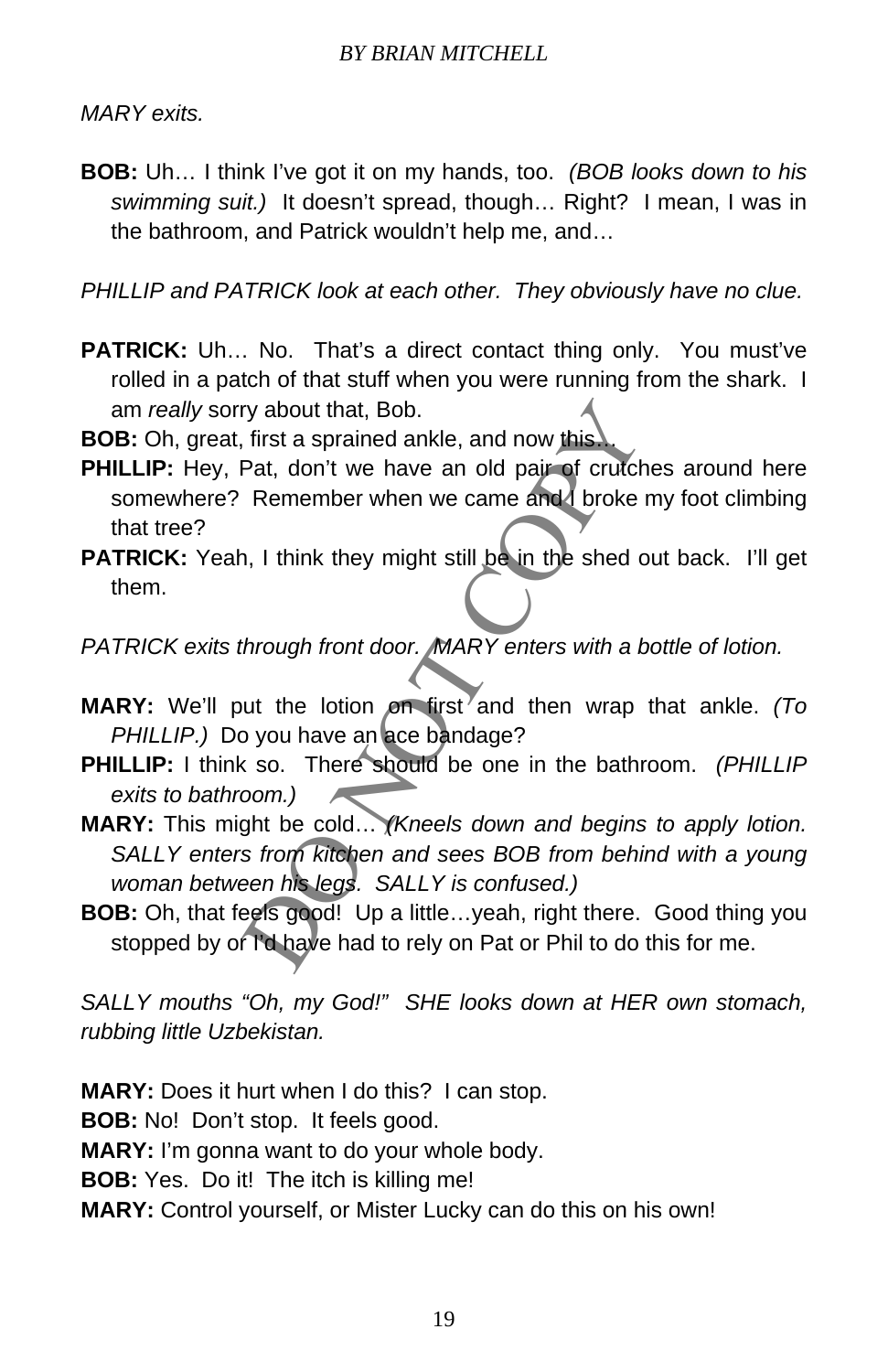*SALLY flees into kitchen, crying.* 

**MARY:** *(Cont'd.)* How's the itch, now? **BOB:** Feels a little better, thanks.

*PHILLIP enters with ace bandage as PATRICK enters carrying a pair of crutches that are much too short for BOB.*

**MARY:** Good thing you had shorts on, Bob.

**BOB:** Yeah, I'm Mister Lucky.

**MARY:** I guess you are Mister Lucky, aren't you?

**PATRICK:** Yeah. He oughtta play the lottery.

**PHILLIP:** Here, this'll help. *(HE holds up ace bandage.)*

**MARY:** Great! Here, why don't you put the lotion on his back while I put the bandage on his ankle?

**PHILLIP:** No problem.

you are Mister Lucky, aren't you?<br>
I. He oughtta play the lottery.<br>
this'll help. (HE holds up ace bandage.)<br>
Here, why don't you put the lottor on his back wt<br>
on his ankle?<br>
blem.<br>
BOB.) Here, you can use these to get ar **PATRICK:** (To BOB.) Here, you can use these to get around. I warned your kids about the poison ivy, Bob. I don't think they've been in it yet. The twins seem to be having fun skipping stones on the lake. Don't worry, though, I told them not to go in the water.

**BOB:** I can't believe they listened to you on that one! They love to swim.

**PATRICK:** I know. I told them… *(Realizes what HE is about to say.)*  …there were sharks in the water.

*BOB glares at PATRICK.*

- **PHILLIP:** *(Trying not to laugh.)* There! You're done. *(Closes bottle of calamine, returns it to MARY.)*
- **MARY:** Thank you. Now stay off that foot as much as possible. *(MARY grabs the mini-crutches.)* Use these when you have to walk, all right?
- **BOB:** All right. Thanks so much for your help. *(Points to PHILLIP and PATRICK.)* If I was left with these two, they'd surely be the death of me!
- **MARY:** *(Laughs.)* They would have done fine without me, I'm sure.
- **PHILLIP:** Don't be so sure. We may have decided to feed him to the shark. Or worse, abandon him in the Wisconsin wilds.
- **PATRICK:** *(Chuckles. Sings to Gilligan's Island theme.)* No phone, no lights, no motorcar. Not a single Cubbies game…
- **MARY:** Oh, are you a Cubs fan, too, Bob?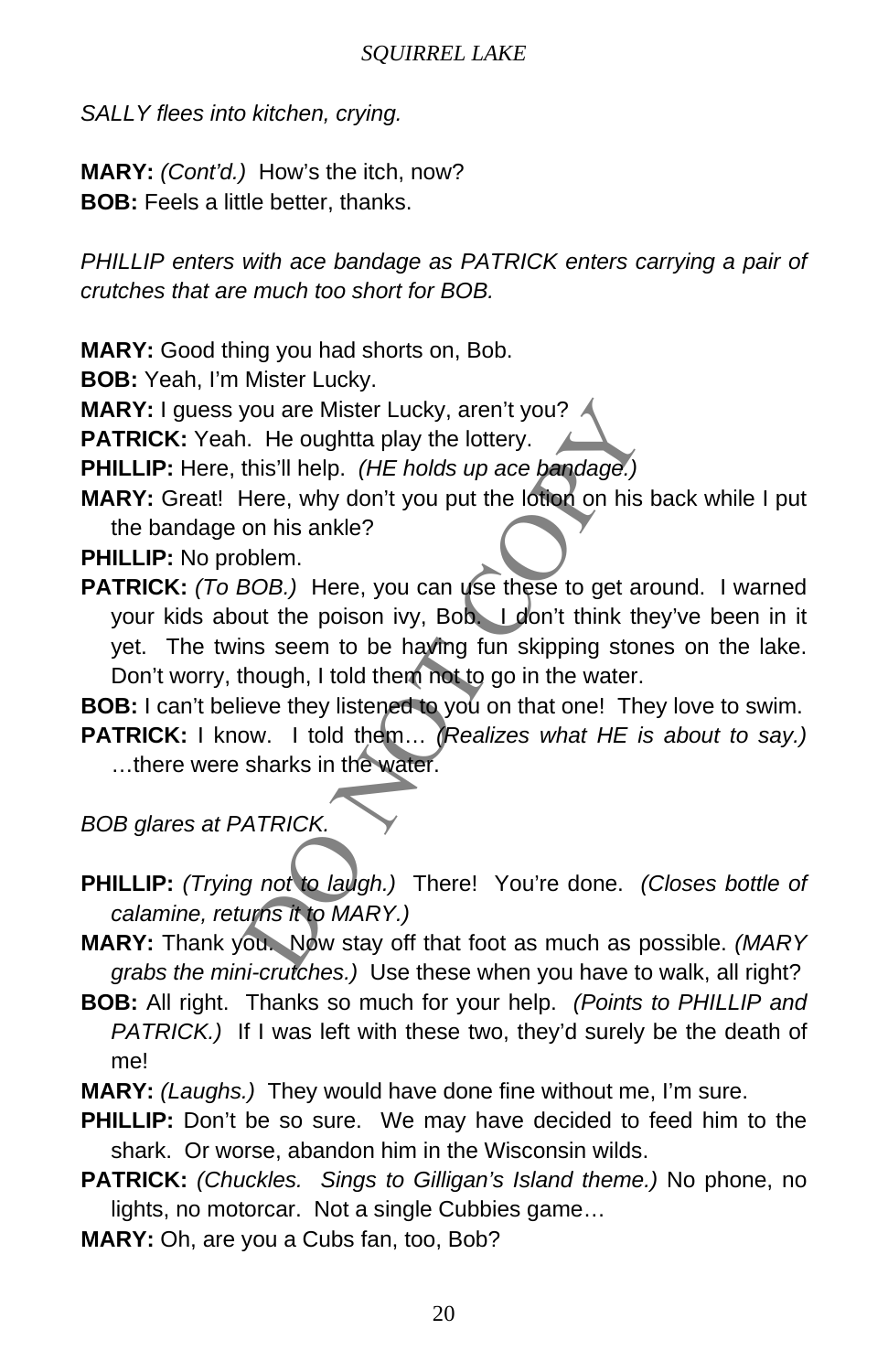**BOB:** From way back!

**MARY:** Me, too! How do you think they'll do this year?

- **BOB:** *(Confidentially.)* I think this is it! I think this is the year that they take the pennant from the Braves and trounce the Yanks in the series.
- **MARY:** That's just what Robert King with the Trib says. That's the Chicago Tribune; I'm from Chicago. You know, you look a little like him. I mean I've never met him, but you look like the little picture that runs above his column. He…. What's your last name, Bob?
- **BOB:** *(False modesty.)* King. And may I say that it's obvious that you have great taste in journalists, Mary.
- **MARY:** Wow! You're *that* Bob King?

**BOB:** The very same.

**MARY:** I'm a *huge* fan! I remember when you predicted a division title for the Cubs…three years ago. They should've won it, too, except for the injuries. *(Shakes HER head sadly.)*

**MARY/BOB:** Curse of the Cubbies…

- **BOB:** It was close, though. Fifteen games back in the Central, and it coulda gone either way if they had just gotten a few calls! Curse of the Cubbies…
- For that Bob King?<br>
Same.<br>
Uge fan! I remember when you predicted a divise the search of the Cubbies...<br>
Uge fan! I remember when you predicted a divise the correct set of the Cubbies...<br>
Use of the Cubbies...<br>
Use of the **PHILLIP:** Sounds like a movie I saw on the Late, Late Show the other night. 'Hide your children! Renew your insurance! Keep your hands and feet inside the ride at all times…but you'll never escape from…The Curse of the Cubbies!'

*PATRICK laughs heartily. BOB and MARY just stare threateningly.*

- **PHILLIP:** *(Cont'd.)* It was a joke. Just a joke! *(To PATRICK.)* Cubbies fans have no sense of humor!
- **MARY:** *(Ignoring PHILLIP. To BOB.)* Well, since you're doing a bit better, I think I'll take my leave. My brother really shouldn't be left alone so long…

*The door flies open and LANCE HARDY springs into the room, HIS gun drawn. LANCE is a big, muscled man with a maniacal gleam in HIS eye. HE is dressed in red tennis shoes, khaki shorts and a Hawaiian shirt. HE*  rolls behind the couch, popping HIS head over the back to speak to *MARY. HIS hair is askew and sticking up at odd angles. The gun is pointed at the ceiling.*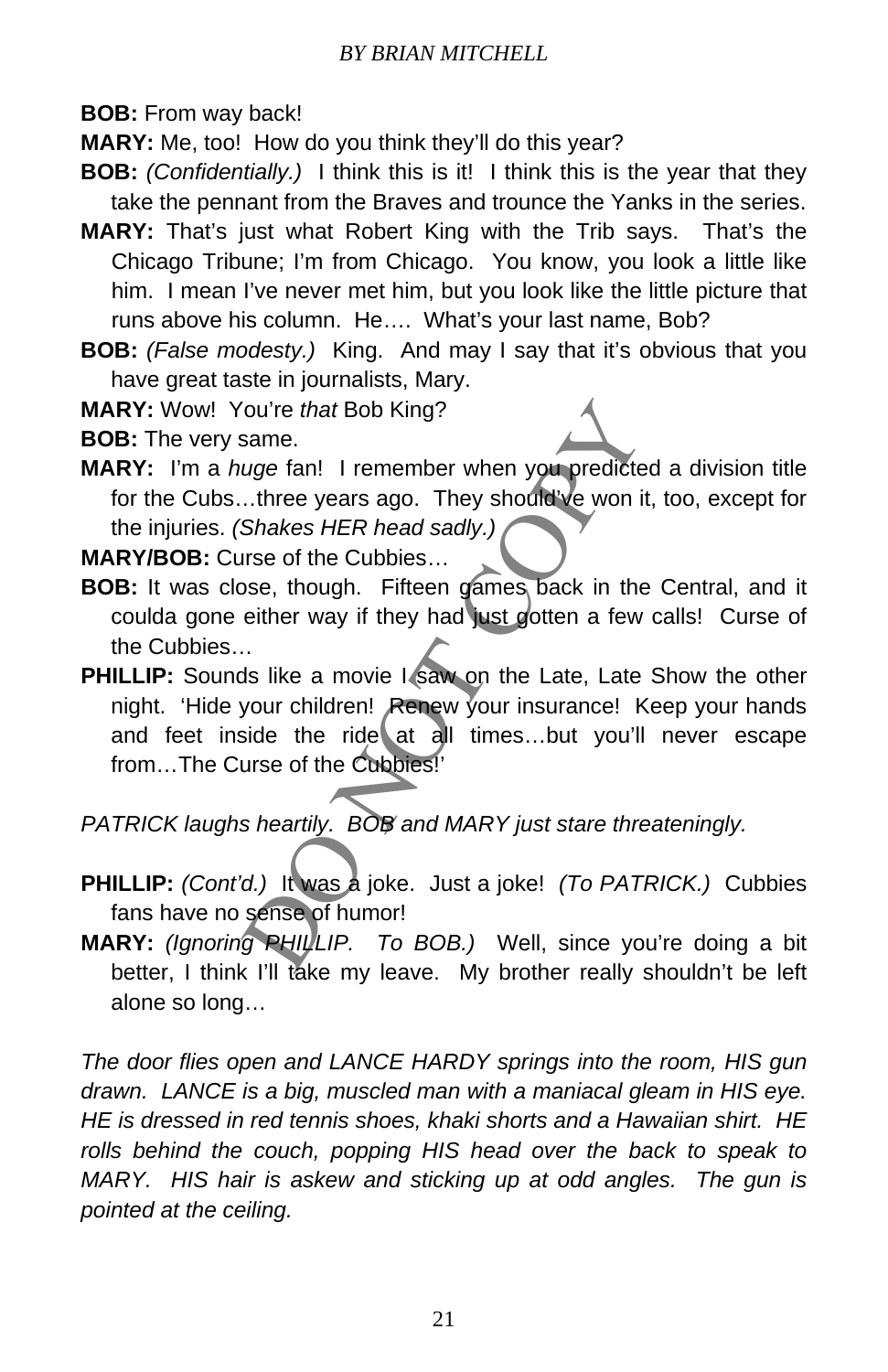- **LANCE:** You all right, Mary? Who're these guys? Are they *realtors*?! They look like *realtors*!
- **MARY:** *(Soothingly.)* Lance, these are friends of mine. Bob, Phil and Patrick. *(To the OTHERS.)* This is my brother, Lance. *(To LANCE.)*  Lance, you know you should be at the cabin. The doctor says you need complete rest. And you know you should have left that gun in Chicago! You could hurt someone. *(MARY takes gun from LANCE.)*
- **LANCE:** They're *realtors*, Mary! I can smell 'em! *(Looms over PHILLIP.)*  You a *realtor*?
- **PHILLIP:** Huh-uh, no way am I a realtor. In fact, I'm about as far from a realtor as I can be, aren't I, Patrick?

**MARY:** They're not realtors, Lance. Bob is a sports writer and...

**PATRICK:** Phillip is a crooked lawyer and I'm -

**PHILLIP:** First Mate at Captain Happy's.

**LANCE:** Captain Happy's? On the Pier?

**PATRICK:** *(Reluctantly.)* Yeah.

- **LANCE:** *(Standing at attention.)* Damn fine food, sir. I usually get a Captain Happy Pork Plank Platter with double onions and a strawberry shake. Seven twenty-nine, with tax.
- **PATRICK:** Oh, I recognize that order. You haven't been around for a couple weeks. Happy was asking where…uh …

**LANCE:** Where what?

- an be, aren't I, Patrick?<br>
not realtors, Lance. Bob is a spotts writer and...<br>
p is a crooked lawyer and I'm<br>
Mate at Captain Happy's.<br>
1 Happy's? On the Pier?<br>
uctantly.) Yeah.<br>
ling at attention.) Damn fine food, sir. I **PATRICK:** Where the…uh...where the...doofus detective with the 'breath of death' had gone. Uhh, but then…after that…he asked about you, too! He wanted to know where the...the tall, athletic, handsome, and, uh...*absolutely sane* policeman was.
- **LANCE:** *(Sadly.)* On paid leave, you can tell him. Overworked. Stressed. Ever since Mom lost the house in the city and all her money.
- **MARY:** I told you it wasn't your fault, Lance.
- **LANCE:** It's not that. She moved in with *me*! Now all I hear is 'Lance! Where's my Epson salt?' 'Lance! Where's my hair net?' 'Lance! Where're my Depends?' Now tell me, does that sound relaxing to you?
- **MARY:** She was taken in by professional con men, Lance! You need to understand what she's going through, too.
- **LANCE:** Still, if I ever get a hold of Cook, Cook, Cook, or…uh...oh, I forget the last one's name… But if I ever get a hold of 'em, I'll kill 'em! *(Mimes choking a lawyer.)*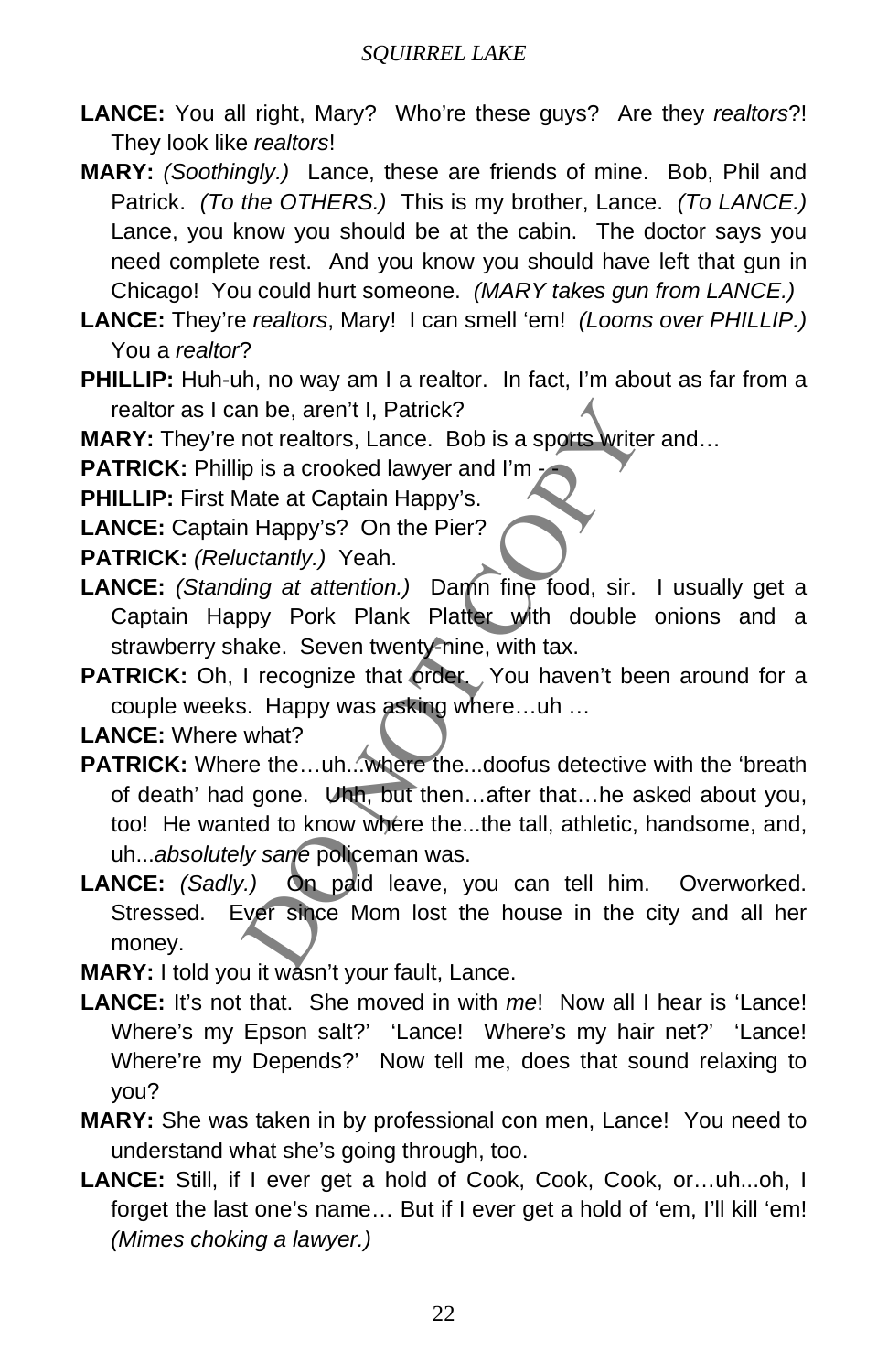- PATRICK: Cook, Cook, Cook, and Cook? That's not a realty agency, it's a - -
- **PHILLIP:** *(Yelling over PATRICK.)* …damn shame about your mother! Ya sure can't trust realtors these days, can ya? Well, hey! Thanks for stopping by… Lance, wasn't it? You just swing by anytime, the door's always open. Anytime at all…after July…cause we'll be really busy here…that is, we'll be leaving here…soon…until August…won't we, Patrick?
- **PATRICK:** August? What are you talking about, Phil? We're not going to be here… *(PHILLIP slaps PATRICK in the back of the head.)*  ... very much at all until August, are we? Right. Leaving right away. Sorry you can't stay.

*PHILLIP and PATRICK back LANCE through front door. THEY glance briefly at each other, then at LANCE* 

# **PHILLIP/PATRICK:** Bye!

*PHILLIP slams the door in LANCE's face.*

- **PHILLIP:** *(To closed door.)* Come back soon now. Been a pleasure.
- at all until August, are we? Right Leaving right<br>
N't stay.<br>
ATRICK back LANCE through front door. THE<br>
ther, then at LANCE<br>
CK: Bye!<br>
the door in LANCE's face.<br>
Nosed door.) Come back soon now. Been a plea:<br>
thing all rig **MARY:** Is everything all right<sup>2</sup> I know he's a bit...tense...these days. *(Absently tosses the revolver onto the chair.)* He's really very gentle…except for that episode with the chef from Henri's. But Doctor Morris said he should be out of traction in four to six weeks. Of course, his hat was a total loss.

**PATRICK:** His hat?

MARY: Yes, the chef's hat. You know, the big, poofy one that you see on TV all the time?<sup>*I*</sup> It got caught in his colon, lucky for him. There could have been some *permanent* damage!

*BOB is beginning to notice the itch in HIS shorts, but is trying to hide it from the others. PHILLIP has gone to the window to see that LANCE leaves.* 

**BOB:** *(Rising, using the crutches to walk.)* I think I'm feeling better, now. I'm going to change into some real clothes.

**MARY:** *(To PHILLIP.)* Is Lance making it back all right?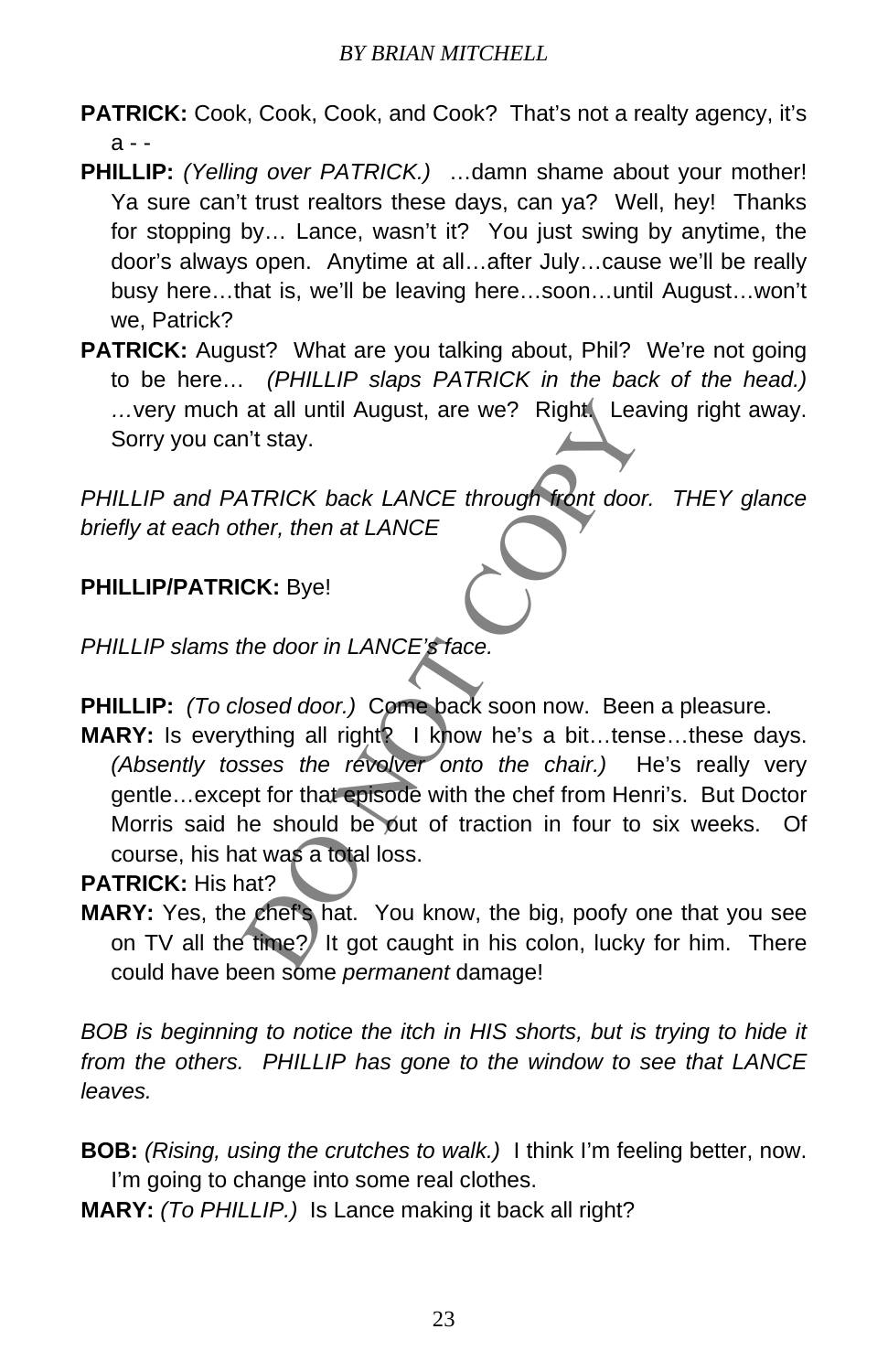**PHILLIP:** *(Turning from the window and returning to couch.)* I think so. Bob! Your kids are covering themselves with mud and dead leaves. I think I saw England with a long, sharp stick.

**PATRICK:** Maybe he's trying to dig his way to China.

**PHILLIP:** No, she's right there.

- **BOB:** *(As HE goes upstairs.)* They'll be okay. China's a good little babysitter. *(Scratches HIMSELF furiously as HE passes from sight.)*
- **PHILLIP:** *(Calls to BOB.)* All right, suit yourself. *(To PATRICK.)*  Starting to look like a scene from 'Lord of the Flies' out there, though…

**MARY:** Well, I should go, too. Lance needs to take his medicine.

**PHILLIP:** Oh? What kind of medicine does he take?

**MARY:** Industrial tranquilizers. You can't get them from a normal pharmacy.

**PATRICK:** Where do you get them, then?

**MARY:** They're usually used on horses, cows, llamas, that sort of thing. You know, the big animals. We get ours at the veterinarian's.

**PHILLIP:** Isn't that dangerous?

**MARY:** Not at all, he's a friend of the family. He put our dog down six years ago.

**PHILLIP:** I mean Lance taking such a strong tranquilizer.

hould go, too. Lance needs to take his medicine.<br>
What kind of medicine does he take?<br>
al tranquilizers. You can't get them from a<br>
re do you get them, then?<br>
usually used on horses, cows, Jamas, that sort<br>
e big animals. **MARY:** Well...it does knock Lance from the world of reality for an hour or two. But he doesn't hurt anyone… Well, I should get back and help Lance with Mom. It's been a pleasure to meet you two.

**PATRICK:** The pleasure is ours, Sister.

**MARY:** Just Mary, please. It seems to make people uncomfortable to know that I'm a nun, for some reason.

**PATRICK:** Mary, then.

**MARY:** Perhaps I'll see you in August?

PATRICK: What? Oh, August. Yes, I'll see you in August...if I can get off work.

*MARY exits.*

**PHILLIP:** Nice girl.

- **PATRICK:** Seems like it. But then again, most nuns are pretty nice. It's in their job description. Crazy brother, though.
- **PHILLIP:** Well, when you're staying at a place called Squirrel Lake, you've gotta expect a few nuts.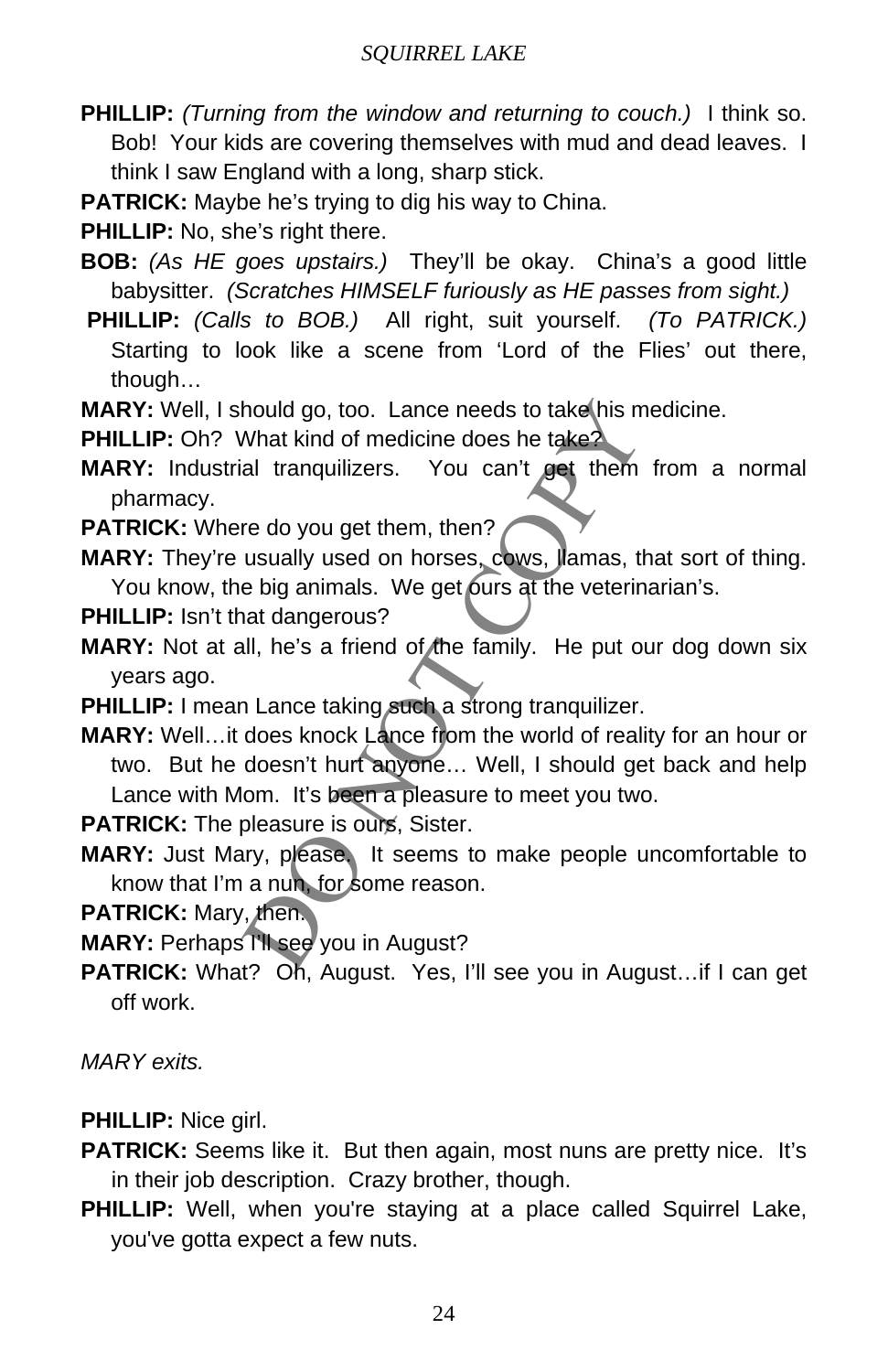**PATRICK:** *(Looking out door.)* Hey, Phil?

**PHILLIP:** What?

- **PATRICK:** I think we should check on the kids. I think they've cornered a badger.
- **PHILLIP:** Yeah, we better save the poor little thing.

*PATRICK and PHILLIP exit.*

*Lights fade.*

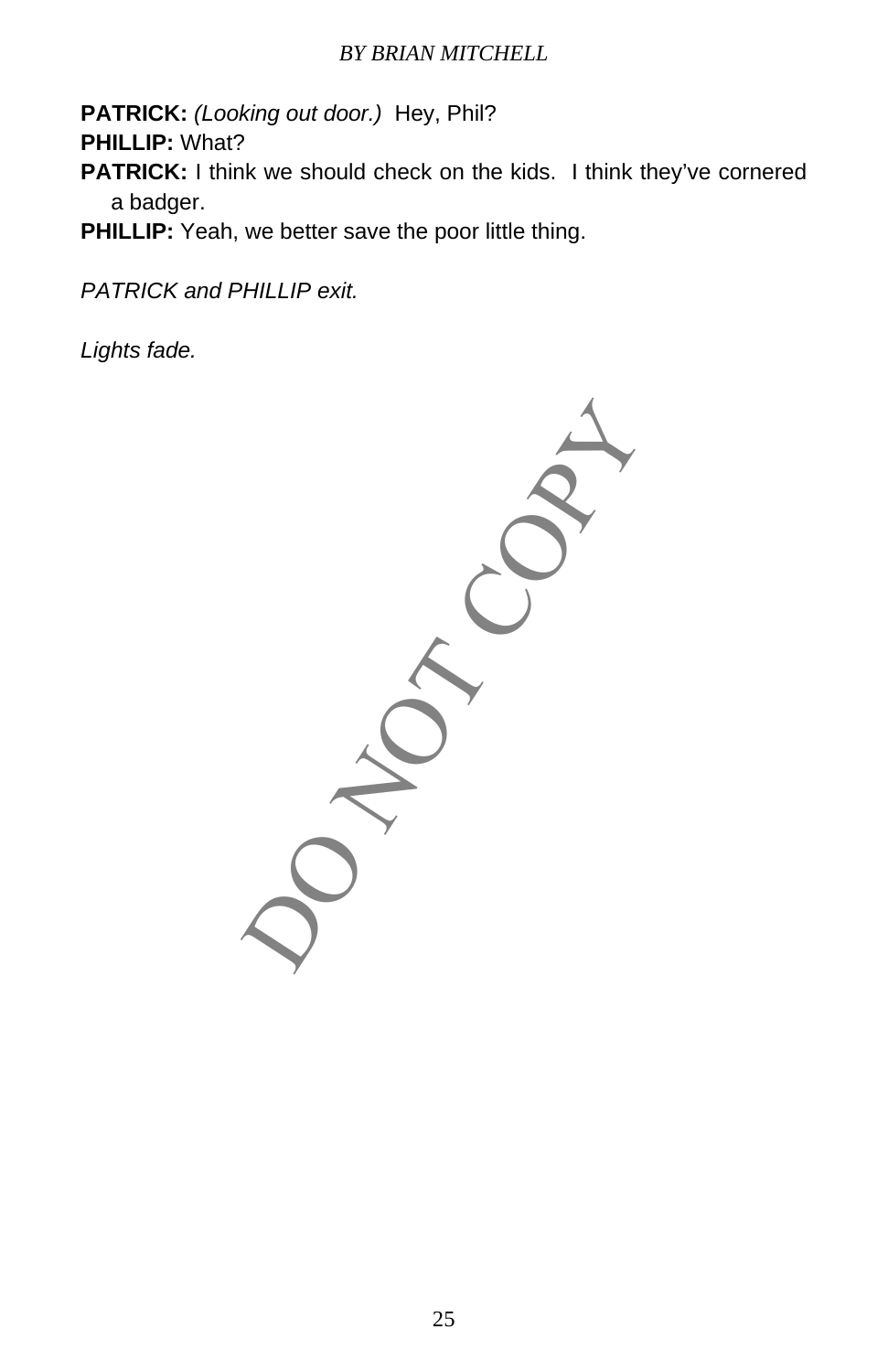# **ACT ONE, SCENE 2**

*As scene opens, SALLY is sitting on couch, crying. BOB entering from bedroom with crutches. HE has changed out of HIS swimming suit.* 

**BOB:** How's supper coming?

**SALLY:** What do you care?

**BOB:** I'm hungry. What's wrong, Sally?

**SALLY:** Oh, don't pretend with me! I saw that young girl in here!

**BOB:** *(Looks around.)* Where?

**SALLY:** In here. Earlier. With you.

**BOB:** Oh, that was Mary. Sweet girl. She was a lifesaver.

**SALLY:** *(Hurt.)* Oh, really? Did she...fix your... your... Mtch?

**BOB:** Oh, yeah, she knew what she was doing, all right.

**SALLY:** I can't believe you!

**BOB:** What do you mean? The world needs more girls like that!

**SALLY:** Does she…know what you like?

- **BOB:** Yeah! In fact, she's a big fan of mine. She really likes my work.
- Earlier. With you.<br>
vas Mary. Sweet girl. She was a lifesaver.<br>
Oh, really? Did she...fix your..your...tich?<br>
she knew what she was doing, all right.<br>
believe you!<br>
vou mean? The world needs more girls like that!<br>
he...kno **SALLY:** Well, aren't you impressed with yourself! What about me? Did you ever think that maybe I'd want to ... to scratch the itch for you?
- **BOB:** Well…you were making dinner…and you're not supposed to scratch it, anyway.
- **SALLY:** And just why not? Tve been taking care of your itches for fifteen years! Was she…better at it than me?
- **BOB:** Well, she's had special training. She does it for a living. It's a calling, I guess, or so I've heard.

**SALLY:** What!?

**BOB:** I mean she knew what she was doing…you know? You'd have just scratched the itch, but she used lotion and - -

**SALLY:** I can't believe you're telling me this!

**BOB:** Look, it's not a big deal! Next time I have an itch, I'll come to you, I promise.

**SALLY:** Oh, don't do me any favors! Mister Lucky can sleep in the car tonight! And if you think I'm making you dinner, you're sadly mistaken! *(SALLY exits to kitchen.)*

**BOB:** All this fresh air is just terrible for some people. She's never this tense at home. *(Turns away from the audience and scratches furiously at his front. Turns and sits.)* This is bad! I think I've got some poison ivy…down there. Wish I had some calamine.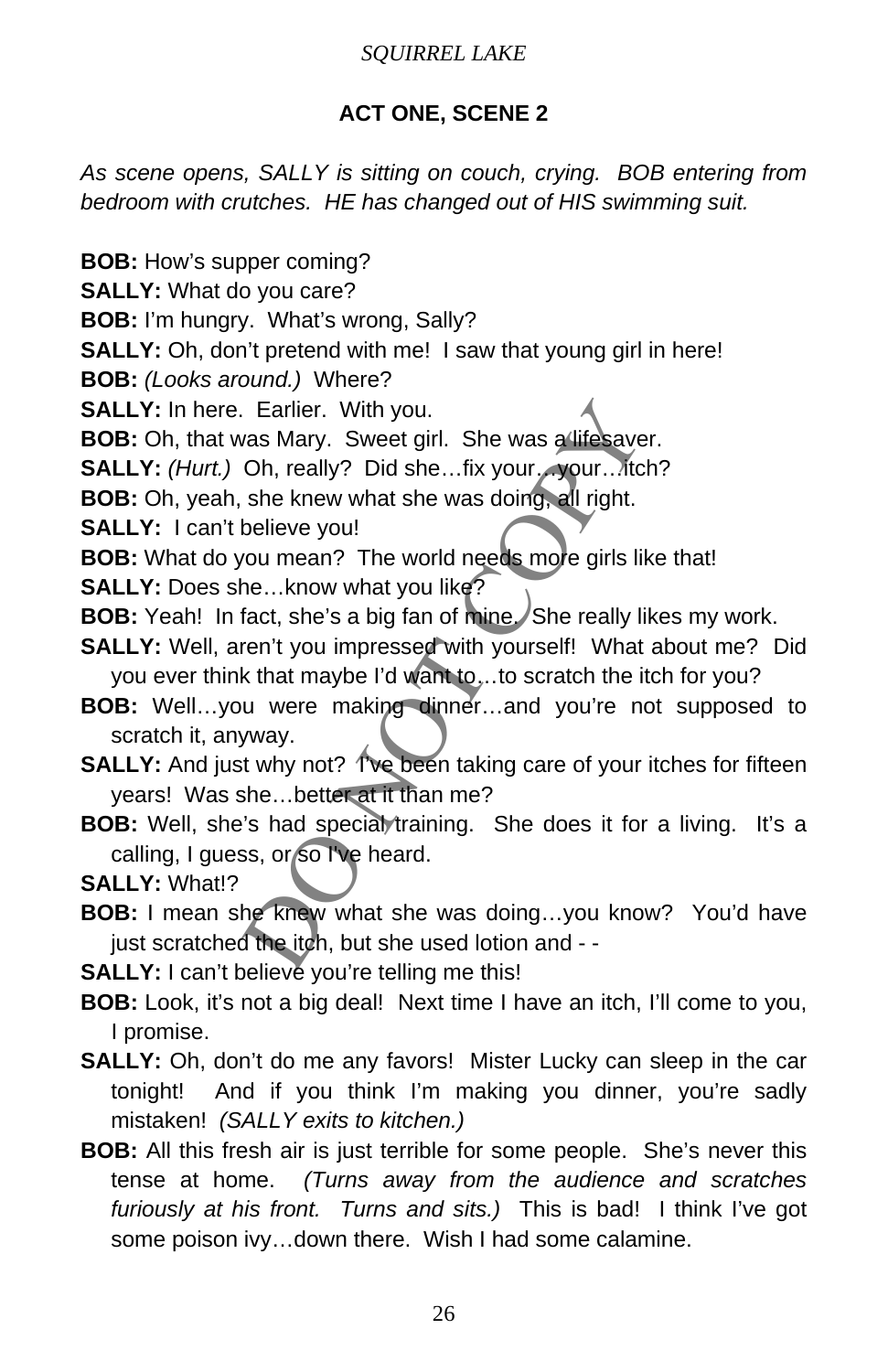*As BOB is talking, the front door opens quietly and LANCE sneaks in. LANCE looks about for HIS gun, trying not to be seen. LANCE walks to the bedroom door UL, but doesn't enter yet. Listening to BOB.* 

**BOB:** *(Continued.)* You hang on down there, little guy. When we see Mary again, we'll get you all fixed up, okay?

*LANCE holds out HIS arms as if to strangle BOB, approaching silently from behind.* 

- **BOB:** *(Cont'd.)* We'll have to catch her alone, though. That brother of hers is certifiable! Mister Lucky wouldn't be very lucky, then, would he?
- **PHILLIP:** *(Offstage.)* No, kids, don't poke at the green car with sticks! It'll blow up!

*LANCE hears the voice and hides in bedroom UL.*

- We'll have to catch her alone, though. That bi<br>able! Mister Lucky wouldn't be very lucky, then<br>age.) No, kids, don't poke at the green car with<br>the green car with<br>the voice and hides in bedroom UL.<br>"<br>('d.) China, what do y **PHILLIP:** *(Cont'd.)* China, what do you have there? …A pet? …No, dear, just because a snake hugs you, it doesn't mean it likes you. *(Enters through front door. To BOB.)* Hey, Bob, how's it going? Did you know there's a twelve-foot python living near the water? China is trying to lure it into your car and keep it as a pet. Someone must've let it loose when it got too big, huh?
- **BOB:** Not doing very well, I'm afraid. Sally is in a real snit about Mary handling my poison ivy. I guess she wanted to do it herself. She's making me sleep in the car tonight.
- **PHILLIP:** Well, you'll have to overlook her moodiness for a while, Bob. She's under some real pressure just now, what with the Cubs on a nine-game losing streak.
- **BOB:** Oh, she could care less about the Cubs.
- **PHILLIP:** I wouldn't be so sure about that. Did I mention the python?
- **BOB:** And I've got poison ivy all over my…my you know what. Did you say python?
- **PHILLIP:** Yep. Big sucker, too.
- **BOB:** *(Rises and rushes to front door on mini-crutches.)* China! I'm coming, honey. …No! He's not kissing you. He's *tasting* you!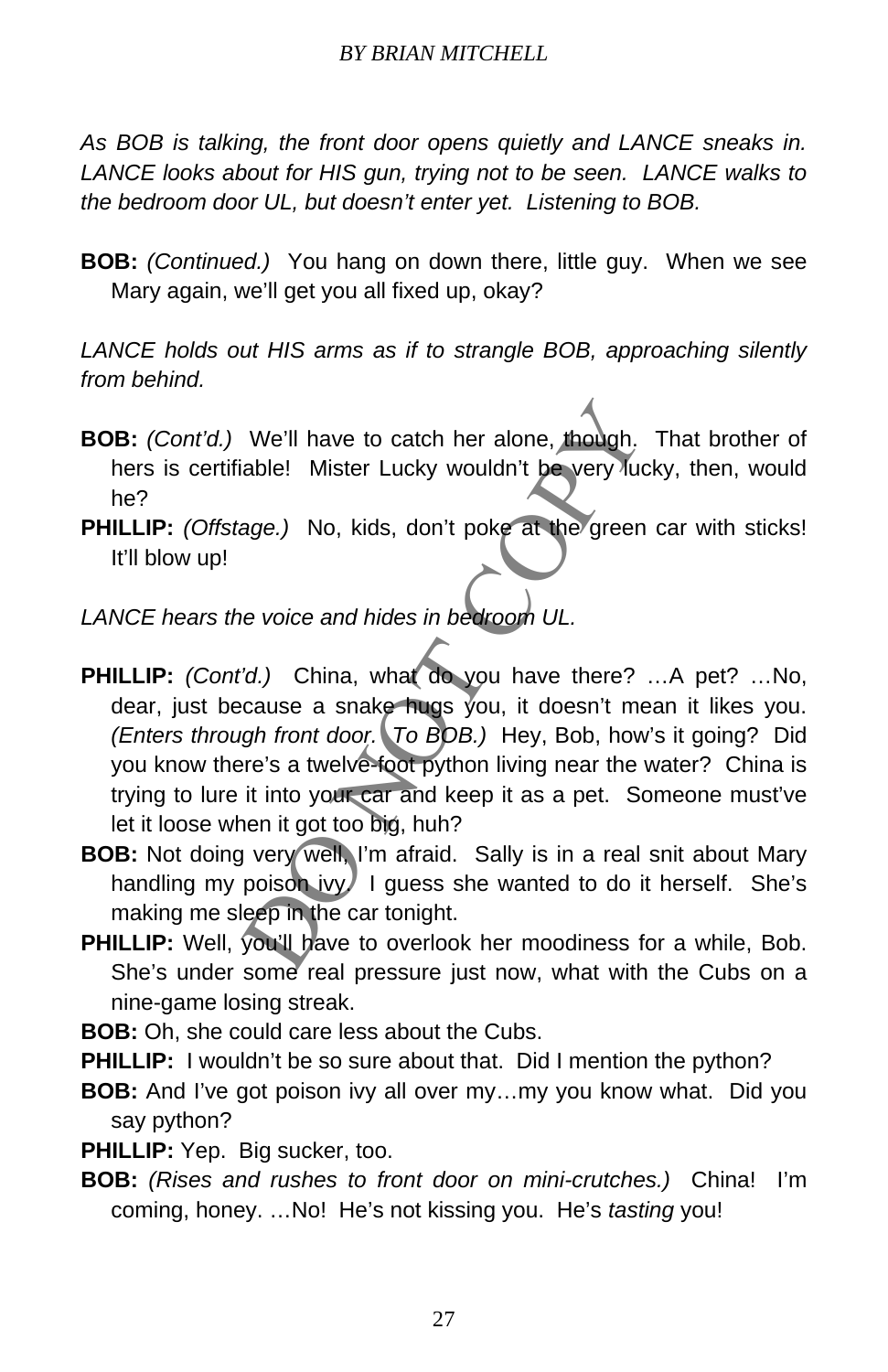*BOB exits, hobbling.*

- **PHILLIP:** *(As PHILLIP talks, LANCE comes out of bedroom, unseen and begins to search near window.)* She isn't going to be able to keep the secret forever. Bob's going to find out that she's pregnant, sooner or later! And sister or not, she shouldn't try to hide it from him.
- **LANCE:** *(LANCE looks startled, thinking PHILLIP is talking of MARY.)*  She's pregnant!?
- **PHILLIP:** *(Startled and frightened.)* Where did you come from? I thought you'd be home, you know, with your medicine…mother!

**LANCE:** She's pregnant!?

**PHILLIP:** Now, don't take it personally! I'm sure she would have checked with you first… if she'd have known you cared so much!

**LANCE:** She's pregnant!?

or the word work of the product of the product of the product the product the product the product of the product of the product of the product of the product of the product of the product of the product of the product of t **PHILLIP:** I think your brain's stuck just a bit there, Lance. Now, this is supposed to be a secret, you can't let anyone know you found this out from me. I'd be in big trouble, if you know what I mean. And...and it's...it's just what the realtors want you to do! They're everywhere! If they found this out...well, it'd be big trouble for England, Spain, China and Malaysia. You don't want the weight of four small countries on your head, do you?

**LANCE:** I hate realtors!

**PHILLIP:** *(Confidentially.)* Oh, they're sly, all right! So you really have to keep this secret…or they'll…uh…take over the world!

**LANCE:** I'll kill 'em! I'll rip 'em up! *(He growls.)*

PHILLIP: Down boy! *Down!* No, we'll stick to the plan!

**LANCE:** Plan?

**PHILLIP:** You know. The plan! We keep quiet about everything: the pregnancy, the realtors, the countries on the brink. We act perfectly normal, right?

**LANCE:** Perfectly normal, got it! *(Growls again.)*

**PHILLIP:** Stop that. That isn't normal!

**LANCE:** Sorry. Normal.

**PHILLIP:** Right. Now you stay here, while I…check on Bob.

*PHILLIP rises and swiftly exits through front door.*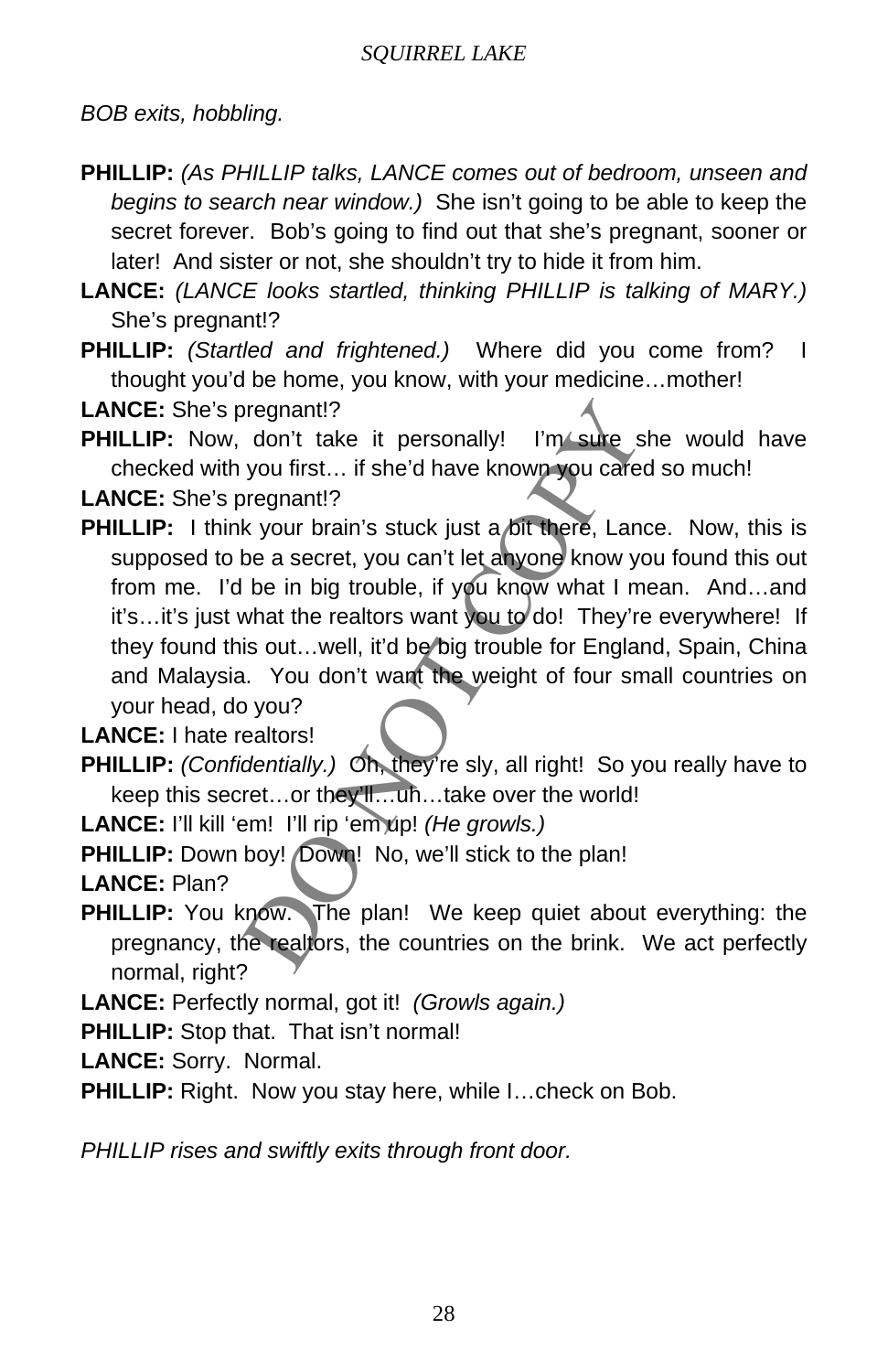- **LANCE:** I'm perfectly normal. Perfectly normal. Nothing wrong with me! No, sir! I don't hate realtors! Scum-sucking, bottom-dwelling stealmoney-from-your-homeless-mother bastards that they are! No! They're my friends! Ha! I'm not going to maim them, nope, because I'm perfectly normal.
- **SALLY:** *(Entering from kitchen.)* Oh, hello! I don't think we've met. I'm Sally. And you are?
- **LANCE:** Perfectly normal.

**SALLY:** *(Chuckles.)* Yes, but what's your name?

**LANCE:** *(Stands, shakes hands.)* Detective Lance Hardy, Chicago P.D.

**SALLY:** Oh, dear. You're not here for Phil, are you?

**LANCE:** Phil? No.

**SALLY:** Who then?

**LANCE:** Bob.

**SALLY:** Bob? What did he do?

**LANCE:** *(Crying.)* He …

**SALLY:** He…?

- **LANCE:** He…he…
- **SALLY:** He, what?! Spit it out! I mean... It's... It's okay. You can tell me.
- **LANCE:** He got my sister pregnant.

**SALLY:** Oh, my God!

**LANCE/SALLY:** I'll kill 'im!

**LANCE:** She'll get kicked out of the convent for sure, now!

- ar. You're not here for Phil, are you?<br>
No.<br>
en?<br>
What did he do?<br>
(1). He ...<br>
...<br>
...<br>
at?! Spit it out! I mean... It's... It's okay. You<br>
my sister pregnant<br>
God!<br>
: I'll kill 'im!<br>
let kicked out of the convent for su **SALLY:** She's a nun?! *(LANCE nods.)* That's terrible! The randy little bugger! Well, he's making it with the sinners *and* the saints, isn't he? **LANCE:** What do you mean?
- **SALLY:** The slug had a hoo...a hook...a prostitute over just this afternoon!

**LANCE:** *(Cries out.)* The bastard!

**LANCE/SALLY:** I'll kill him!

- **SALLY:** No, you won't. I have dibs on that! I'll make him sorry he ever thought of cheating on me! Just think of what this will do to China, England, Spain, and Malaysia!
- **LANCE:** Boy, Europe must be really in trouble, huh? I don't know anything about international relations. *(LANCE rocks back and forth.)*  You know, I'm perfectly normal, nothing for the realtors to worry about. They're my friends!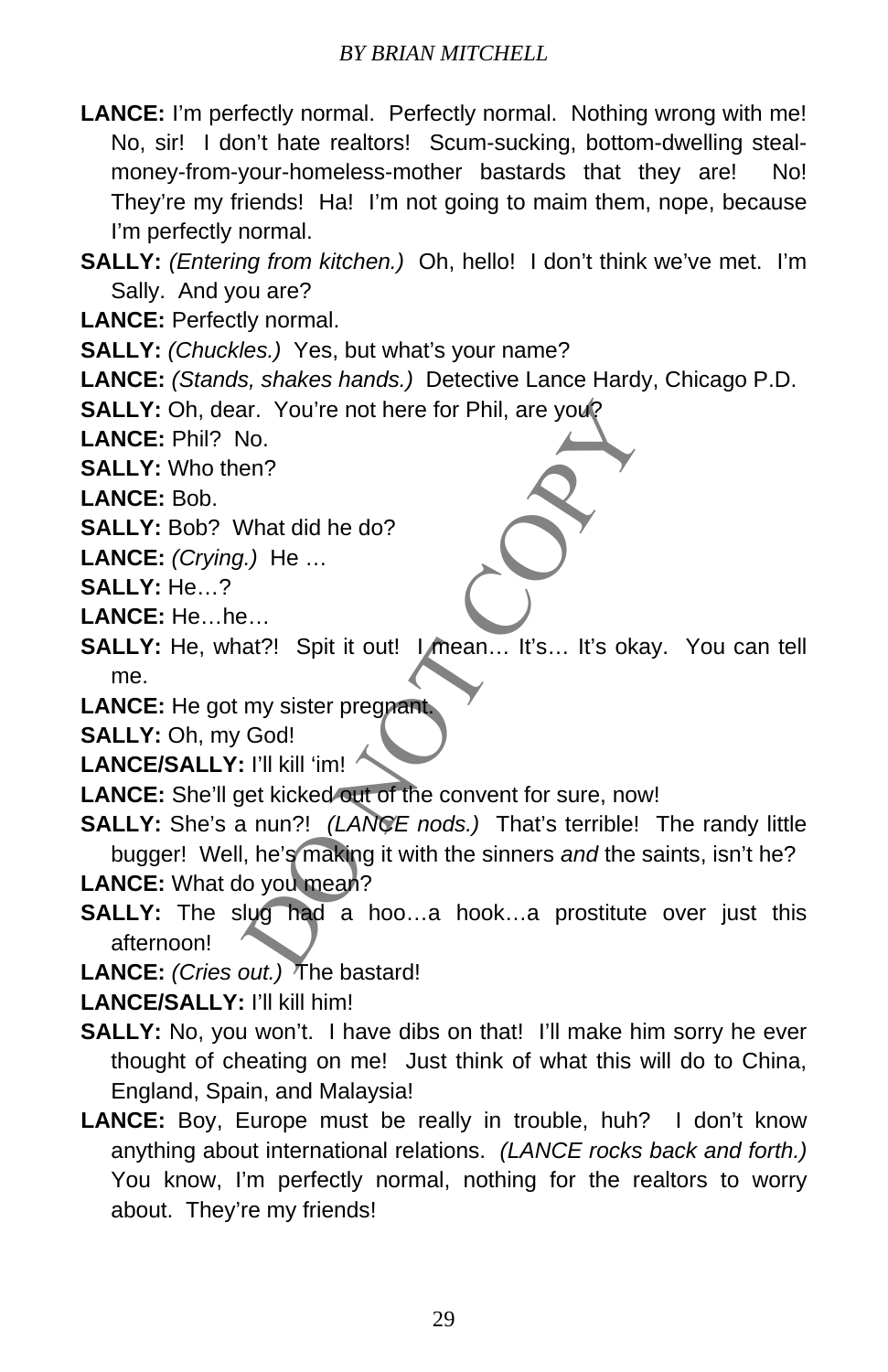- **SALLY:** *(Not listening.)* I think I saw some rat poison out back in the shed. I wonder if it would still work after all these years?
- **LANCE:** *(Spots his gun on the chair, picks it up.)* My gun! Now let's see what those realtor bast - uh… *(To HIMSELF.)* I'm perfectly normal.
- **SALLY:** Oh, I think a gun might be a bit too obvious, don't you? Shouldn't we make it look like an accident?
- LANCE: *(Extremely casual.)* Yes. That sounds fine, Miss Sally. should be getting back to my sister and mother. It's almost time for Mom's sponge bath.
- **SALLY:** *(Distracted.)* Okay. That sounds fine.
- LANCE: Maybe to you. To me it's more than a little disturbing.
- **SALLY:** Duty isn't always pretty, Lance.

*PHILLIP and BOB enter from outside.*

**PHILLIP:** Are you all right, Bob? How bad is it?

**BOB:** There had to be three hundred wasps!, How do you think I am? **PHILLIP:** You shouldn't have thrown that stick at the hive.

- **BOB:** I was aiming for the snake!
- PHILLIP: Besides, I think they must have been bees. Wasps don't leave their stingers in; that's why bees die when they sting and wasps don't.
- to you. To me it's more than a little disturbing.<br>
The always pretty, Lance.<br>
DB enter from outside.<br>
DB enter from outside.<br>
U. all right, Bob? How bad is it?<br>
It to be three hundred wasps! How do you think I<br>
houldn't ha **BOB:** Ordinarily I'd say you were right, but I landed on the wasp when I fell out of the tree.
- **PHILLIP:** I guess that explains it. I thought that when you bounced it would have come loose.
- *LANCE rises and walks to the door.*

**LANCE:** Enjoy your dinner, Bob. *(LANCE exits.)*

**BOB:** He's very strange, isn't he?

**PHILLIP:** Come on, Bob, let's get you into the bathroom. There's a tweezers in there and I can try to get the stingers out, at least.

*BOB and PHILLIP exit to bathroom. There is a knock on the front door. SALLY rises and answers it. JOY stands outside. SHE is young and shy, wearing a pretty dress and backpack. HER hair and make-up are done up to impress PATRICK.*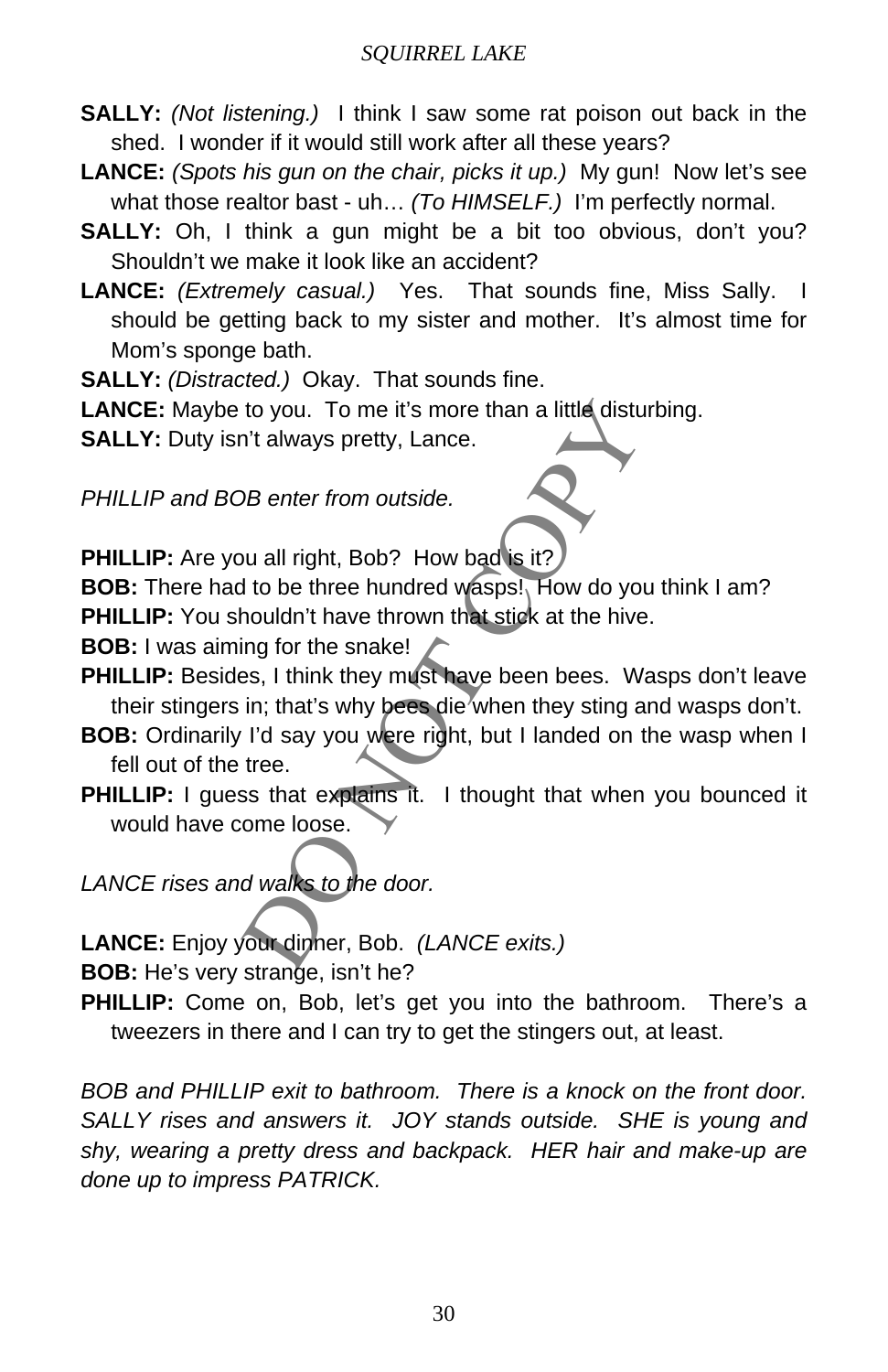**SALLY:** Oh, Joy. I wasn't expecting you for some time! You must have really driven fast to get here so quickly from Chicago.

**JOY:** I wasn't in Chicago when I called. I was staying in Woodruff, 'bout eighteen miles. It's not too far.

**SALLY:** Please, come in and make yourself at home.

**JOY:** Thanks! *(JOY enters and puts backpack down.)* Nice place!

**SALLY:** Have a seat. Would you like something to drink?

**JOY:** Sure, anything's fine, thanks. It's very romantic here.

**SALLY:** My husband sure thinks so.

**JOY:** Let's see, Pat told me about him. Bob, right? Where is he? **SALLY:** *(Points to bathroom door.)* He's in the bathroom with Phillip.

*SALLY exits to kitchen. JOY rises, curious, and walks over to the bathroom door.* 

**BOB:** *(Offstage.)* Come on, Phillip! My ass hurts and I can hardly walk, now! Let's get this over with!

**PHILLIP:** Hey, do you want me to do this or not?

**BOB:** Fine, fine, just do it! How can something so small hurt so much?

**PHILLIP:** If you don't like the pain, you shouldn't be messing around with Mother Nature!

to bathroom door.) He's in the bathroom with Ph<br>
kitchen. JOY rises, curious, and walks ove<br>
.) Come on, Phillip! My ass hurts and I can hard<br>
at this over with!<br>
do you want me to do this or not?<br>
just do it! How can some *SALLY enters, sees that JOY is eavesdropping and coughs. JOY, in shock, sits numbly on the chair stage left. SALLY hands JOY a glass of lemonade.* 

**JOY:** Thank you.

**BOB:** *(Screams offstage.)* Ahhhh!

**PHILLIP:** It's coming!/ It's coming! Hold still! You're acting like a woman!

**JOY:** I guess so!

**SALLY:** Excuse me?

**JOY:** I guess… So, I guess…you…come here every year, huh?

**SALLY:** We used to. It was hard talking Bob into coming here these past few years.

**JOY:** *(Glancing to bathroom door.)* I'll bet!

**BOB:** *(Offstage.)* Pull it out!

**PHILLIP:** I'm trying! Hold still or you'll break it off in there! I think I need more room.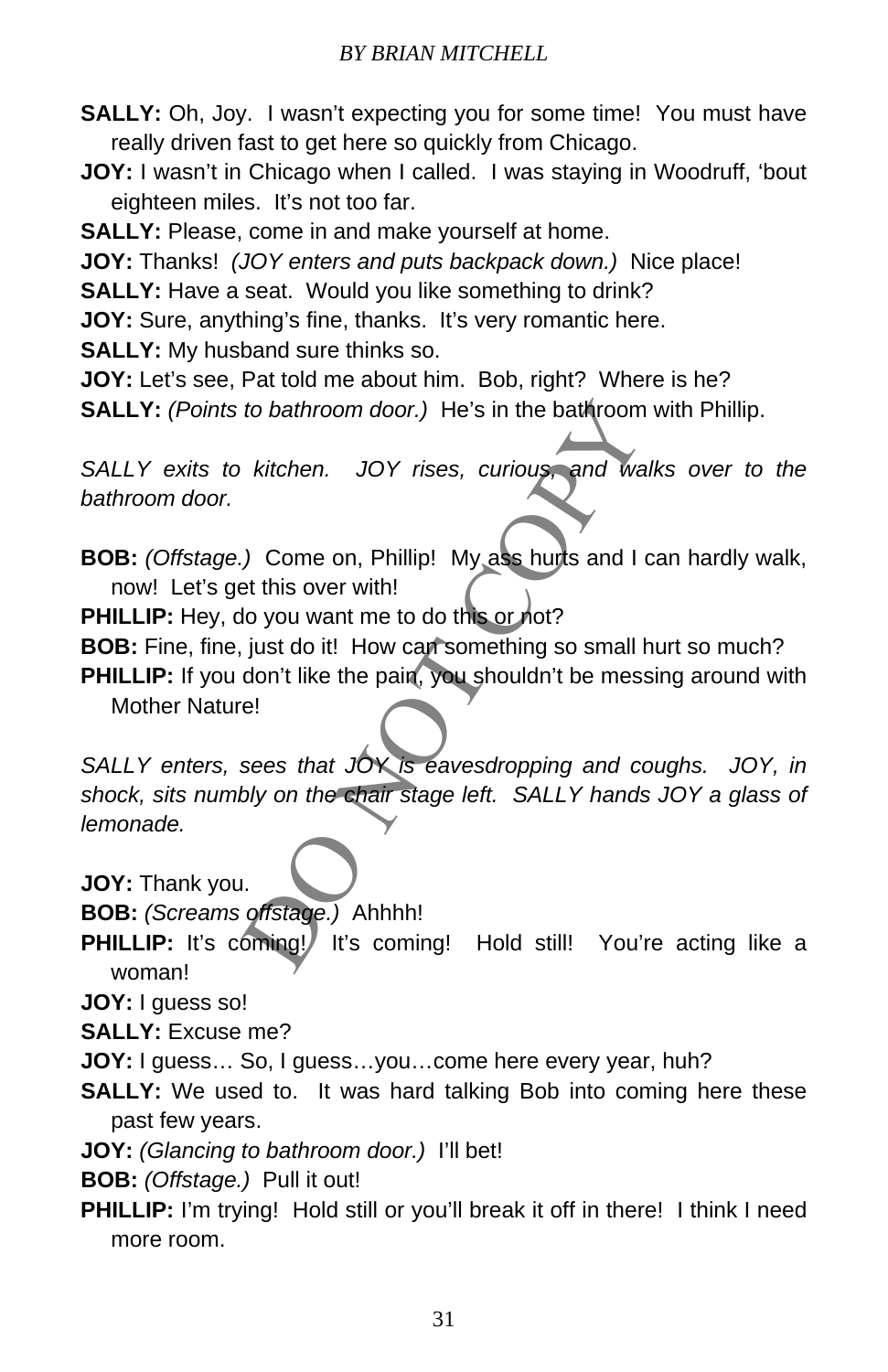*The bathroom door rattles. It is stuck again. SALLY sits on sofa.*

**JOY:** They certainly are…uh…loud. **SALLY:** Oh, yes. Bob had a run-in with a wasp. **JOY:** I thought Pat's brother was Catholic?

*Bathroom doors flies open and BOB and PHILLIP stumble out.*

**BOB:** *(Chagrined.)* It was stuck there, for a minute.

**JOY:** (Shielding HER eyes.) Oh, my Lord!

**PHILLIP:** Come here, I'll just finish up out here.

**JOY:** *(Rising.)* Please don't!

**BOB:** I'm in a great deal of pain, here.

**SALLY:** Good!

- **BOB:** *(Goes to window and looks out.)* You're still mad at me, aren't you?
- **SALLY:** You're damn right I am!

**JOY:** Can you blame her?

**BOB:** Mary was just trying to help. Honest! It was a one-time thing, Sally, okay? I'll never let another woman take care of my itch, all right? May God himself strike me down if I'm lying!

HER eyes.) Oh, my Lord!<br>
Please don't!<br>
Please don't!<br>
eat deal of pain, here.<br>
window and looks out.) <br>
You're still mad at me<br>
damn right I am!<br>
lame her?<br>
si just trying to help. Honest! It was a one-tim<br>
I'll never let *BOB starts to return to the couch when the door opens, hitting HIM full in the face. HE falls, slumping to the floor. PATRICK enters through front door.*

PATRICK: Hello all! ... Joy, what the hell are you doing here? **JOY:** I came to surprise you. Are you surprised?

*BOB crawls from behind door, dragging HIS crutches. HE climbs into chair stage left.* 

**PATRICK:** *(Lacking enthusiasm.)* Oh, I'm absolutely stunned. Uh, this is Sally, my sister, and her husband, Bob. That's Phil.

**SALLY:** Pleased to meet you.

**JOY:** Thanks! Pat has told me so much about you, it's almost as though we're already family.

**PATRICK:** *(To SALLY and BOB.)* We're not that close, really.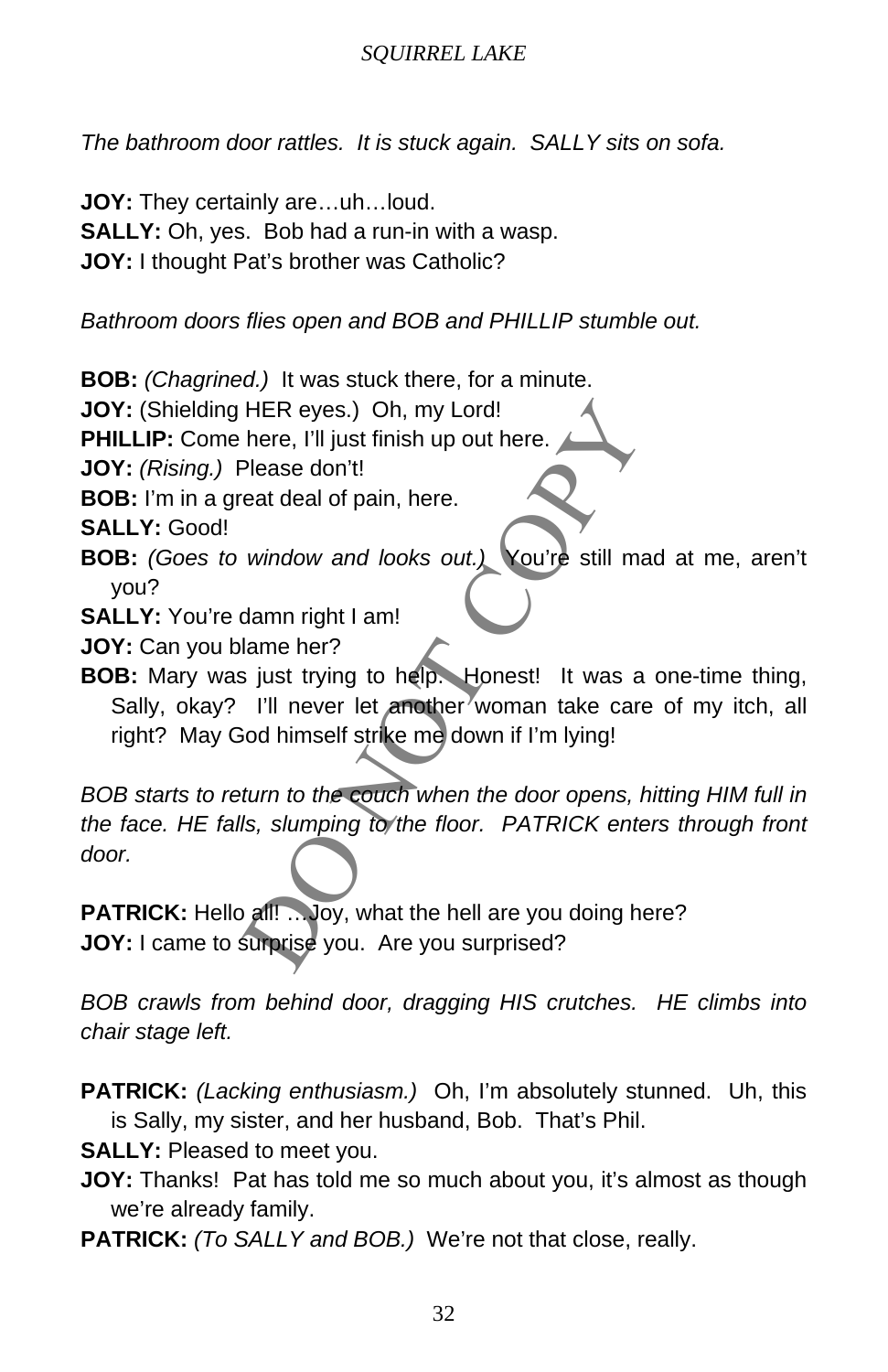- **JOY:** *(Dancing to PATRICK, glancing about the room.)* It's wonderful here. Like a honeymoon cottage!
- **PHILLIP:** I'll get some ice for Bob. *(PHILLIP exits to kitchen.)*
- **JOY:** Does he need ice? Oh, for his face. Of course.
- **PATRICK:** Hey, Sally...have you seen the kids lately? I heard some sort of a war chant out there, and I'm kinda worried about them.
- **BOB:** *(Holding nose with head back to stop the bleeding.)* China's with them, they'll be fine. She watches Survivor every week, ya know?

*JOY rises and tries to lead PATRICK to the couch beside HER.*

- **JOY:** I missed you!
- **PATRICK:** Since this morning?
- **JOY:** It's been hours!
- **PATRICK:** Yet, strangely, not long enough. How did you find this place, anyway? I didn't tell Happy where I was going this weekend.
- **JOY:** I've got a little confession to make. I followed you.
- **PATRICK:** From Chicago?
- Nou!<br>
The this morning?<br>
Strangely, not long enough. How did you find the dn't tell Happy where I was going this weekend.<br>
It it confession to make. I followed you.<br>
It confession to make. I followed you.<br>
It confession to **JOY:** How else would I find this place? Come on, it's not as if your car is that fast, Pat. I just followed the trail of smoke. It brought me right to the front door. *(JOY locks arms with PATRICK. To the OTHERS.)*  When we get married, Patrick will be the manager of Captain Happy's Burger Barge!
- **PATRICK:** Whoa! Slow down, there. We are *not* getting married. We are not dating. We never dated. We never will date. I am not your boyfriend. I don't want to be your boyfriend. I thought I made all this clear already.
- **JOY:** We are meant to be together, Patrick. I'm not going to let a little thing like you not liking me stop what was meant to be.

**PATRICK:** Don't I have a say in this?

- **BOB:** I think you make a cute couple. Sally, can I have a drink? Maybe some aspirin? I hurt all over!
- **SALLY:** Nobody cares about *you*!
- **PATRICK:** Let me get you some aspirin. Are they in the bathroom, Sally?
- **SALLY:** Don't waste aspirin on him!
- **PATRICK:** We can't just let him suffer, can we?
- **SALLY:** Why not?
- **JOY:** I missed you, Pat.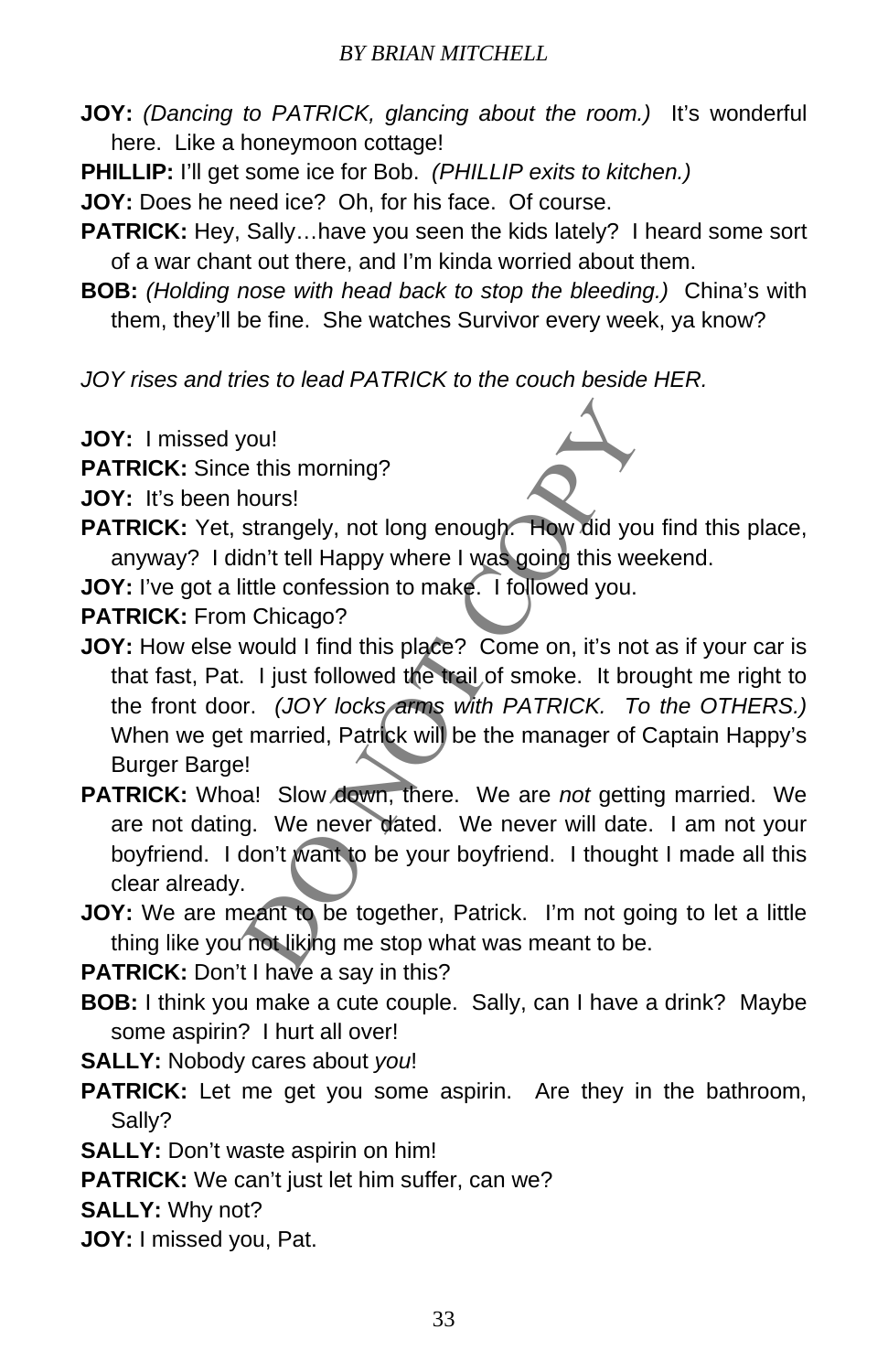- **PATRICK:** Stop saying that! Joy, you can't stay here! I don't want you here.
- **JOY:** I have to! Your mom asked me to come.
- PATRICK: That does sound like something she'd do. Probably afraid I might have some fun now that she's gone.

*BOB reaches for JOY's lemonade.*

**SALLY:** Oh, don't you take Joy's lemonade, you swine! I'll fix *you* up with something *special*!

*SALLY exits to kitchen, passing PHILLIP, who is returning with a frozen roast.* 

- **JOY:** She seems nice. You must have a very loving relationship. You can just hear the depth of emotion in her voice!
- kitchen, passing PHILLIP, who is returning with<br>is nice. You must have a very loving relationsh<br>the depth of emotion in het voice!<br>dn't have any ice ready, but I found this rump roa<br>ould keep the swelling down. (BOB, eyes **PHILLIP:** We didn't have any ice ready, but I found this rump roast in the freezer. It should keep the swelling down. *(BOB, eyes closed, leans forward to take it, just as PHILLIP thrusts it forward to put it on BOB's face. BOB's head snaps back with a moan.)* Oh! Sorry about that!
- **BOB:** It's all right. I can't really feel anything above my ankle right now, anyway.

*There is a knock at the front door. PHILLIP answers. MARY and LANCE enter.* 

**MARY:** Hello, again. I found Lance out wandering around. He hasn't been here bothering you, has he?

**PHILLIP:** Well…no, not that I know of at any rate.

*PHILLIP looks at the others for confirmation.*

**PATRICK:** I haven't been here.

**BOB:** I've been here, but he hasn't been around.

**JOY:** *(To MARY.)* I'm Joy. Pat here is apparently quite rude, and doesn't introduce people. *(To LANCE, proudly.)* We're getting married.

**LANCE:** I don't even know you. I'm not ready for marriage.

**JOY:** *(Giggles.)* No silly. Pat and I are getting married.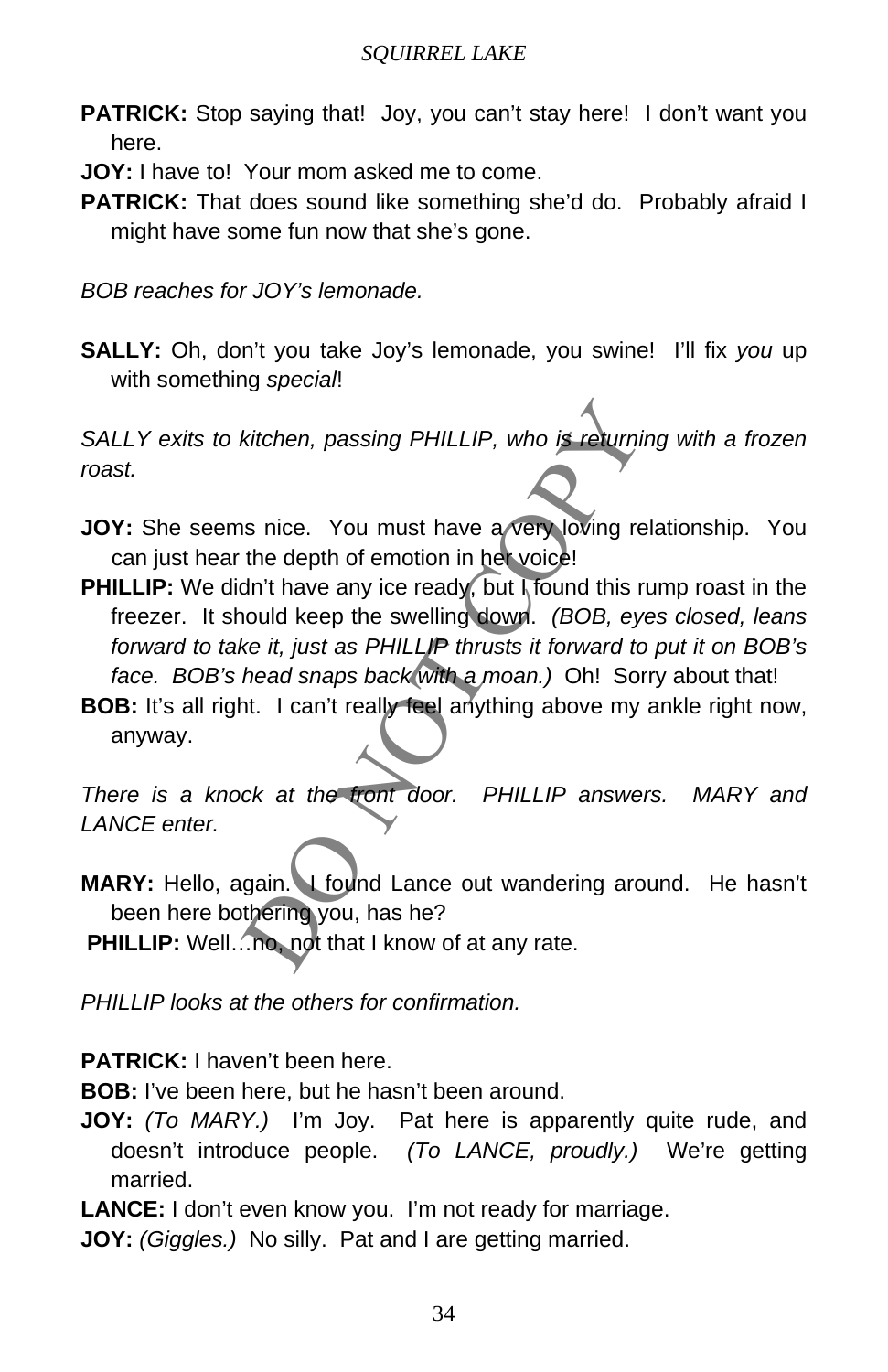**PATRICK:** No, we are *not*!

**JOY:** Of course, we are.

**PATRICK:** Look, I can't marry you.

**JOY:** Why not?

**PATRICK:** Because…I'm already engaged, that's why.

- **JOY:** *(Snorts.)* To whom? I watch you very carefully, you know. You don't have another girl.
- **PATRICK:** *(Frantic.)* I do! We meet in secret. Right, Mary?

*As JOY turns to question MARY, PATRICK pleads with MARY silently to go along with HIS lie.* 

**JOY:** Is that true? Are you two engaged?

**MARY:** Uh…Patrick and I, we…uh…we…haven't finalized any plans, yet.

- **JOY:** *(Crushed and jealous.)* **I...see.** I thought you were with the gorilla there. *(Points to LANCE.)*
- **MARY:** No, he's my brother.
- **JOY:** Is he married?

**MARY:** No.

**JOY:** Girlfriend?

**MARY:** Not that I know of.

**JOY:** *(Speculative.)* Really?

- **LANCE:** *(Uncomfortably.)* I'm too busy with work for a relationship. I'm a detective. In Chicago.
- S lie.<br>
18 lie.<br>
18 lie.<br>
18 lie.<br>
18 lie.<br>
18 lie.<br>
18 lie.<br>
18 lie.<br>
18 lie.<br>
18 lie.<br>
18 lie.<br>
18 lie.<br>
18 lie.<br>
18 lie.<br>
18 lie.<br>
18 lie.<br>
18 lie.<br>
18 lie.<br>
18 lie.<br>
18 lie.<br>
18 lie.<br>
18 lie.<br>
18 lie.<br>
18 lie.<br>
18 lie. **JOY:** I recognize your voice. You're a customer of the Burger Barge, aren't you?

**LANCE:** Yes, I usually get - -

- **JOY:** I know! Don't tell me. Captain Happy Pork Plank Platter, double onions and a strawberry shake, right?
- **LANCE:** Yes. That's very good. How do you remember that? I mean, I'm sure you've seen your share of pork planks.
- **JOY:** It's just a gift, I guess.

*BOB has gotten the roast from PHILLIP and placed it over HIS eye.*

- **PATRICK:** Hey, Mary, why don't you and Lance stay for dinner? It looks like Lance and Joy have a lot to catch up on.
- **MARY:** Well… We should really -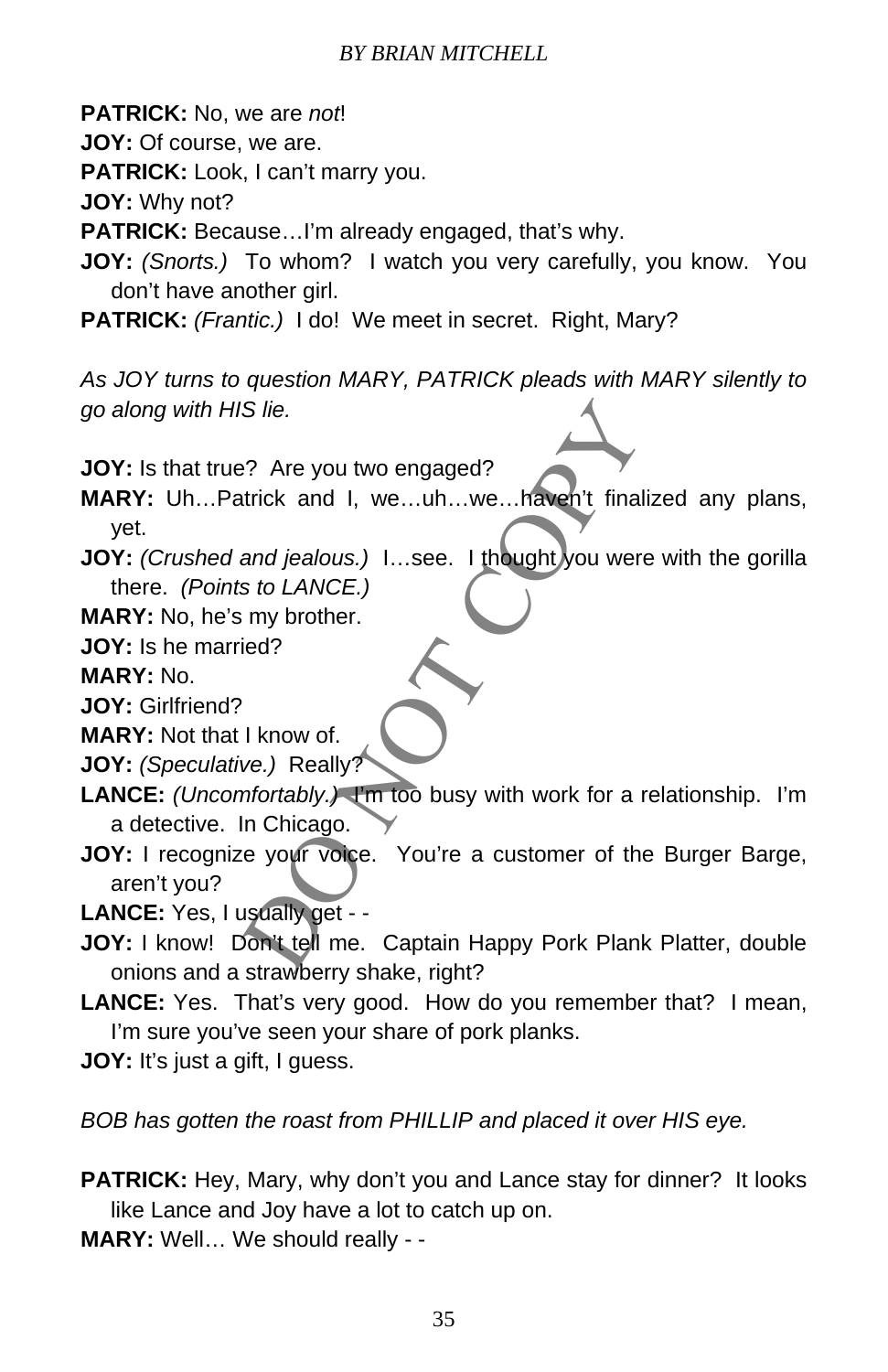**LANCE:** We'd love to!

*SALLY comes from kitchen carrying a glass of odd colored lemonade. SHE is holding it as if it is about to explode. SHE places it in front of BOB.* 

**SALLY:** Here you are, *sweetums*, something special for my husband of fifteen years. *(SALLY sees MARY.)* Oh, my God! She's back! **MARY:** Have we met? I'm Mary.

*MARY holds out HER hand, to shake.* 

**SALLY:** No we haven't met. Bob's mentioned you, though. I'm Sally. Would you like some lemonade? I just made a special batch...

**MARY:** No, thank you. Don't go to any trouble.

- **PHILLIP:** Is dinner ready? Pat invited Mary and Lance to stay and eat with us.
- **SALLY:** You did what!? I mean, yes, it is. Why don't we all go in and eat?

*HER hand, to shake.*<br>
haven't met. Bob's mentioned you, though. I'<br>
ie some lemonade? I just made a special batch..<br>
hk you. Don't go to any trouble.<br>
her ready? Pat invited Mary and Lance to stay<br>
J what!? I mean, yes, i *Everyone exits to kitchen except SALLY, who holds LANCE back. PHILLIP helps BOB, who leaves the toxic lemonade on the table, next to JOY's lemonade. BOB carries the roast with HIM.*

**SALLY:** *(To MARY and JOY.)* Why don't you two go and find a seat? I need to talk to Lance for just a moment.

*MARY, JOY, PHILLIP, and BOB exit.*

- **SALLY:** What are you doing here with the hoo...the hook...the prostitute?
- **LANCE:** Joy is a prostitute? I thought I was doing awfully well, but I never suspected. I mean, she knew about my pork plank and everything…
- **SALLY:** Not Joy! Mary. Mary's the hoo…the lady of the evening!
- **LANCE:** No, she's not! Mary's my sister!
- **SALLY:** Bob told me she was a…a you-know-what. He said it was her job!
- **LANCE:** She's no more a prostitute than anyone else at the convent…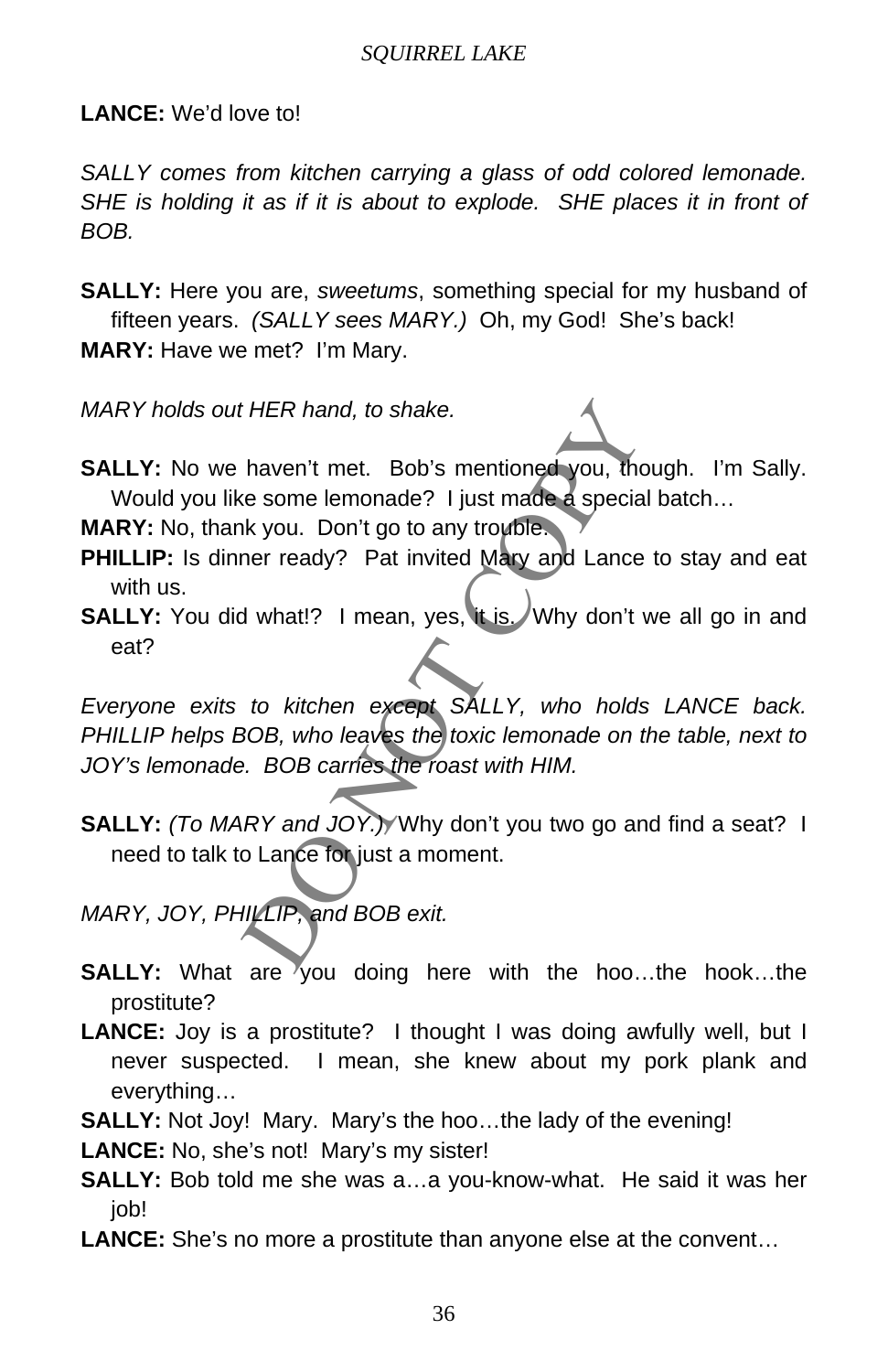**SALLY:** Convent?

- **LANCE:** Oh, my God! It isn't a convent, is it? It's a… *(Whispers.)*  brothel! She couldn't tell me. I'm a cop!
- **SALLY:** Men have some really weird fantasies, Lance. There are some real wackos out there.
- **LANCE:** But my sister isn't a nun! She's a hoo…a hoo…a *professional*! The whole convent is full of… Oh, my God!
- **SALLY:** What's wrong?
- **LANCE:** Father McKenzie asked me just last week to join him in the confessional!
- **SALLY:** That's disgusting!
- **LANCE:** It's just a good thing I was late in giving Mom her foot massage!
- **SALLY:** You got lucky there, Lance. Come on in and get some dinner. You'll feel better after a good meal.
- LANCE: Okay. You know; it's bad enough that my sister is a...a youknow-what. And to be a failed nun is one thing, but to be carrying your husband's child as well…it's just sad, isn't it?

**SALLY:** That she didn't feel she could tell you the truth?

**LANCE:** No.

**SALLY:** That the baby will be fatherless soon?

**LANCE:** No.

- **SALLY:** *(Losing patience.)* Okay, Lance. I give up. You're going to have to throw me a bone here. What's so sad?
- disgusting!<br>
a good thing I was late in giving Mom her foot m:<br>
t lucky there, Lance. Come on in and get some<br>
tter after a good meal.<br>
You know; it's bad enough that my sister is a.<br>
And to be a failed nun is one thing, b **LANCE:** *(Crying.)* If a blue-collar like your husband could afford her, she must not have been a very good hooker, either! She's a failure at everything!
- **SALLY:** The good news, here, Lance, is that Bob only cheated on me with *one* other woman. I mean, he's still a dead man, but at least it makes me feel a little better.

*SALLY and LANCE exit.*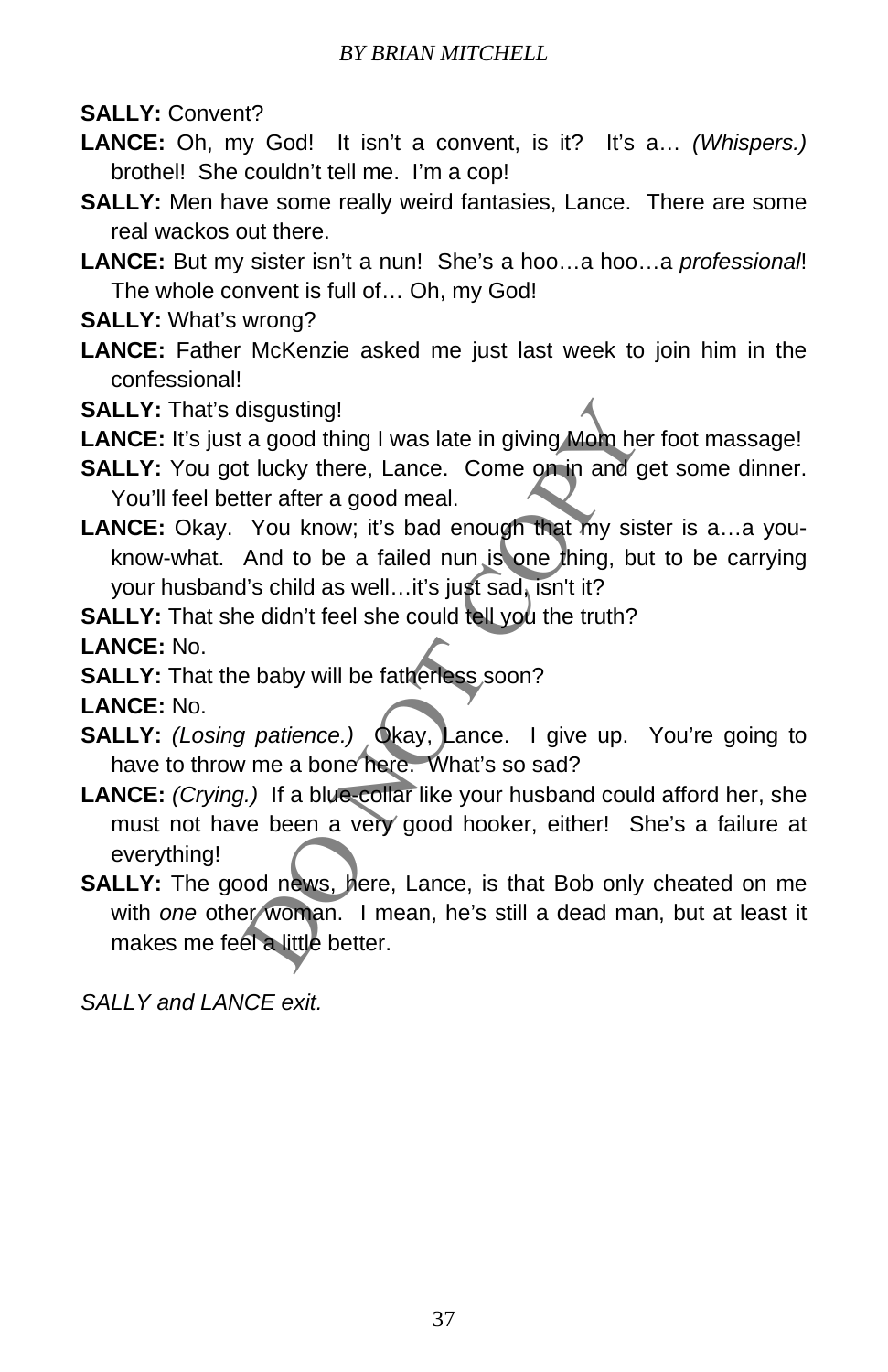# **ACT ONE, SCENE 3**

*PATRICK sits in chair stage left, speaking to SALLY, who sits on couch stage left.* 

**PATRICK:** What? She can't be.

**SALLY:** She is!

- **PATRICK:** You must be mistaken!
- **SALLY:** Her own brother said the whole convent is a brothel! He's a policeman!
- PATRICK: A high priced hooker, then. Cheap hookers never live in such elaborate set-ups.

**SALLY:** How do you know that?

PATRICK: Hey, I have cable TV and no girlfriend. You do the math.

**SALLY:** Patrick, you shouldn't be watching those shows!

The priced hooker, then. Cheap hookers never live<br>
u-ups.<br>
you know that?<br>
I have cable TV and no girlfriend. You do the ma<br>
you shouldn't be watching those shows!<br>
t ask the question if you can't handle the answer,<br>
went **PATRICK:** Don't ask the question if you can't handle the answer, sis. No wonder she went along with the lie. She's probably going to bill me for *that* later. What am I going to do? I can't afford to pay a prostitute.

**SALLY:** Of course not!

**PATRICK:** But the sad fact is; it would be worth it if I could get rid of Joy. I need Mary and her psycho brother hanging around until Joy decides Lance is her new love.

**SALLY:** Joy doesn't seem so bad. She's rather nice, I think.

**PATRICK:** You don't know her like I do. She follows me. She uses binoculars and spies on me in my own home. She put an engagement announcement in the newspaper. Twice! She even picks up my dry cleaning.

**SALLY:** Picking up your dry cleaning doesn't sound so bad.

**PATRICK:** And it wouldn't be, if she didn't break into my house to take the clothes that she takes to the dry cleaners so that she can later pick them up from the dry cleaners and bring them home.

**SALLY:** I'm sure she's just trying to be helpful.

**PATRICK:** Besides that, Sal, I don't *own* anything that needs dry cleaning. T-shirts and jeans are pretty much wash and wear, ya know?

**SALLY:** I'm sure she means well, Pat.

**PATRICK:** And then the dry cleaners bill me for the work!

**SALLY:** *She* doesn't pay for it?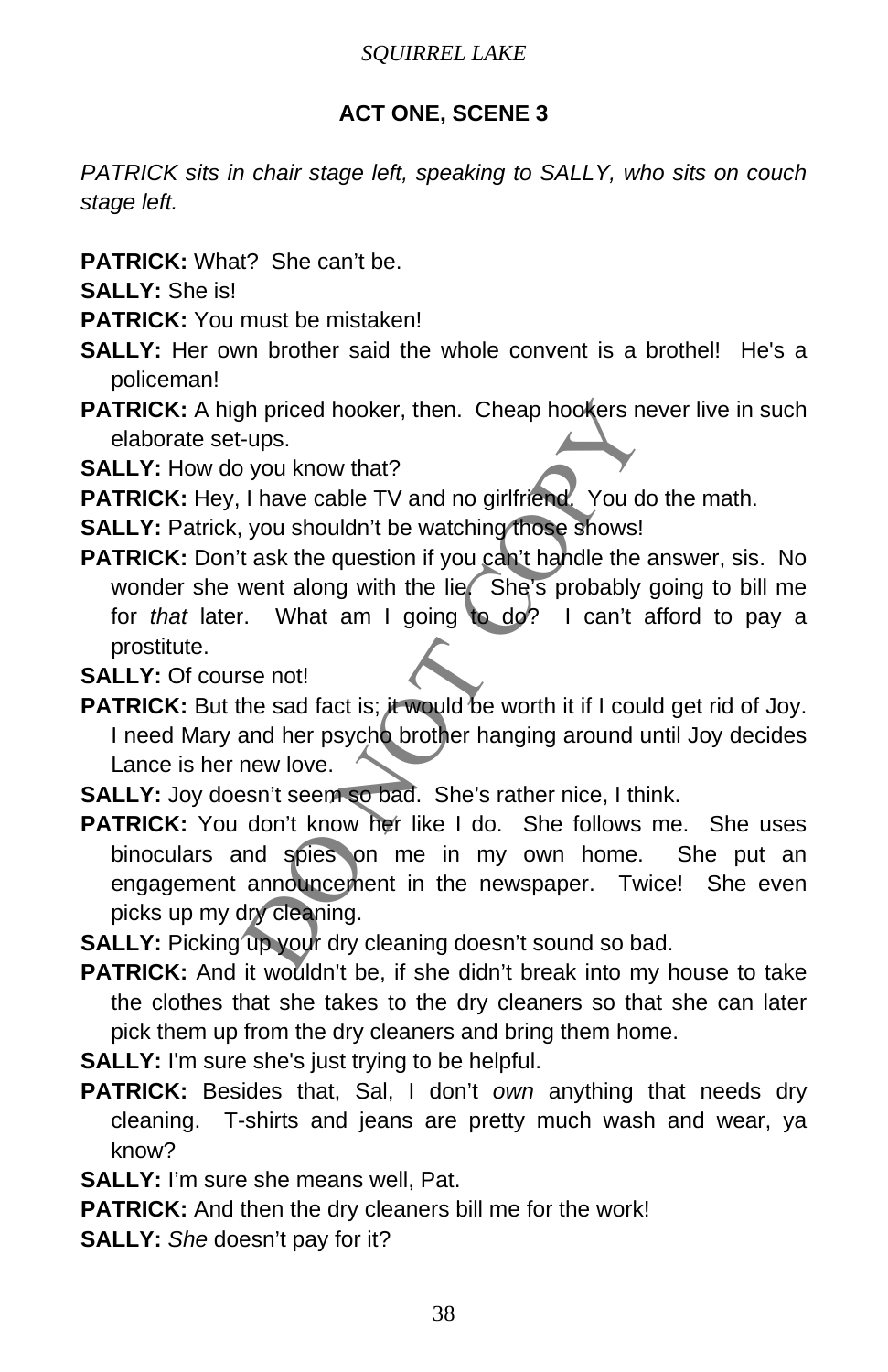**PATRICK:** No.

**SALLY:** Okay, so maybe she's a little eccentric.

- **PATRICK:** You say tomato, I say friggin' *nutcase*! And lately she's been calling the Psychics' Network. You know, from TV?
- **SALLY:** Let me quess. She wants to know when you'll be getting married.
- **PATRICK:** No, she wants to know how she can get a job there. She thinks she's a psychic. I mean, if she were a psychic, wouldn't she just *know* how to get a job there?
- **SALLY:** Look, I should go upstairs and check on the kids.

**PATRICK:** Are they all right?

- **SALLY:** Yes. Malaysia misses her snake, but I think she'll recover. Bob is giving the kids their baths. The dirty little bas-
- they all right?<br>
Ialaysia misses her snake, but I think she'll recover the status. The dirty little based<br>
the kids will miss him when he's gone.<br>
A hey, they're just kids, right? Bob's a good fatt<br>
the kids will miss him **PATRICK:** Well, hey, they're just kids, right? Bob's a good father, isn't he?
- **SALLY:** Yeah, the kids will miss him when he's gone.
- PATRICK: Yeah, I suppose it's back on the road for him on Monday, huh? Where do the Cubs play this week?
- **SALLY:** *(SALLY goes to the stairway.)* Cubs? Oh, the Cubs. Philadelphia, I think. I'm going to check on the kids.
- PATRICK: Okay, don't be gone too long. Phil will be reading Mom's will in just a bit.
- **SALLY:** He can wait. Mom isn't going to change her will at this point, is she?
- **PATRICK:** I guess not.
- *SALLY exits. JOY enters from outside.*
- **JOY:** There you are! I've wanted to get you alone since I got here! **PATRICK:** Why?

**JOY:** We have to decide on the colors for the wedding, silly.

**PATRICK:** Go away, Joy, I'm not in the mood for it right now.

**JOY:** Is somebody a grumpy lumpy today?

- **PATRICK:** Joy, I deal with you at work every day. I don't have to do it in my own home.
- **JOY:** Should I wait to talk to you at work, then? I can wait until Monday if you want.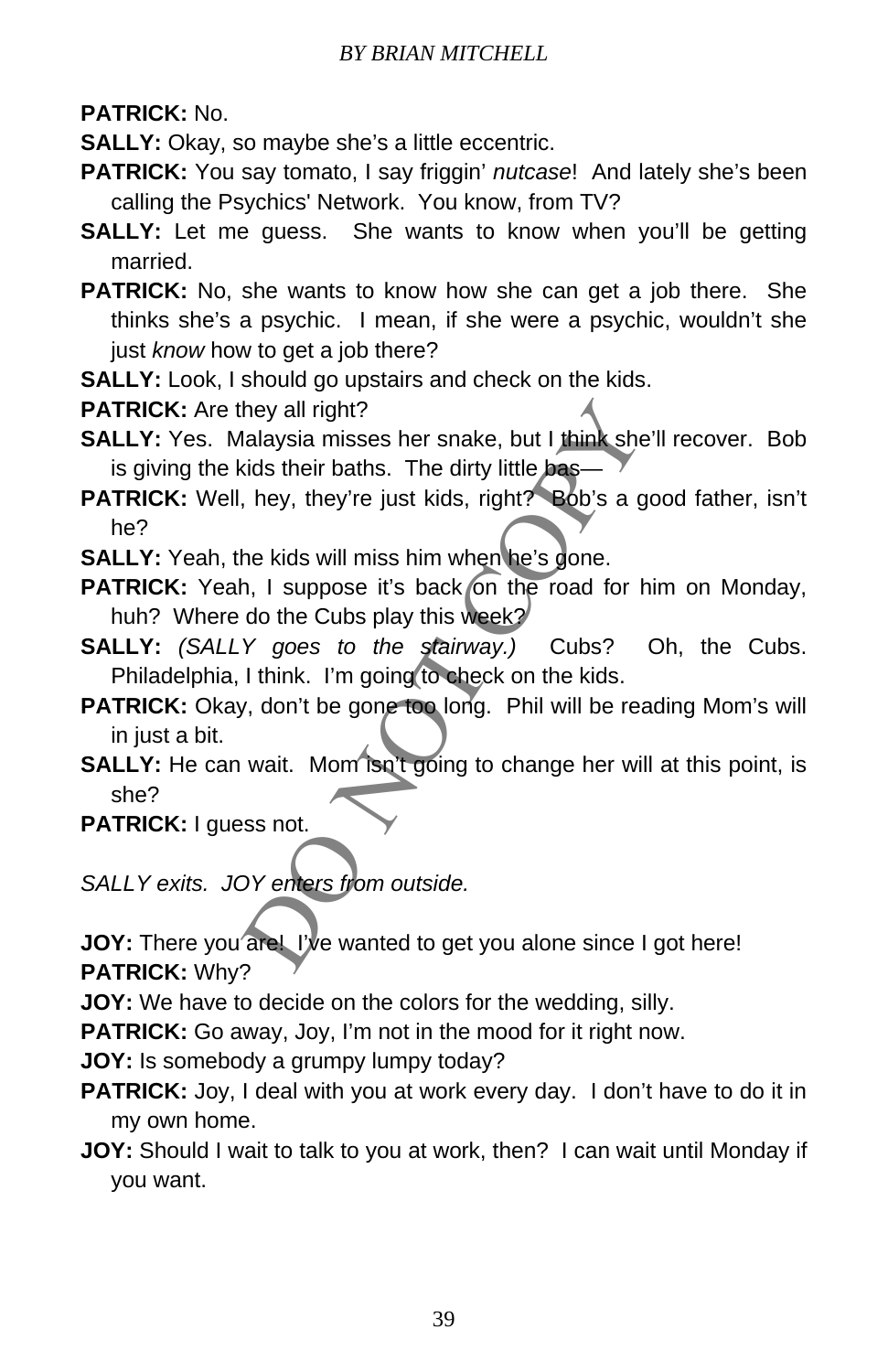**PATRICK:** I can't do this anymore, Joy. I'm done at Captain Happy's. I'm done serving greasy burgers to fat middle-aged women who order three burgers and a small Diet Coke. I'm not going to wear the stupid eye patch again or the hook. I might save the pirate hat for parties, though, if that's okay with your dad. I just need to try something new.

**JOY:** I think you're just sulking because Lance said I'm beautiful.

**PATRICK:** He said that?

**JOY:** Well, not in so many words…

- **PATRICK:** Maybe you should go over colors for your wedding with him, then.
- **JOY:** *(Walking to front door.)* I can see that maybe this isn't the best time for this. I'll talk to you at work on Monday, all right?

**PATRICK:** No! I don't want to talk about this. Ever.

*JOY exits, blowing PATRICK a kiss as BOB enters from stairway, still using crutches.* 

**BOB:** Boy, she's in a bad mood.

**PATRICK:** Joy?

to front door.) I can see that maybe this isn't i<br>
I'll talk to you at work on Monday, all right?<br>
I don't want to talk about this. Ever.<br>
<br>
sing PATRICK a kiss as BOB enters from stain<br>
<br>
sin a bad mood.<br>
I was giving a b **BOB:** No, Sally. I was giving a bath to the twins, trying to get the pine tar off of them, and she came up behind and stuck my head under the water.

**PATRICK:** Maybe she was just having fun.

- **BOB:** Maybe. She didn't let me up, though, until she slipped on the wet floor.
- **PATRICK:** Did she mention anything about Mary?

**BOB:** Not just now. But she seemed fixated on her earlier. Why?

**PATRICK:** Well, maybe I shouldn't be telling you this, but Mary isn't a nun after all.

**BOB:** Not a nun? What is she? A nurse?

**PATRICK:** According to Lance, she's a hooker.

**BOB:** A hooker?

**PATRICK:** Well, more like a high-priced call girl.

- **BOB:** Lance said that?
- PATRICK: According to Sally. Lance told her the whole nunnery is little more than a front for a huge prostitution ring.
- **BOB:** No wonder Sally's been acting so strangely. But if Lance knows about it, why hasn't he busted them? He's a cop, isn't he?
- **PATRICK:** Well, he says he is. I don't know, maybe he's on the take.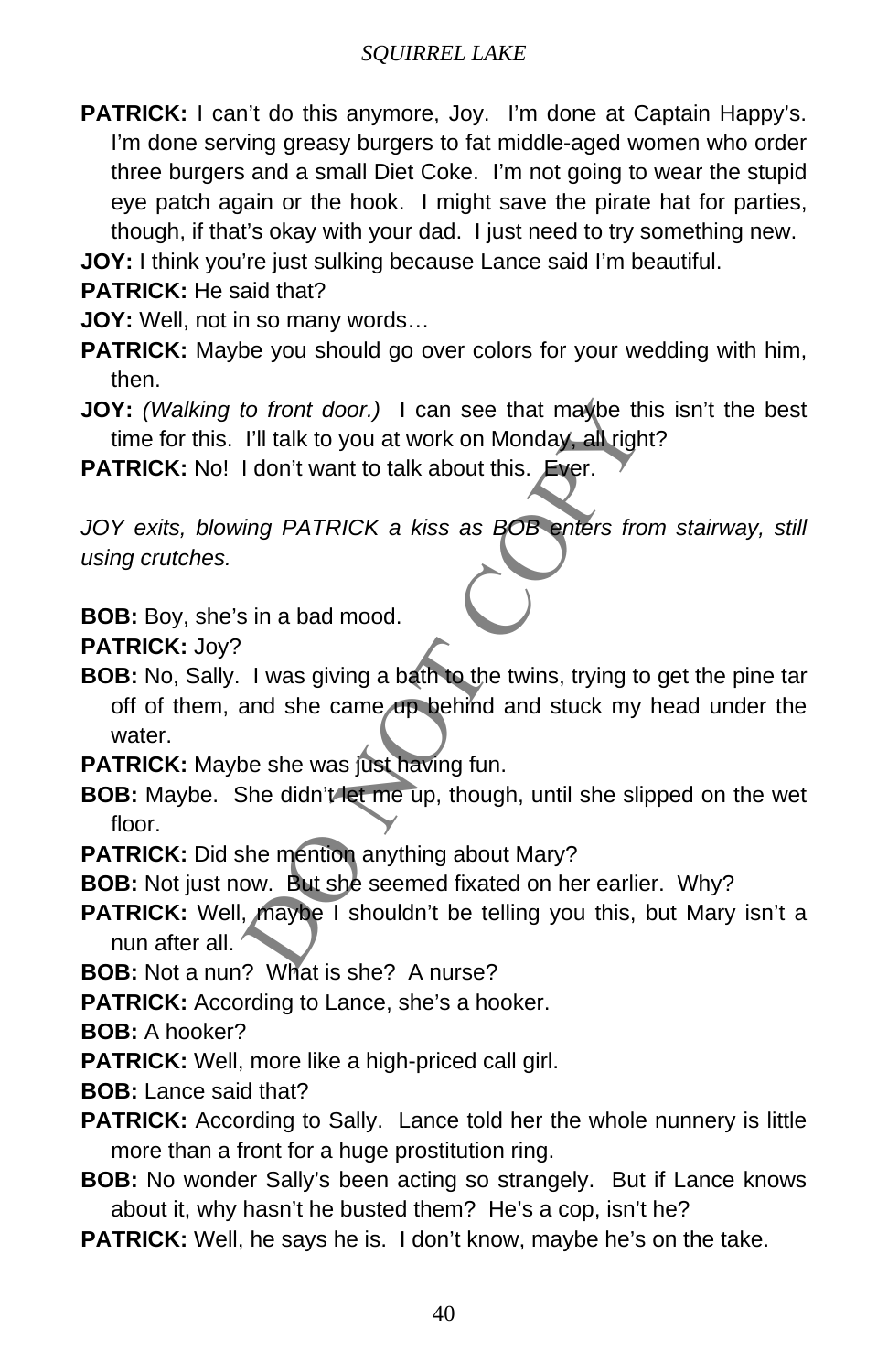- **BOB:** "Maybe he's on the take?" Where did you learn to talk like that, L.A. Law? NYPD Blue?
- **PATRICK:** If it matters, I watch reruns of Matlock. Look, the important thing here is that we don't know what's going on with Lance.

**BOB:** Maybe he just *thinks* he's a cop.

**PATRICK:** What do you mean?

- **BOB:** I mean, he's not exactly sane, is he? He's paranoid at the minimum and most likely schizophrenic to boot! Where is our little mental case?
- **PATRICK:** He's helping Phil, Mary, and Joy clean up dinner. Look, let's just keep this quiet until we know what and who we're dealing with, okay? The two of them might be dangerous if they think we know the truth.

**BOB:** You think so?

- **PATRICK:** I'm sure not going to take any chances! And you have a wife and children to consider. The best thing we can do is just pretend to know nothing until we can get out of here tomorrow.
- **BOB:** We should tell Phil, shouldn't we?
- **PATRICK:** No! The less he knows, the better off he'll be. Remember, everything is perfectly normal!
- **BOB:** Perfectly normal, got it. Perfectly normal.
- **MARY:** *(Entering from kitchen.)* I think they're nearly done in there. Joy and Lance seem to have hit it off, and Phil is busy with dishes.
- is quiet until we know what and who we're deal<br>wo of them might be dangerous if they think we k<br>so?<br>So?<br>We not going to take any changes! And you have<br>to consider. The best thing we can do is just pr<br>until we can get out o **PATRICK:** *(Sees two glasses of lemonade left behind.)* Oh, I better get these to him before he drains the water. *(PATRICK eyes MARY. To BOB.)* Will you be all right out here, Bob?
- **BOB:** *(BOB eyes MARY.)* Yeah. I think so. Everything is perfectly normal, right?

**PATRICK:** Right.

*PATRICK exits to kitchen. MARY sits in chair stage right.*

# **MARY:** Has your itch improved?

- **BOB:** *(Thinking of it causes the itch in HIS pants to return. HE tries to scratch HIMSELF without being noticed.)* Mostly.
- **MARY:** *(Unaware of what HE is trying to do.)* If you need any help, just let me know!
- **BOB:** No! I'm fine, just fine. If you happen to have some extra lotion, though…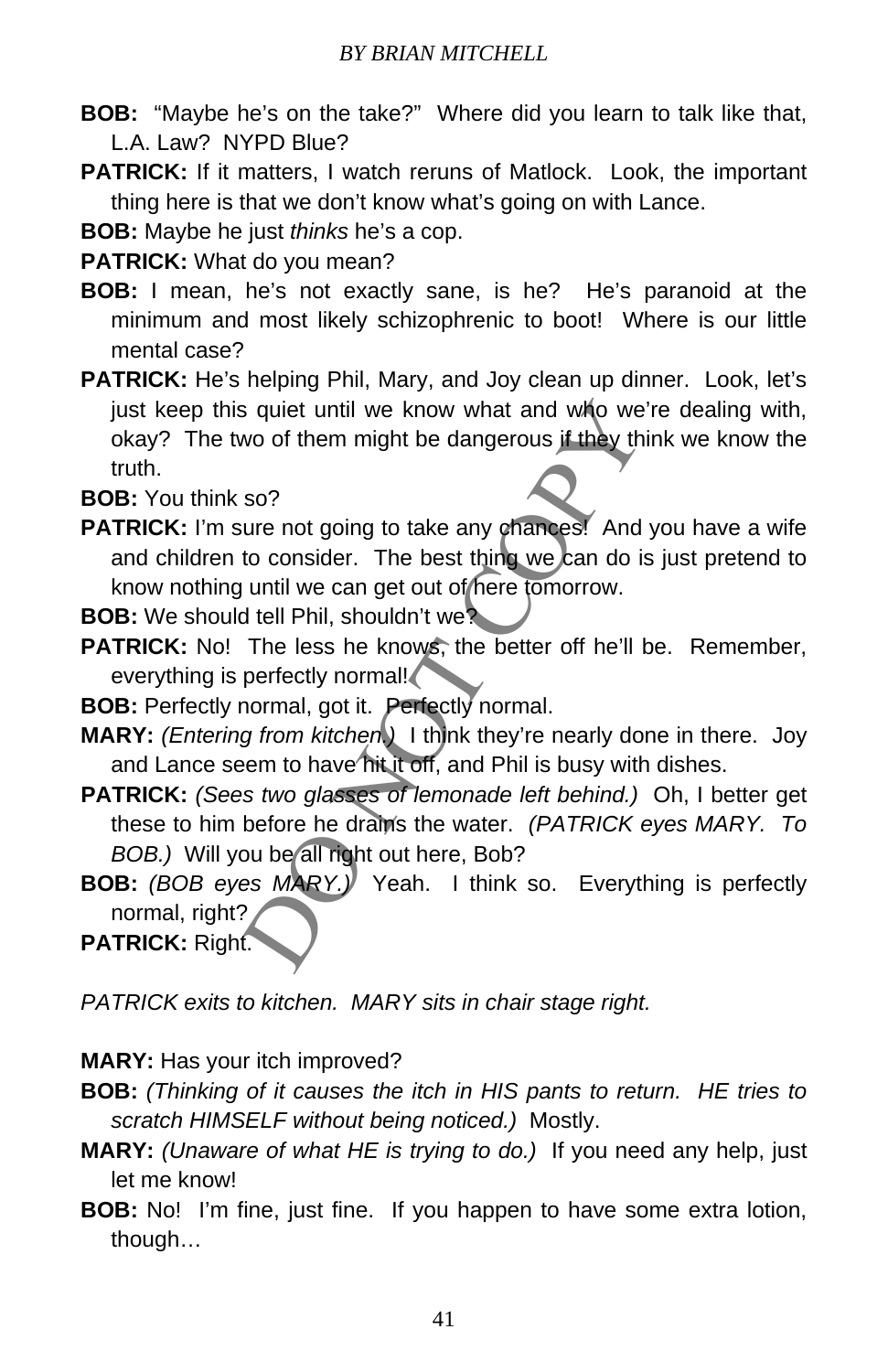**MARY:** Oh, sure! I think I have some in my purse. It's in the kitchen. Back in a sec!

*MARY exits to kitchen; BOB follows her to the kitchen door. Once SHE is through HE scratches furiously behind the couch, HIS back to the audience. As MARY returns with the lotion, BOB jumps over the back of the couch, landing squarely on PHILLIP's fishing hat.*

**BOB:** Ow!

**MARY:** *(Smiling.)* Be brave, I haven't even put it on yet.

**BOB:** It's not that! I sat on Phil's fishing hat! I think I've been hooked!

**MARY:** Let me take a look!

**BOB:** No! It's fine!

**MARY:** I've seen men's bottoms before, you know?

**BOB:** I know! I mean I don't know...I didn't know. How would I know?

**MARY:** Don't be a baby! Let me see.

**BOB:** I can't! I'm married!

**MARY:** It's not like this is a long-term commitment. Get up and let me see your butt.

at! I sat on Phil's fishing hat! I think I've been hooked a look!<br>
ne!<br>
n men's bottoms before, you know?<br>
mean I don't know...I didn't know.?<br>
How would I k<br>
a baby! Let me see.<br>
n married!<br>
like this is a long-term commi *BOB rises quickly and backs away from MARY, toward the kitchen door, the hat still stuck on HIS rear. As HE approaches the door, it swings in, slapping the hat even more firmly onto BOB's bottom. LANCE and JOY enter, each carrying a glass of lemonade. BOB turns around, now facing LANCE and JOY so that they cannot see the hat.*

**BOB:** Ouch! Oh! That hurts!

**MARY:** Look, I've been trying to get it off, but you won't let me! Now drop your pants and let me see what I'm working with!

**LANCE:** Mary! Control yourself!

**MARY:** He'll thank me when it's over!

**LANCE:** He's a married man!

**MARY:** I'm not planning on marrying him, Lance.

**LANCE:** *(Crying again.)* I know! Marriage isn't popular in your profession!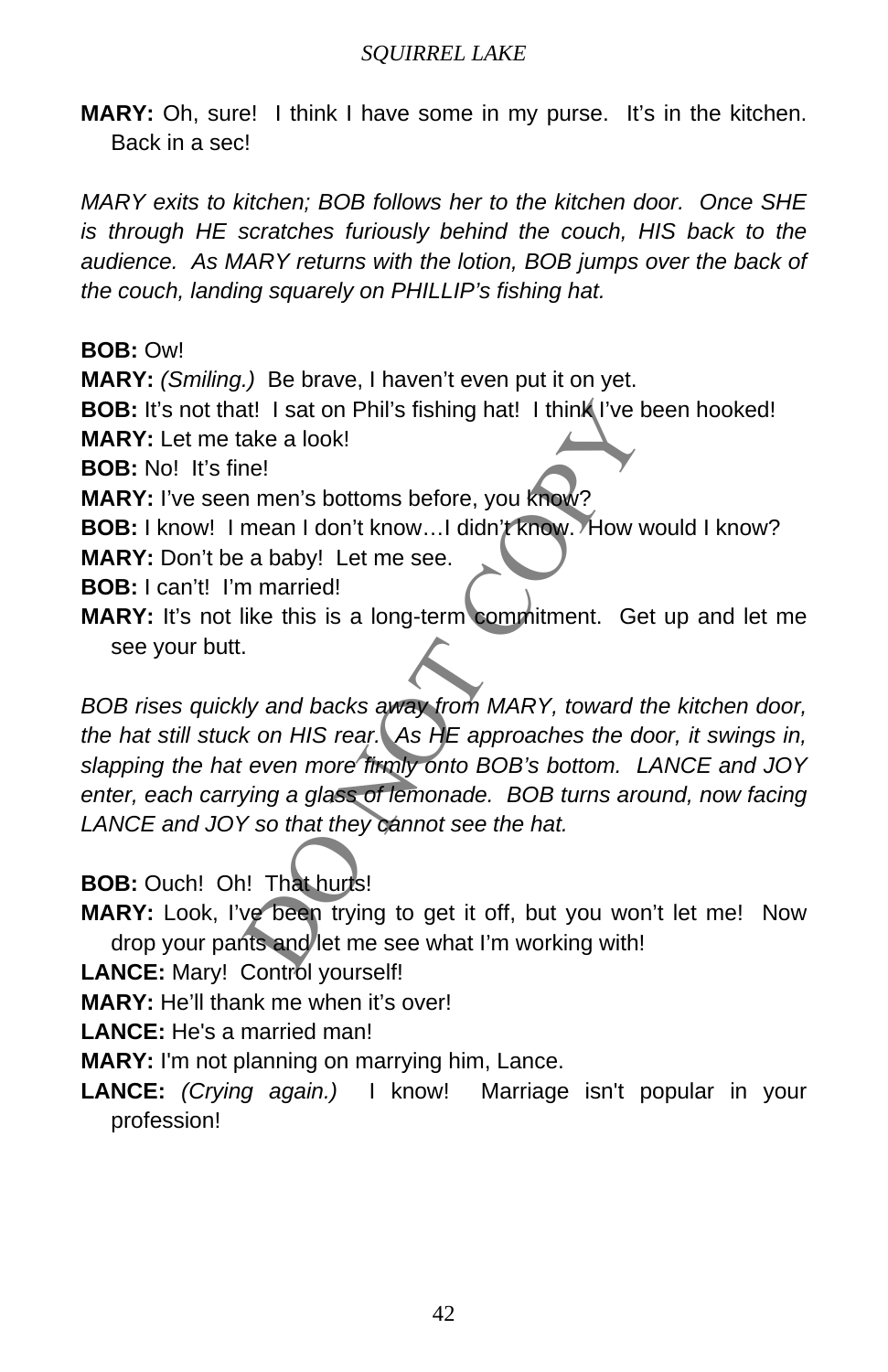*JOY leads LANCE to the couch. THEY sit, placing the lemonades on the coffee table. BOB has backed HIS way to the stairs. SALLY comes down the stairs, and seeing the hat stuck to BOB's bottom, swiftly rips off.* 

**BOB:** *(Grabs HIS bottom.)* Ahhh!

**SALLY:** I bet that hurt a lot, didn't it, Bob?

**BOB:** *(Crying.)* I was coming to let you help me! I wasn't going to let Mary fix me again! I swear.

*BOB flees, limping, to chair, stage left.*

**SALLY:** Oh, I'll *fix* you, all right!



ing, to chair, stage left.<br>
fix you, all right!<br>
fix you, all right!<br>
Feraise THEIR glasses to chink. SALLY, seeing<br>
ANCE's glass is the poisoned one, tries to prev<br>
BOB, thinking SHE is going after HIM, cringes<br>
NCE.) Let *As SALLY marches down the stairs, SHE throws the hat behind the sofa.*  JOY and LANCE raise THEIR glasses to drink. SALLY, seeing this and *believing that LANCE's glass is the poisoned one, tries to prevent HIM from drinking. BOB, thinking SHE is going after HIM, cringes in HIS chair.* 

**SALLY:** *(To LANCE.)* Let me have that! **LANCE:** Uh, sure. Here.

LANCE hands HER the glass. BOB reaches cautiously out to take the *glass, but SALLY ignores HIM. SALLY, carrying the glass like an explosive, makes HER way into the kitchen. The OTHERS stare in puzzlement.* 

**JOY:** What was that all about?

**LANCE:** No idea. Oh! I should take my medicine while I'm thinking about it. Do you mind if I take a drink of your lemonade to help it down?

**JOY:** Not at all. I'm not very thirsty. Go ahead and finish it.

- **LANCE:** Thanks. *(LANCE takes a large pill, HE winces as HE drinks the lemonade.)* Too sweet!
- **JOY:** *(Giggles.)* Thank you! I think you're sweet, too!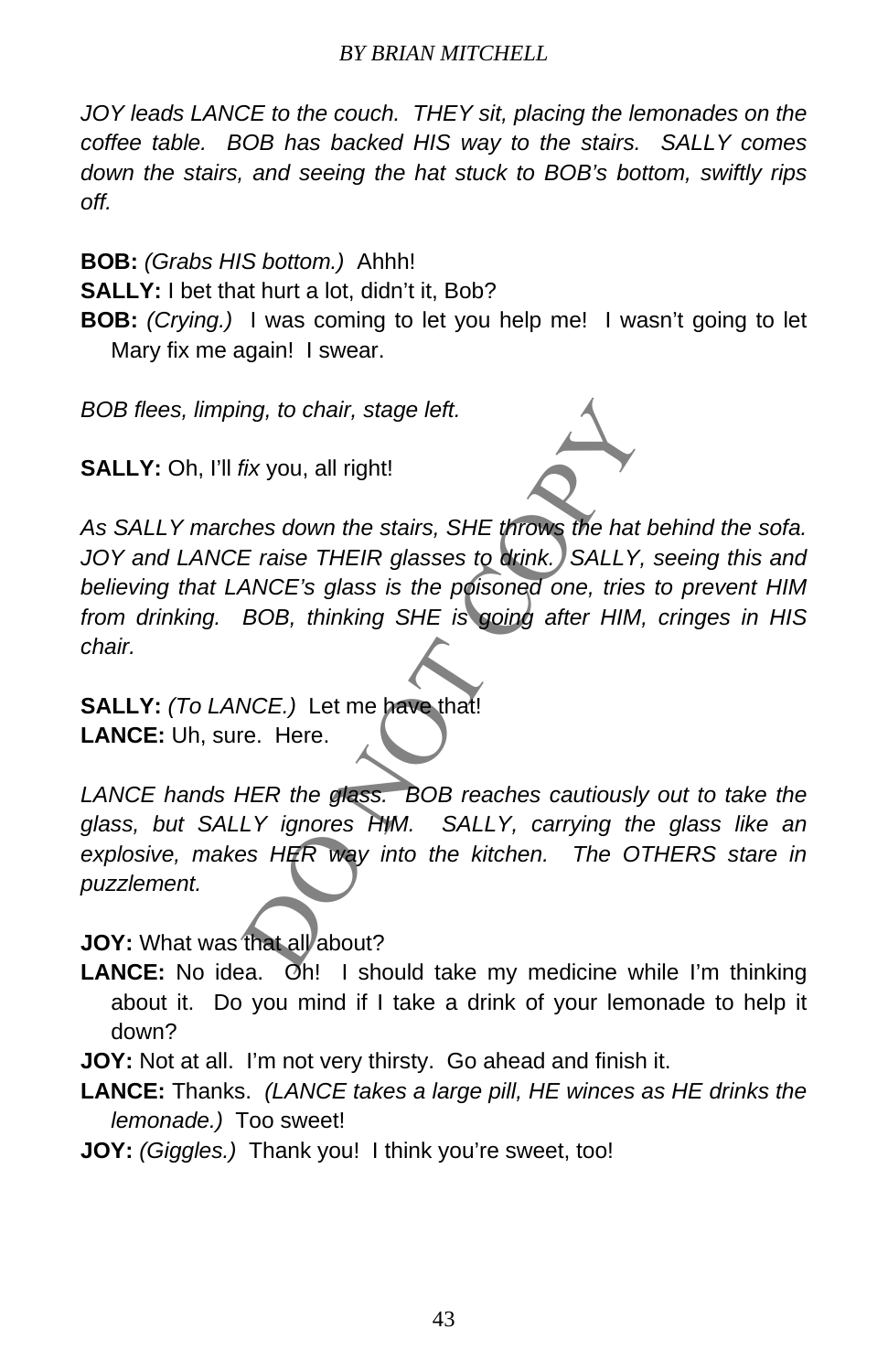*SALLY returns from kitchen. MARY uses this opportunity to check on BOB, who has curled up into a fetal position on the chair, sucking HIS thumb.*

**SALLY:** *(To MARY.)* You just don't stop, do you? Why don't you pick Phil or Pat? They're single.

**MARY:** Single?

**SALLY:** Yes! They aren't married. They're single.

- **MARY:** But they don't need me! Bob does! *I* don't care whether a man's married or not.
- ah? (SALLY goes to BOB and drags HIM to the<br>na need ya long, sweetheart. I'm gonna scratch to<br>n't hurt me!<br>b, Bob! You'll wake the kids!<br>want some lotion?<br>aal women don't need lotion<br>bw down, Sally. I'm limping!<br>hk you're **SALLY:** Oh, yeah? *(SALLY goes to BOB and drags HIM to the stairs.)*  He's not gonna need ya long, sweetheart. *I'm* gonna scratch *this* itch!

**BOB:** Please don't *hurt* me!

**SALLY:** Shut up, Bob! You'll wake the kids!

**MARY:** Do you want some lotion?

**SALLY:** Lady, real women don't need lotion!

**BOB:** Please slow down, Sally. I'm limping!

**SALLY:** You think you're limping now...?

*SALLY drags BOB up the stairs and offstage.*

**MARY:** They're a very odd couple, aren't they?

**PHILLIP:** *(Entering from kitchen with PATRICK.)* Dishes are done.

**PATRICK:** *(To MARY.)* What have you done with Bob?

**MARY:** Sally dragged him upstairs to help him with his poison ivy.

**PHILLIP:** Will they be long? I was going to read the will now.

- PATRICK: We've wallted this long, a few minutes longer won't hurt us. Besides, we still have company.
- **PHILLIP:** Oh, right. Sorry. Well...I guess this gives us some time to get to know each other.

*THEY all sit down and look at each OTHER uncomfortably. The medicine is starting to work on LANCE, and HE is flopping HIS head*  back and forth trying to focus HIS eyesight. There is a moment of *silence.*

**PATRICK:** *(Smiles, breaking the silence.)* Boy, those kids sure are something, aren't they? **JOY:** I like kids!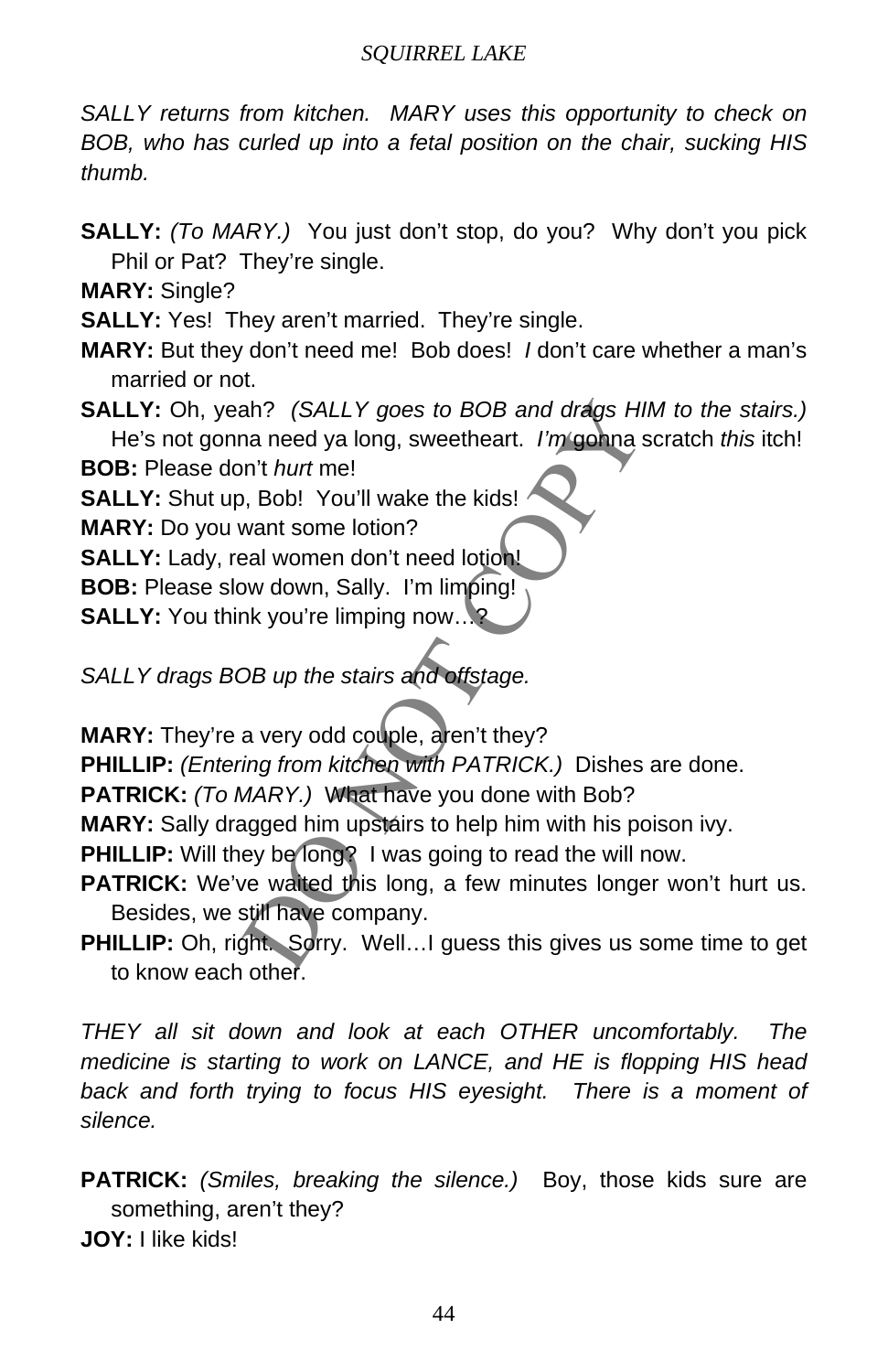- **PATRICK:** Not me! I was just going to say what horrible little beasts they are. *(PATRICK moves to sit next to MARY.)*
- **JOY:** I didn't finish! I like kids...at a distance. When they're someone else's. Not for me! No, sir! Not for me at all!
- **PHILLIP:** So, Joy. Sally tells me you were at Mom's funeral with your dad. That was very nice of you two to attend.

**LANCE:** *(Giggles.)* He said Tutu!

**JOY:** I met your mother more than once. We were friends. She was nice.

**PATRICK:** *(Suspiciously.)* When?

**PHILLIP:** Pat!

**PATRICK:** I meant when did Joy meet her, not when was Mom nice.

- **JOY:** Usually after you left for work. She and I would talk for an hour or two and then she'd have me take your clothes to the dry-cleaners for her. You know, I tried to explain that jeans and t-shirts could just be washed, but she insisted.
- **PATRICK:** You talked for hours? What about?

**JOY:** Oh…this and that.

**PATRICK:** About me?

- **JOY:** Sure. Sally and Phil came up on occasion, too. We were friends.
- **PHILLIP:** So that would explain why you were invited to the reading of the will.

**JOY:** At least partly - -

- ant when did Joy meet her, not when was Mom n<br>ter you left for work. She and I would talk for an<br>she'd have me take your clothes to the dry-clea<br>ow, I tried to explain that jeans and t-shirts could<br>she insisted.<br>talked for **LANCE:** *(To JOY.)* That's a nice dress! Mom had a dress like that when I was a kid. *(Confidentially.)* Mom got fat and hairy since then. *(Looks around, speaking quite loudly.)* She looks like a bison now! *(Suddenly quiet and secretive.)* Shhhh! Don't tell anyone else I said that, okay?
- **MARY:** *(Embarrassed.)* Don't mind Lance. Mom has a glandular problem that causes her to grow extra facial hair. And she hasn't gained much weight; it's just that the goiter makes her look heavy.
- **LANCE:** It's like a tire tube around her neck! A black, hairy, tractor-tire inner tube. A big, giant, overgrown, ugly, *smelly* - -
- **MARY:** Mom has some issues with baths. She'll only take sponge baths for some reason.
- **LANCE:** 'Cause she got stuck last time she was in a tub. We had to break her out with sledgehammers, remember? *(To JOY.)* She looked like something Godzilla would fight!
- **MARY:** Let's change the subject, shall we?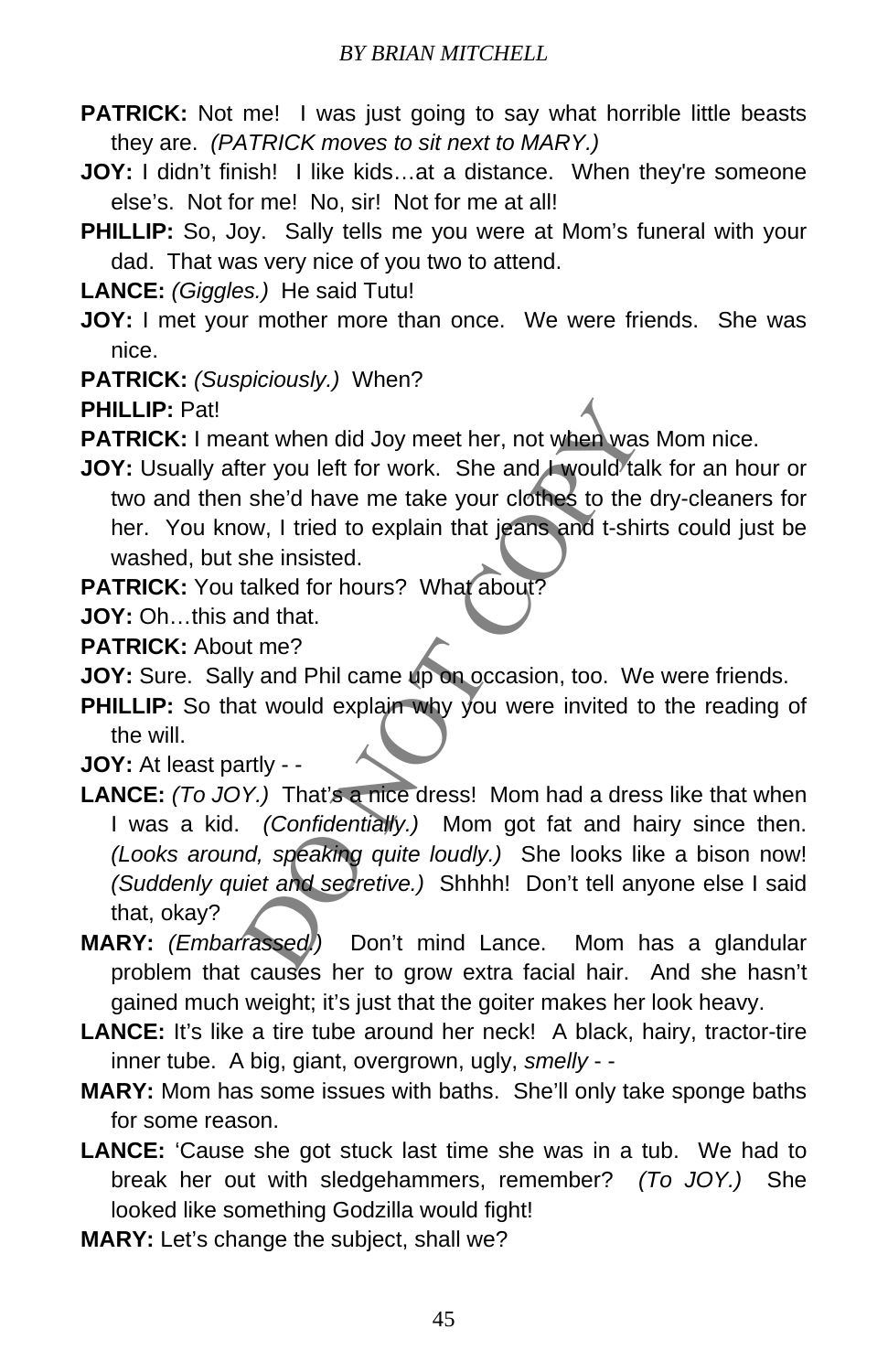**LANCE:** Don't you remember? She was complaining and swearing so loudly that the neighbors called Father McKenzie to come and do an exorcism. Of course, we now know why *that* didn't work!

**MARY:** She does have some…minor…weight issues.

**LANCE:** She's got a bay-door into her bedroom. What does that tell ya? She closed down the all-you-can-eat restaurant down the street!

**MARY:** It was closed by the Department of Health, Lance.

**LANCE:** Says you! I talked to the owner. Poor bastard!

**MARY:** Can't we please change the subject?

en asleep, the lemonade glass in HIS hand. HE<br>moments as PHILLIP and PATRICK try to quiet<br>illows and finally a cushion over HIS face. WHILLIP slaps him soundly, knocking HIM to the f<br>ring to cease. JOY sits beside HIM on t *LANCE has fallen asleep, the lemonade glass in HIS hand. HE snores loudly for a few moments as PHILLIP and PATRICK try to quiet HIM by placing couch-pillows and finally a cushion over HIS face. When that doesn't work, PHILLIP slaps him soundly, knocking HIM to the floor and causing the snoring to cease. JOY sits beside HIM on the floor, working HIS head onto HER shoulder.* 

#### **PHILLIP:** He's out!

**JOY:** Of course he's out. He's medicated, you know? Did you have to hit him when he was defenseless?

**PHILLIP:** I'm a lawyer. It's what we do.

*BOB descends the stairs, walking like Rudolph Valentino. HE is relaxed and happy.*

**BOB:** Good day, all! Wonderful evening, isn't it?

**MARY:** Did she fix your itch, Bob?

**BOB:** What itch? Oh, no. No, she didn't fix it. But she did scratch it quite a bit.

**MARY:** That's very bad for it, Bob.

**BOB:** I'll take my chances, thank you. *(BOB glances out window.)* It's starting to rain. I'd better check the windows in the van, make sure we rolled them up. I'll be back in a minute.

*BOB exits through front door. SALLY descends, victorious over the competition. SHE is scratching the palm of HER hand.*

**SALLY:** Oh, were you waiting for me? **PATRICK:** *(Laughing.)* We weren't waiting long.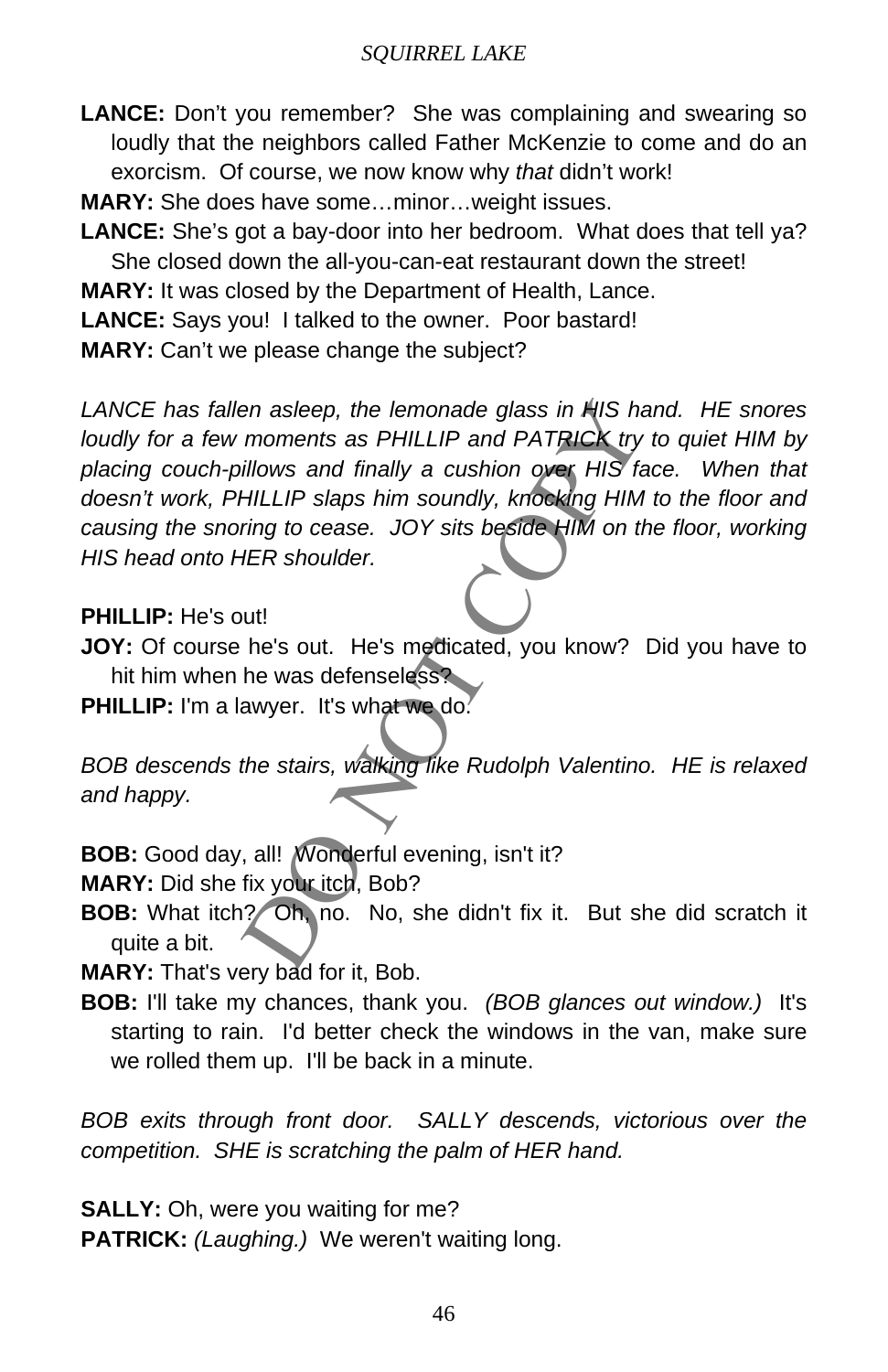- **PHILLIP:** Well, then, let's get started. Uh...I guess we'll just get this over with. *(PHILLIP retrieves HIS briefcase, opens it and removes a legal sized envelope. HE opens the sealed envelope, removing his mother's will.)* Now, here we are. *(Pauses to read the short document.)* Hmmm. Very odd.
- **PATRICK:** What's that, Phil?
- **PHILLIP:** Apparently Joy has indeed been invited to the reading of the will. In fact, according to Mom's bequest, she *is* the will.
- **PATRICK:** What does that mean?
- **PHILLIP:** This document says that Mom left everything to Joy. Everything. It says that Joy should…um…
- **SALLY:** Should what, for heaven's sake?
- **PHILLIP:** Joy should hold a séance to contact Mom, and she would then let us know her final wishes.
- It says that Joy should...um...<br>
what, for heaven's sake?<br>
nould hold a séance to contact Mom, and she wo<br>
er final wishes.<br>
d me if I could. I said I'd try. She was never st<br>
to leave to whom. She thought of leaving it al **JOY:** She asked me if I could. I said I'd try. She was never sure what she wanted to leave to whom. She thought of leaving it all to Phillip and having him divide it all up.

**PHILLIP:** Why didn't she do that?

**JOY:** You're a lawyer. She needed someone she could trust!

**PHILLIP:** But I'm her son! She couldn't trust me?

- **SALLY:** Come on, Phil! You forget, we *know* you!
- PATRICK: Well, whatever. Are we really going to do this? I mean, is it legal?
- **PHILLIP:** Apparently we have little choice. She left everything to Joy to distribute according to her...ability to contact Mom's spirit.
- **SALLY:** You're kidding.
- **PATRICK:** What difference does it make? Mom and Dad were hardworking, but not exactly rich, right?
- **PHILLIP:** Well, the estate has some stock and this cabin and of course, the house in Chicago... Two point three million dollars, give or take.

**PATRICK:** Two point three - -

- **SALLY:** And Mom left it all to Joy to divide? You've got to be kidding.
- **PHILLIP:** No. I wish I were. Okay, so let's do this! Joy, what do you need us to do? Light some candles? Mood music? Sacrifice a rooster?
- **JOY:** This isn't a movie, Mister Olsen. I just need you all to link hands with me and think of your mother. Mary, you can join us as well, if you would?